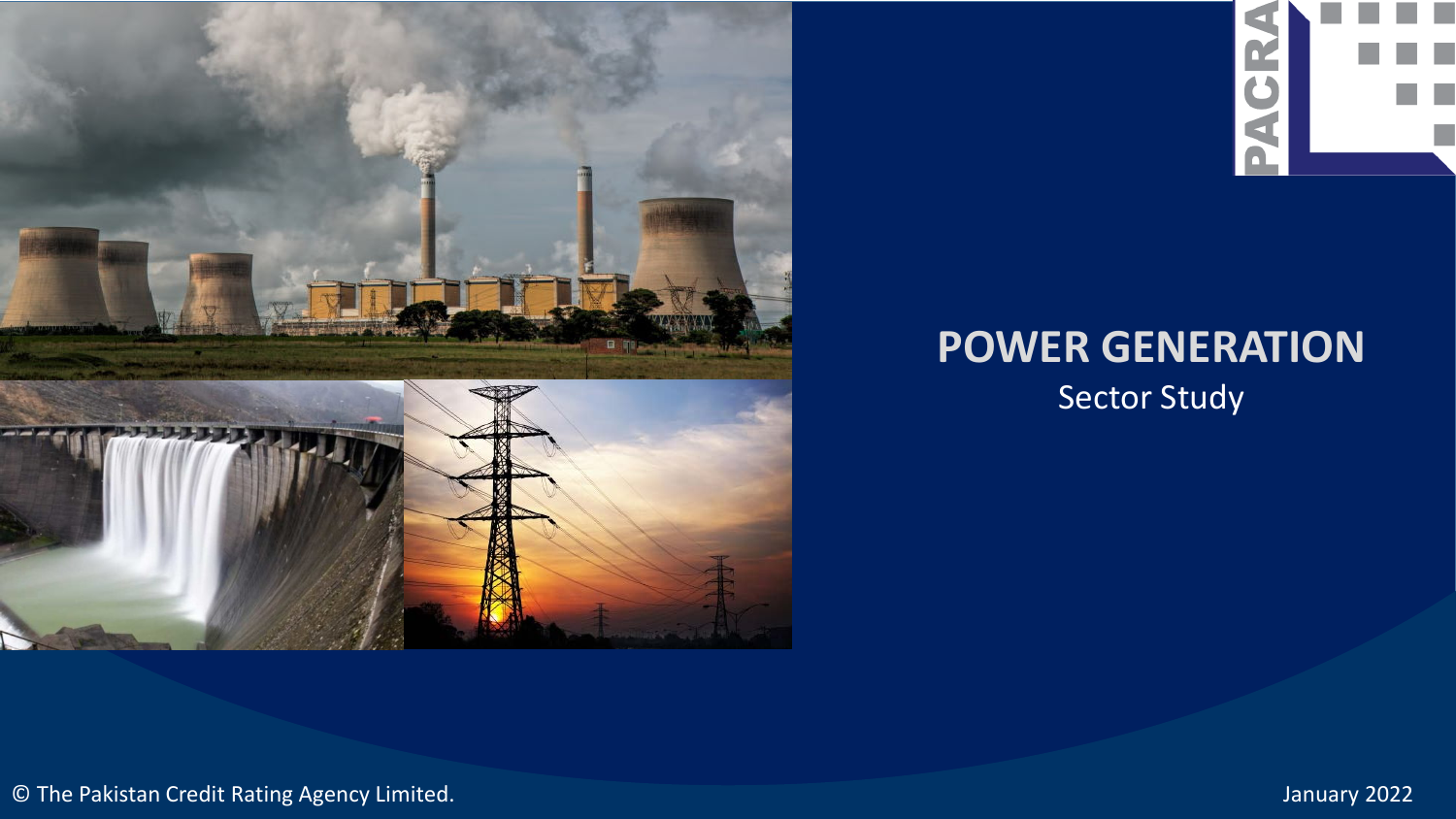# **TABLE OF CONTENTS**



| <b>Contents</b>                                        | Page No.       |
|--------------------------------------------------------|----------------|
| <b>Electricity Mix   A Comparison</b>                  | $\mathbf{1}$   |
| <b>Power   An Overview</b>                             | $\overline{2}$ |
| <b>GDP &amp; Electricity Distribution</b>              | 3              |
| <b>Structure of the Industry</b>                       | 4              |
| <b>Regulatory Bodies</b>                               | 5              |
| <b>An Overview of Power Generation</b>                 | 6              |
| <b>Entity Wise share in Installed Capacity</b>         | 7              |
| <b>Installed Capacity &amp; Utilization</b>            | 8              |
| <b>Fuel Mix in Installed Capacity</b>                  | 9              |
| <b>Fuel Mix in Electricity Generation</b>              | 10             |
| Fuel Wise Generation Mix   Thermal &<br><b>Nuclear</b> | 11             |
| Fuel Wise Generation Mix   Hydel &<br>Renewables       | 12             |

| <b>Contents</b>                                         | Page No. |
|---------------------------------------------------------|----------|
| <b>Power Generation Companies   IPPs</b>                | 13       |
| <b>Power Generation Companies   WAPDA</b>               | 14       |
| Upcoming Projects   Thermal   IPPs                      | 15       |
| Upcoming Projects   Hydel   WAPDA                       | 16       |
| Upcoming Projects   Hydel   IPPs                        | 17       |
| Upcoming Projects   Renewables   Solar IPPs             | 18       |
| Upcoming Projects   Renewables   Wind IPPs              | 19       |
| Upcoming Projects   Renewables   Bagasse<br><b>IPPS</b> | 20       |
| <b>Generation Licenses &amp; COD</b>                    | 21       |
| <b>Power Tariffs</b>                                    | 22       |
| <b>Average Fuel Cost</b>                                | 23       |
| <b>Average Consumer Tariff</b>                          | 24       |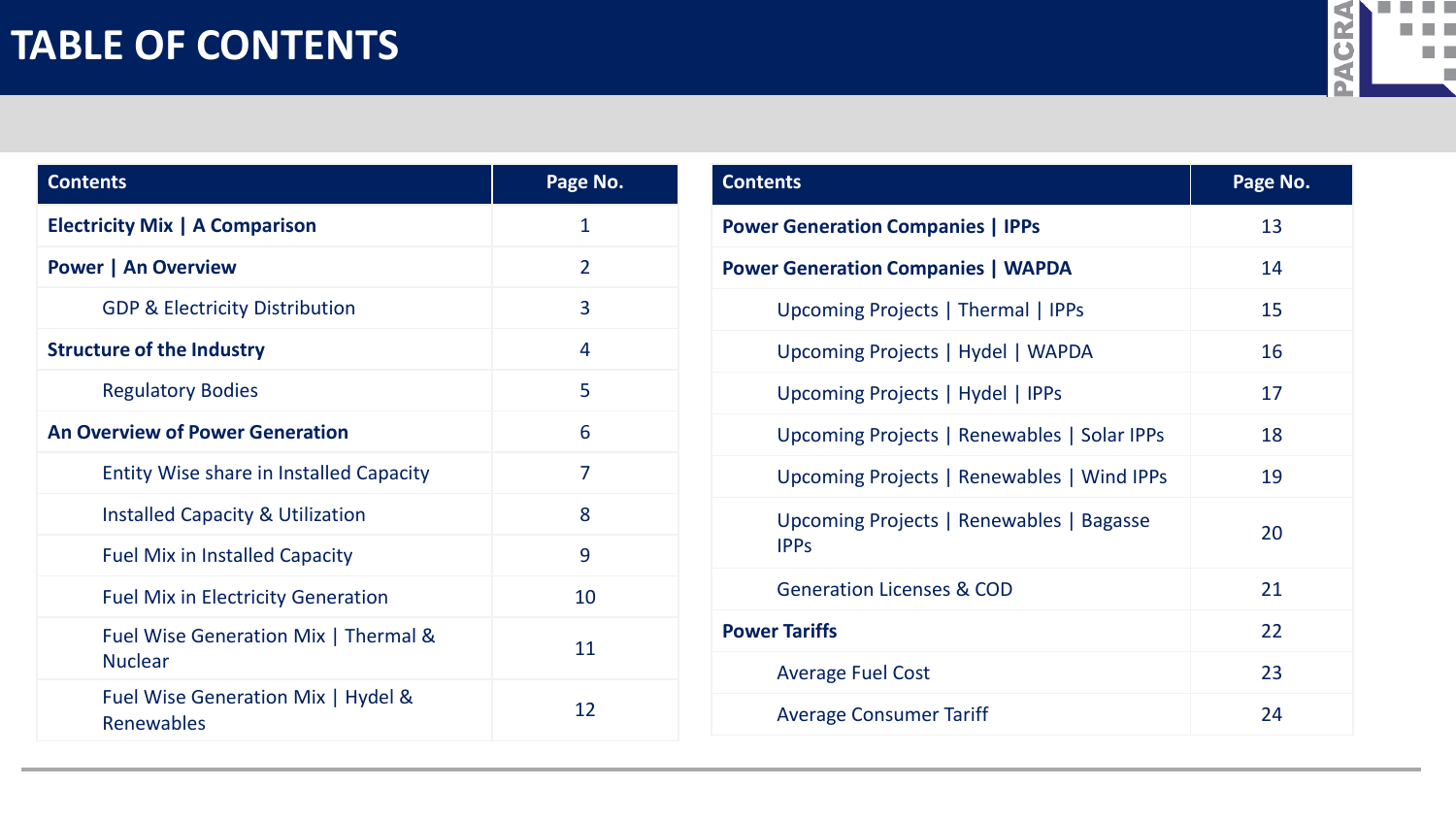

| <b>Contents</b>                                    | Page No. |
|----------------------------------------------------|----------|
| <b>Sector Wise Power Consumption</b>               | 25       |
| <b>Demand &amp; Supply During Peak Hours</b>       | 26       |
| <b>The Risk Matrix</b>                             | 27       |
| <b>Circular Debt</b>                               | 28       |
| <b>Accumulation of Circular Debt</b>               | 29       |
| Circular Debt – Initiative to Stop<br>Accumulation | 30       |
| <b>Latest Developments</b>                         | 31       |
| <b>National Electricity Policy</b>                 | 32       |
| <b>IGCEP</b>                                       | 33       |
| <b>Business Risk - An Overview</b>                 | 34       |
| <b>Business Risk – Margins</b>                     | 35       |
| <b>Business Risk - Latest Developments</b>         | 36       |

| <b>Contents</b>                                         | Page No. |
|---------------------------------------------------------|----------|
| <b>Financial Risk - An Overview</b>                     | 37       |
| Financial Risk – Sector Leverage & Interest<br>Coverage | 38       |
| Financial Risk - Borrowing                              | 39       |
| Financial Risk - Working Capital Management             | 40       |
| <b>Rating Curve</b>                                     | 41       |
| <b>SWOT Analysis</b>                                    | 42       |
| <b>Outlook</b>                                          | 43       |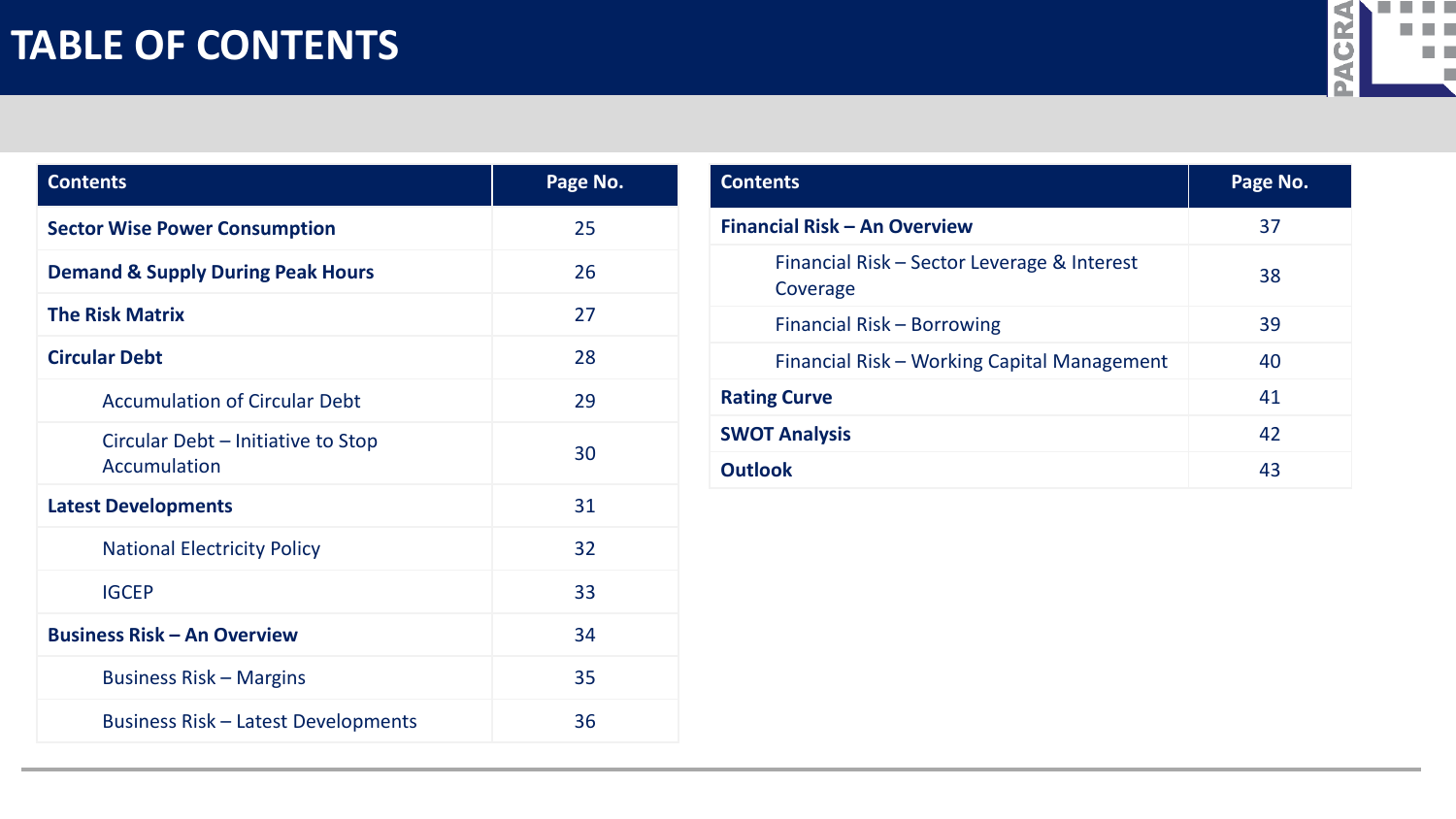

### **Electricity Mix | Global Vs Pakistan**



- World electricity mix is dominated by fossil fuels, particularly coal (~34%) oil & gas (~27%), despite increasing trend to shift towards cleaner fuels for environment safety and declining world oil reserves. The "clean" electricity boom still is not keeping up with fast-rising electricity demand.
- Pakistan's electricity mix is also diversified similar to the global mix, with fossil fuels dominating the market. Pakistan's generation mix also contains a fair share of hydel energy (~27%). Moreover, Pakistan has lately been relying on imported RLNG for meeting its electricity demand as country's own gas resources are rapidly depleting.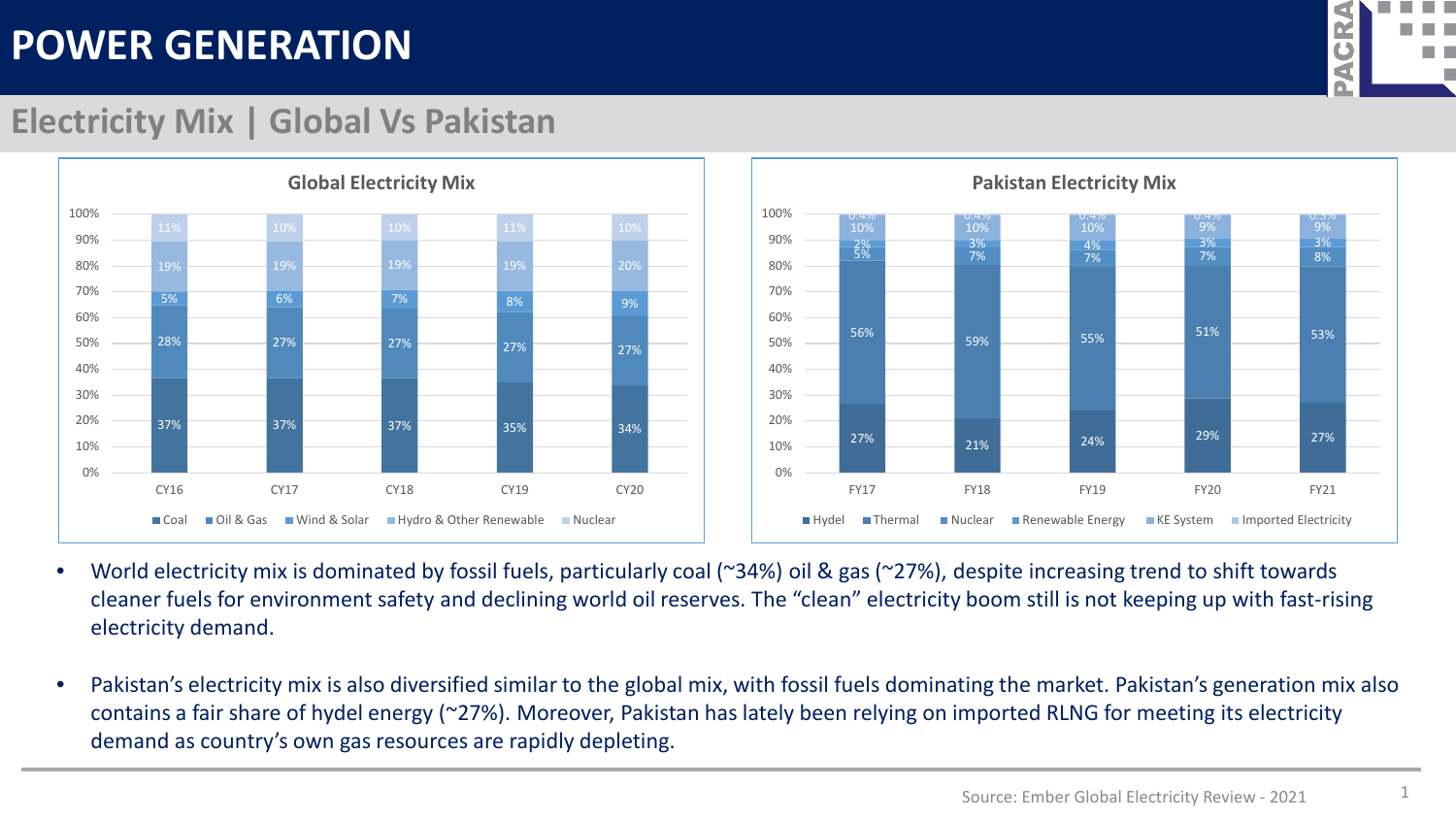#### **Power – An Overview**

- Energy is the engine of all sectors of the economy. Energy consumption needs are directly related to the GDP growth of a country.
- Pakistan's GDP recovered and grew by ~3.9% in FY21 since the contraction by ~0.4% in FY20, owing to the unprecedented outbreak of COVID-19 pandemic.
- Pakistan's primary energy supplies (forms of energy converted to final energy) comprise of oil, gas, coal, nuclear electricity and hydro-electricity net generation, while final energy products (converted from primary energy supplies) consist of gasoline, diesel, purified coal, purified gas, **electricity** and mechanical energy.
- The Country's Power Sector is classified into three verticals (i) Generation, (ii) Transmission and (iii) Distribution. This Sector Study shall focus on the analysis of the **Power Generation System**.

#### The Electric Utility Network

**Generation Plant** 

0 11 1

Transformer

**Distribution** Lines

Substation Transformer



Mete

**Distribution** 

Transformer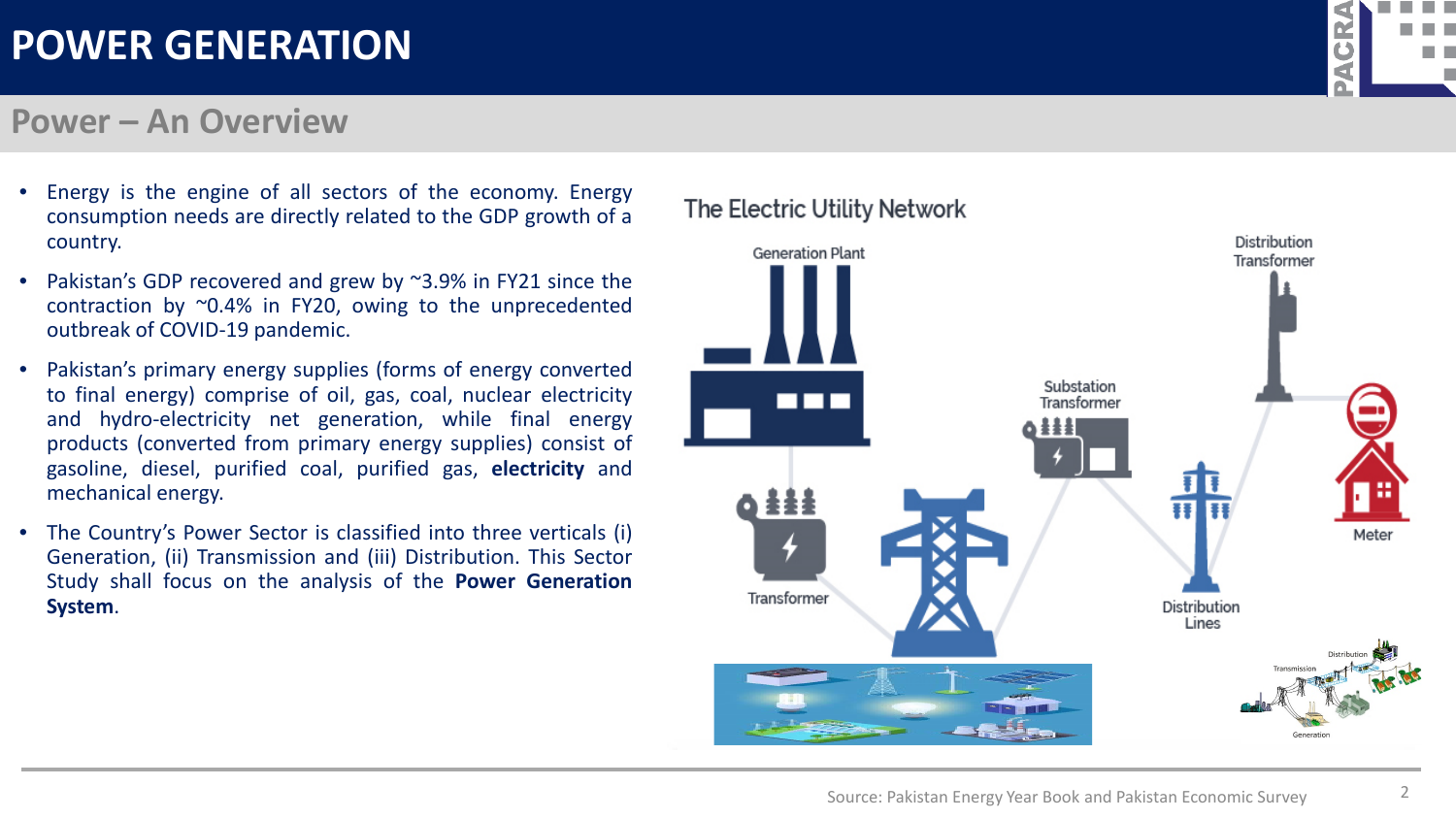

### **GDP & Electricity Distribution**





The growth of economy along with its global competitiveness hinges on the availability of reliable and affordable power to all consumers throughout the country. As an emerging economy, Pakistan's demand for electricity is enormous and its GDP is positively related with the sale of electricity.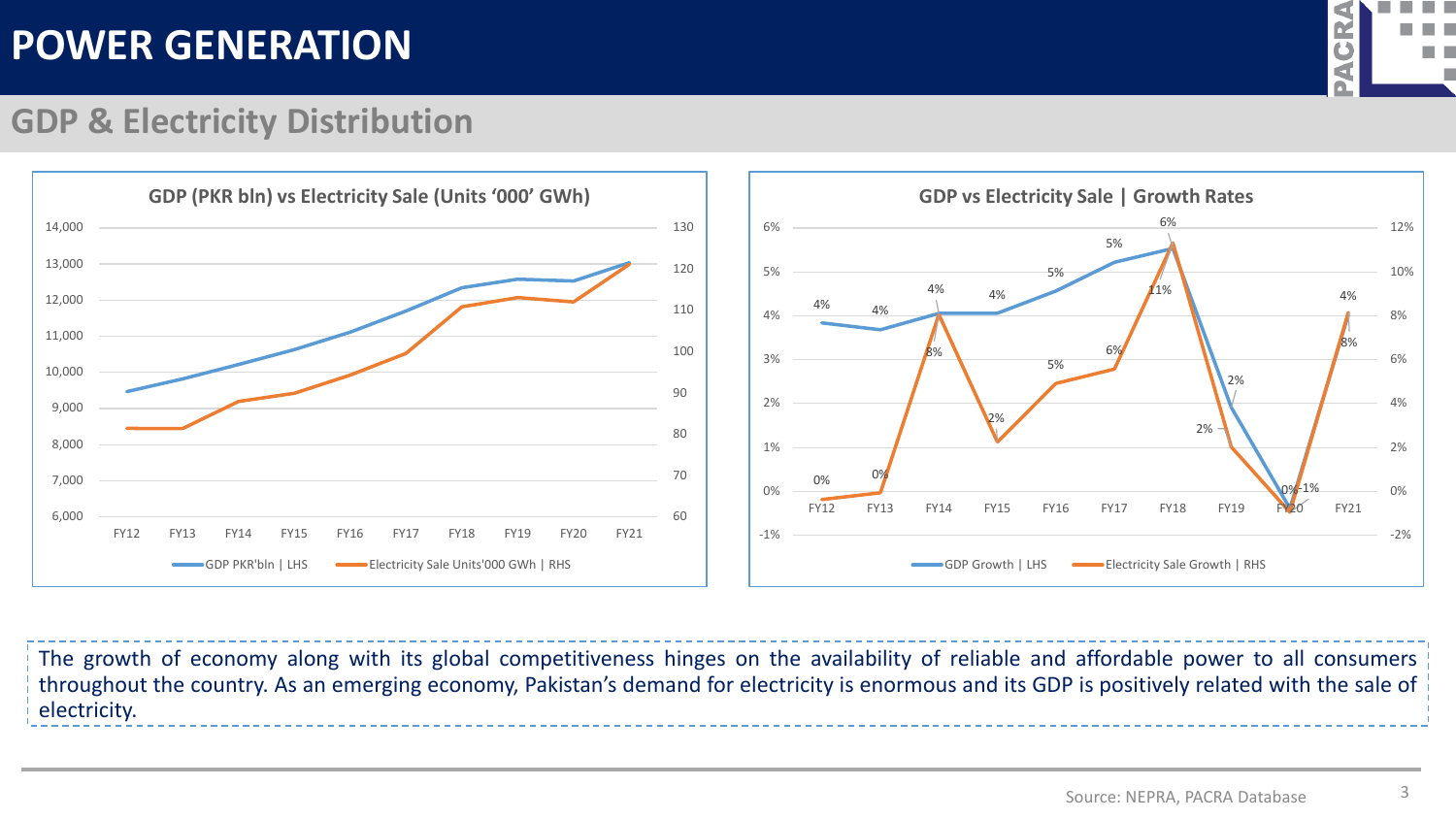

#### **Structure of the Industry**



KE Operates in all three segments of the Power Sector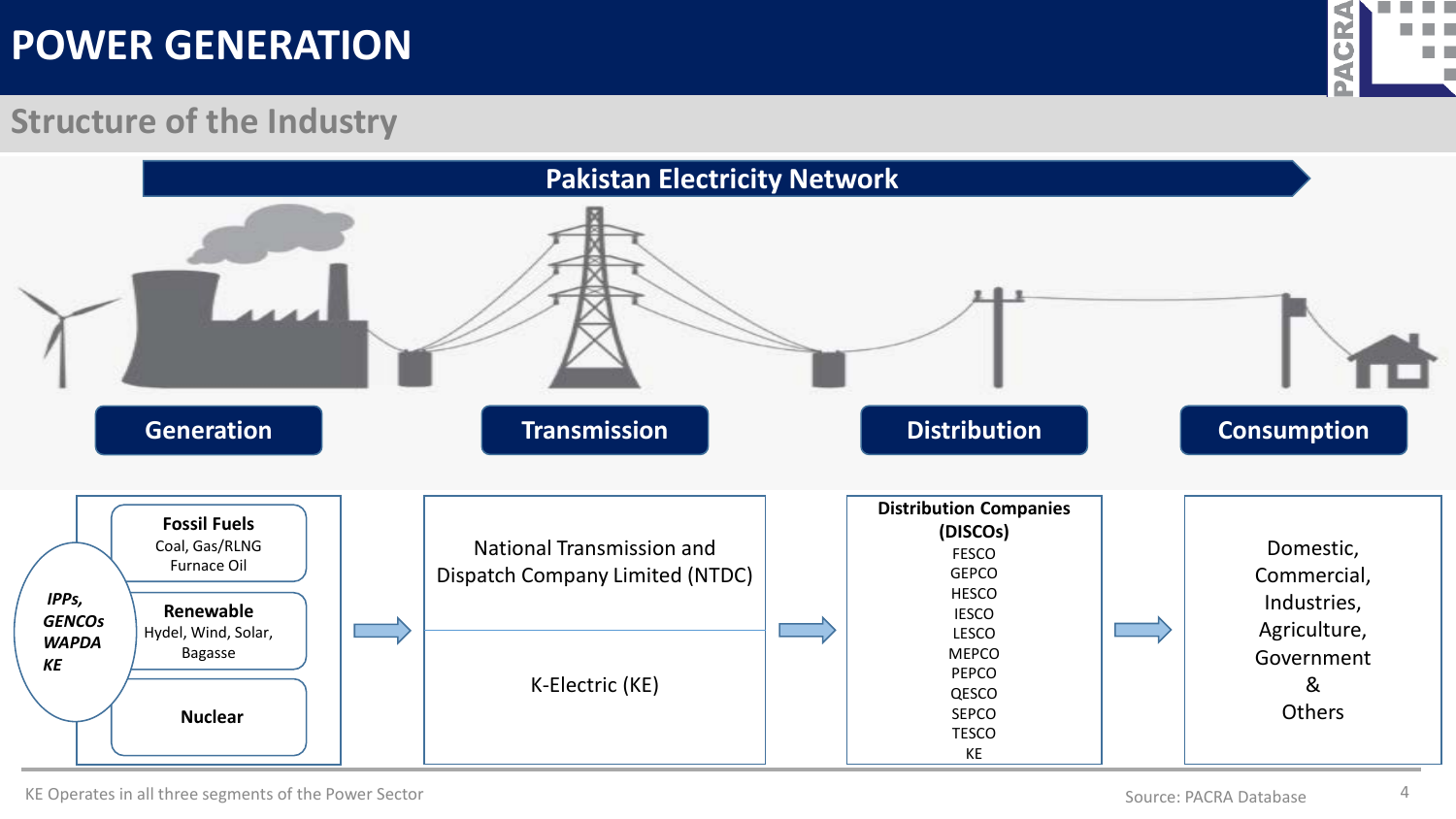### **Regulatory Bodies**

| Governance $-$<br><b>Ministry of Energy</b>                                                                                                        | <b>Regulator - NEPRA</b>                                                                                                                                                                                                                                                                                                                        | <b>Market Operator -</b><br>CPPA-G                                                                                                                                                                                                                                                                                                       |
|----------------------------------------------------------------------------------------------------------------------------------------------------|-------------------------------------------------------------------------------------------------------------------------------------------------------------------------------------------------------------------------------------------------------------------------------------------------------------------------------------------------|------------------------------------------------------------------------------------------------------------------------------------------------------------------------------------------------------------------------------------------------------------------------------------------------------------------------------------------|
| <b>Power division</b><br>oversees the entire<br>power sector of<br>Pakistan. This task<br>is accomplished by<br>various boards and<br>authorities. | Power is a highly<br>regulated sector.<br>The Regulatory<br>authority for this<br>purpose is NEPRA,<br>which is an<br>autonomous body<br>mandated by law to<br>regulate the power<br>sector to ensure<br>that the interests of<br>investor and<br>customer are<br>protected and the<br>sector moves<br>towards a<br>competitive<br>environment. | Power market is<br>operated by Central<br><b>Power Purchasing</b><br>Agency (CPPA-G). It<br>procures power on<br>behalf of DISCOs<br>and settles the<br>balances among all<br>the market players.<br>Its objective is to<br>facilitate the power<br>market transition<br>from current single<br>buyer model to<br>competitive<br>market. |



#### **Generation Companies Oversight**

#### PAEC

•Development of nuclear power remains the responsibility of the Pakistan Atomic Energy Commission

#### AEDB

•Renewable Power Projects are overseen by the Alternative Energy Development Board.

#### PPIB

•Thermal & Hydel Independent Power Projects are governed by the Private Power & Infrastructure Board.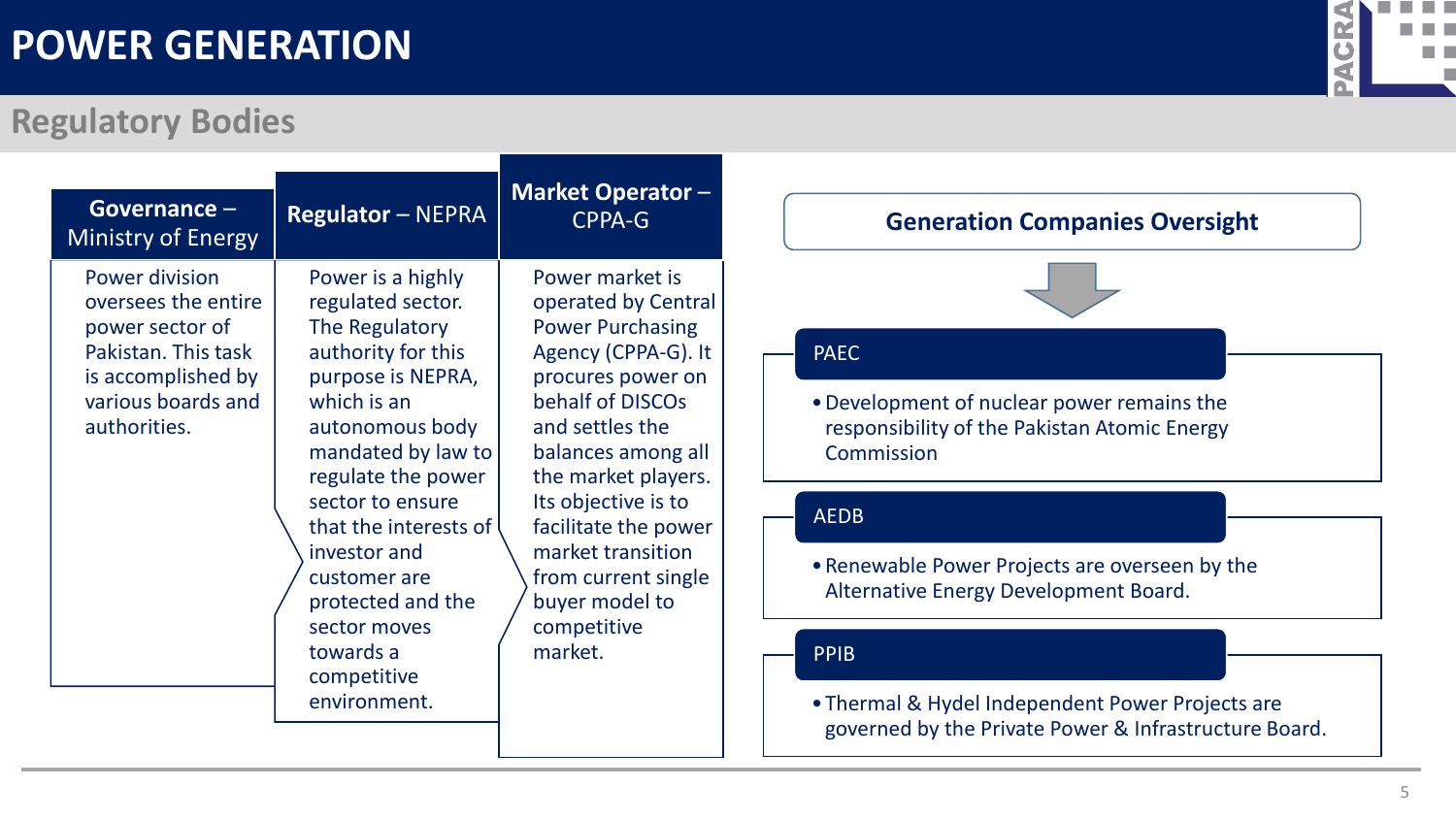

#### **An Overview of Power Plants**

| <b>Generation Type</b>              | <b>Nature of Entities -</b><br><b>Public/Private Sector</b> | <b>No. of Power</b><br><b>Plants</b> | % Share in Country Installed<br>Capacity* | <b>Major Power Plants</b>                                                                                      |
|-------------------------------------|-------------------------------------------------------------|--------------------------------------|-------------------------------------------|----------------------------------------------------------------------------------------------------------------|
| <b>HYDEL</b>                        |                                                             |                                      |                                           |                                                                                                                |
| <b>WAPDA</b>                        | Public                                                      | 24                                   | 24%                                       | Major Hydropower units include Tarbela, Ghazi Barotha, Mangla Warsak and<br>Chashma units                      |
| <b>IPPs</b>                         | Private                                                     | 8                                    | 1%                                        | Major Hydro-IPP include Laraib Energy and Malakand-III Hydro (PPDCL)                                           |
|                                     |                                                             | 32                                   | 25%                                       |                                                                                                                |
| <b>THERMAL</b>                      |                                                             |                                      |                                           |                                                                                                                |
| <b>GENCOS</b>                       | Public                                                      | 12                                   | 14%                                       | Major GENCOs include TPS Muzaffargarh and Jamshoro                                                             |
| <b>IPPs</b>                         | Private                                                     | 37                                   | 46%                                       | Major IPPs include KAPCO, Hub Power, Huaneng Shandong Ruyi, NPPMCL,<br>Port Qasim Electric and China Power Hub |
| KE-Own                              | Public                                                      | 5                                    | 6%                                        | Major plant includes Bin Qasim TPS-I                                                                           |
|                                     |                                                             | 54                                   | 65%                                       |                                                                                                                |
| <b>NUCLEAR</b>                      |                                                             |                                      |                                           |                                                                                                                |
| <b>CHASHNUPP &amp; KANUPP</b>       | Public                                                      | 6                                    | 4%                                        | Major Nuclear Project include CHASNUPP - I, II & III                                                           |
|                                     |                                                             | 6                                    | 4%                                        |                                                                                                                |
| <b>RENEWABLE</b>                    |                                                             |                                      |                                           |                                                                                                                |
| Wind IPPs                           | Private                                                     | 24                                   | 3%                                        | Currently, all Wind Power projects have individual installed capacities of less<br>than 100MWs.                |
| Solar IPPs                          | Private                                                     | 6                                    | 1%                                        | Currently, all Solar Power projects have individual installed capacities of<br>100MWs or less.                 |
| Bagasse/Biomass                     | Private                                                     | 9                                    | 1%                                        |                                                                                                                |
|                                     |                                                             | 39                                   | 6%                                        |                                                                                                                |
| <b>TOTAL INSTALLED POWER PLANTS</b> |                                                             | 131                                  | 100%                                      |                                                                                                                |
| *as at June 30, 2021                |                                                             |                                      |                                           |                                                                                                                |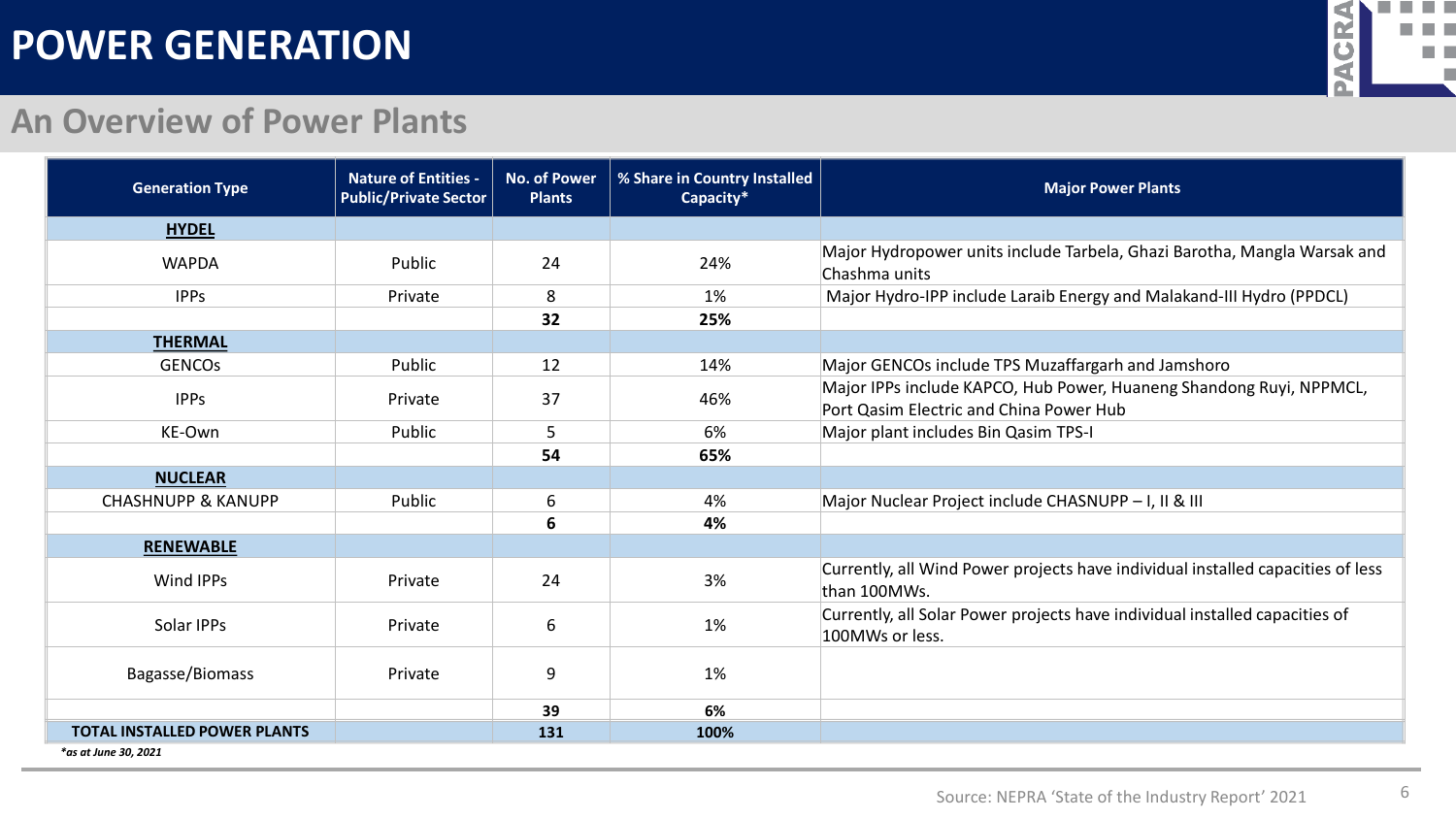#### **Entity Wise Share in Installed Capacity**

Pakistan's electricity generation system is divided into two baskets (i) CPPA-G Basket and (ii) K-Electric Basket. CPPA-G Basket covers all Power Generation Plants of the country except those falling in the ambit of K-Electric (KE). KE is responsible for the generation, transmission and distribution of electricity to all residential, commercial, industrial and agricultural areas of Karachi and its outskirts.

| % Share in Installed<br><b>Capacity</b> | <b>FY17</b>    | % Share | <b>FY18</b>              | % Share | <b>FY19</b> | % Share | <b>FY20</b> | % Share | <b>FY21</b> | % Share |
|-----------------------------------------|----------------|---------|--------------------------|---------|-------------|---------|-------------|---------|-------------|---------|
| <b>CPPA-G System</b>                    | 26,389         | 92%     | 33,096                   | 92%     | 36,061      | 92%     | 35,735      | 92%     | 36,930      | 93%     |
| <b>Hydel</b>                            | 7,116          | 25%     | 8,713                    | 24%     | 9,761       | 25%     | 9,861       | 25%     | 9,915       | 25%     |
| - WAPDA                                 | 6902           | 24%     | 8341                     | 23%     | 9,389       | 24%     | 9,389       | 24%     | 9,443       | 24%     |
| - IPPs                                  | 214            | 1%      | 372                      | 1%      | 372         | 1%      | 472         | 1%      | 472         | 1%      |
| <b>Thermal</b>                          | 17,808         | 62%     | 22,604                   | 63%     | 24,253      | 62%     | 23,827      | 62%     | 24,972      | 63%     |
| GENCOS                                  | 5,897          | 21%     | 5,637                    | 16%     | 5,637       | 14%     | 4,881       | 13%     | 4,881       | 12%     |
| - IPPs                                  | 10,566         | 37%     | 15,297                   | 43%     | 16,946      | 43%     | 17,276      | 45%     | 17,276      | 43%     |
| SPPS/CPPs                               | 340            | 1%      | 340                      | 1%      | 340         | 1%      | 340         | 1%      | 340         | 1%      |
| - Nuclear                               | 1,005          | 3%      | 1,330                    | 4%      | 1,330       | 3%      | 1,330       | 3%      | 2,475       | 6%      |
| Renewable                               | 1,465          | 5%      | 1,779                    | 5%      | 2,047       | 5%      | 2,047       | 5%      | 2,043       | 5%      |
| <b>K-Electric System</b>                | 2,350          | 8%      | 2,884                    | 8%      | 2,934       | 8%      | 2,984       | 8%      | 2,842       | 7%      |
| -KE – Own                               | 1,874          | 7%      | 2,294                    | 6%      | 2,294       | 6%      | 2,294       | 6%      | 2,084       | 5%      |
| -IPPs                                   | 252            | 1%      | 366                      | 1%      | 366         | 1%      | 366         | 1%      | 366         | 1%      |
| -SPPs/CPPs                              | 87             | 0%      | 87                       | 0%      | 87          | 0%      | 87          | 0%      | 155         | 0%      |
| -KANUPP                                 | 137            | 0%      | 137                      | 0%      | 137         | 0%      | 137         | 0%      | 137         | 0%      |
| -Solar                                  | $\overline{a}$ | 0%      | $\overline{\phantom{a}}$ | 0%      | 50          | 0%      | 100         | 0%      | 100         | 0%      |
| Total (CPPA-G + KE)                     | 28,739         | 100%    | 35,980                   | 100%    | 38,995      | 100%    | 38,719      | 100%    | 39,772      | 100%    |

Share of Thermal IPPs in total electricity generation has increased over the years (37% in FY17 to 63% FY21) after the emergence of Power Policy, 2002, which was introduced to encourage private sector investment in the power sector.



7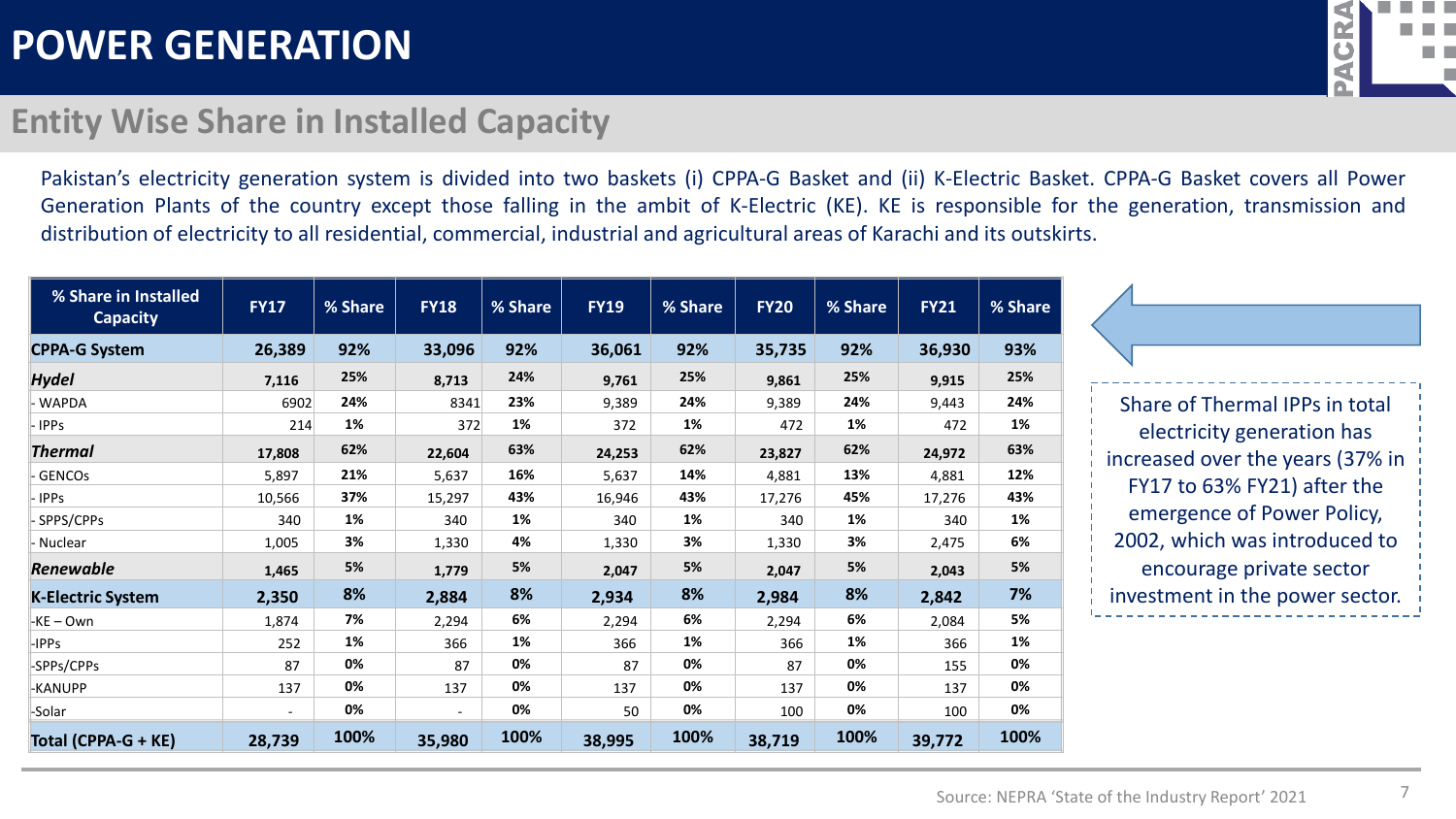#### **Installed Capacity and Utilization**

- The power generation sector comprises power plants set up in the Public Sector as well as Private Sector. Share of public and private sector power plants is almost equal (~50%). Based on energy source type, these plants include hydropower plants, thermal power plants, nuclear power plants and renewable energy (RE – wind, solar, bagasse/biomass). In addition, Pakistan also imports electric power from Iran.
- The total installed generation capacity was recorded at ~39,772MW as in FY21 (~38,719MW FY20) up ~3% YoY basis, while actual power generation was recorded at 143,091GWh in FY21 (134,746GWh in FY20), up ~7% YoY basis.
- Annual Capacity Factor of the Sector was recorded at ~41% in FY21 (~40% FY20). Capacity Factor measures the percentage of installed capacity that is utilized. A low capacity factor indicates inefficiency in system usage. The country's annual capacity factor has declined gradually from ~48% in FY17 to ~41% in FY21 reflecting reduction in efficient system utilization on a timeline basis.





8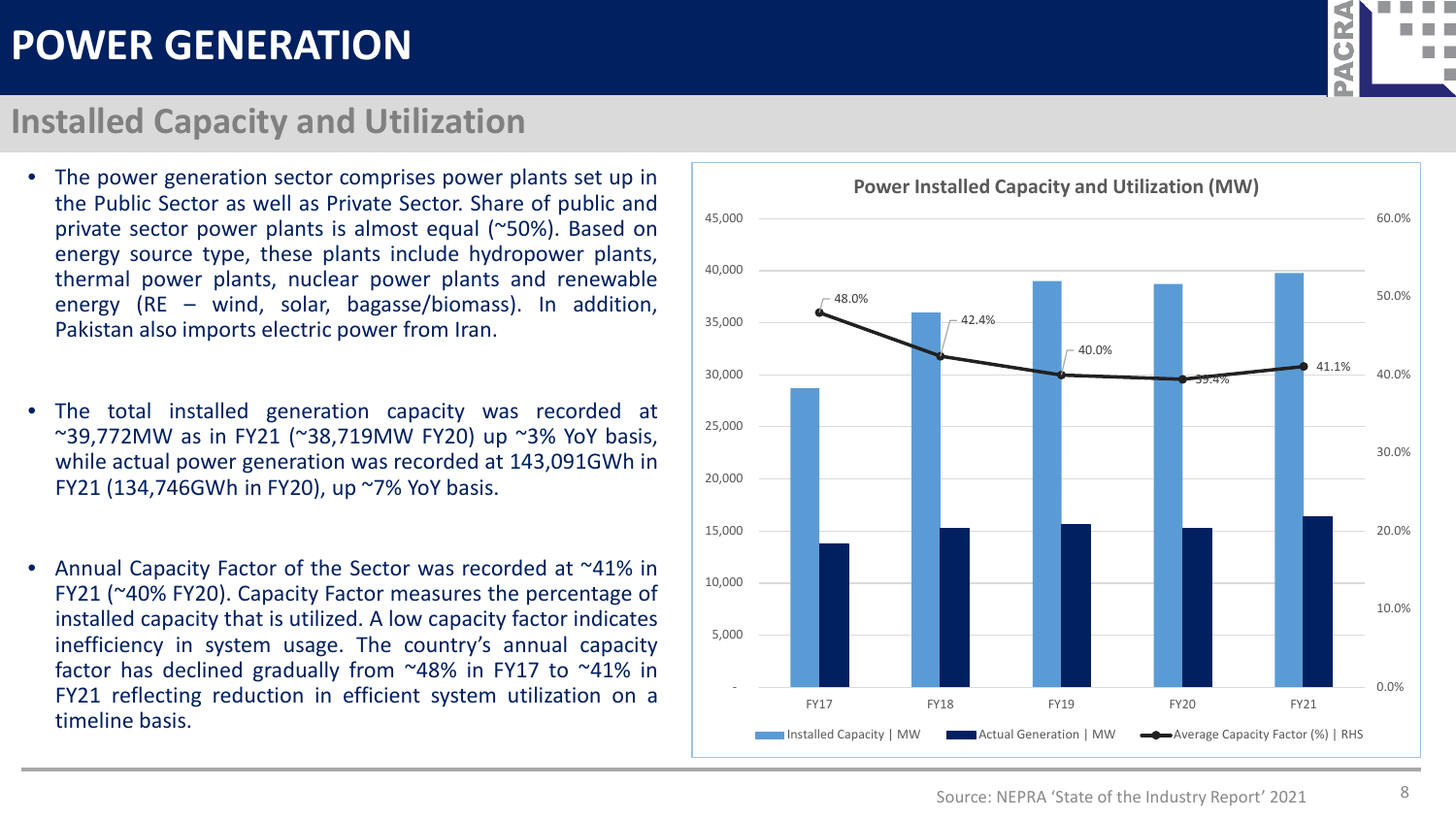

9

### **Fuel Mix in Installed Capacity**



- Thermal Energy Mix continues to contribute the highest to the installed power generation capacity of the country, followed by hydel electricity capacity which now stands at ~27% of the total Installed Capacity of the country.
- The total installed capacity of the country as at End-FY21 stood at ~39,772MW (~22,915MW thermal, ~9,872MW hydroelectric, ~1,235MW wind, ~536MW Solar, ~252MW bagasse and ~2,520MW of nuclear).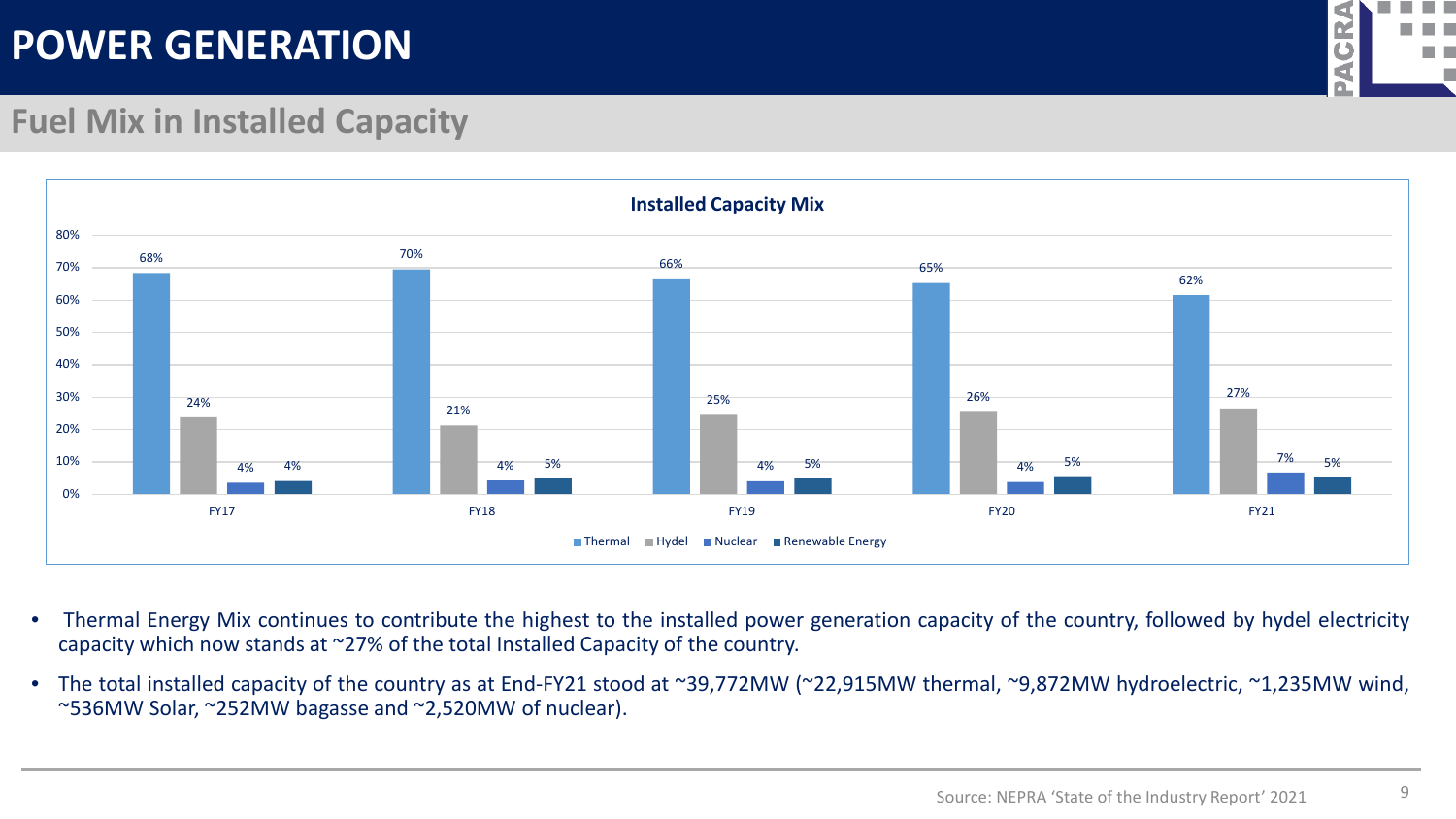

### **Fuel Mix in Generation Capacity**



\*Others include electricity imported from Iran and mixed fuels

• Just like Installed capacity, thermal fuels take the lead in the power generation mix of the country. However, due to costlier fuel charges and depletion of natural gas reserves in the country, the Government is keenly focused on gradually shifting towards hydel and other renewable sources of energy for electricity generation.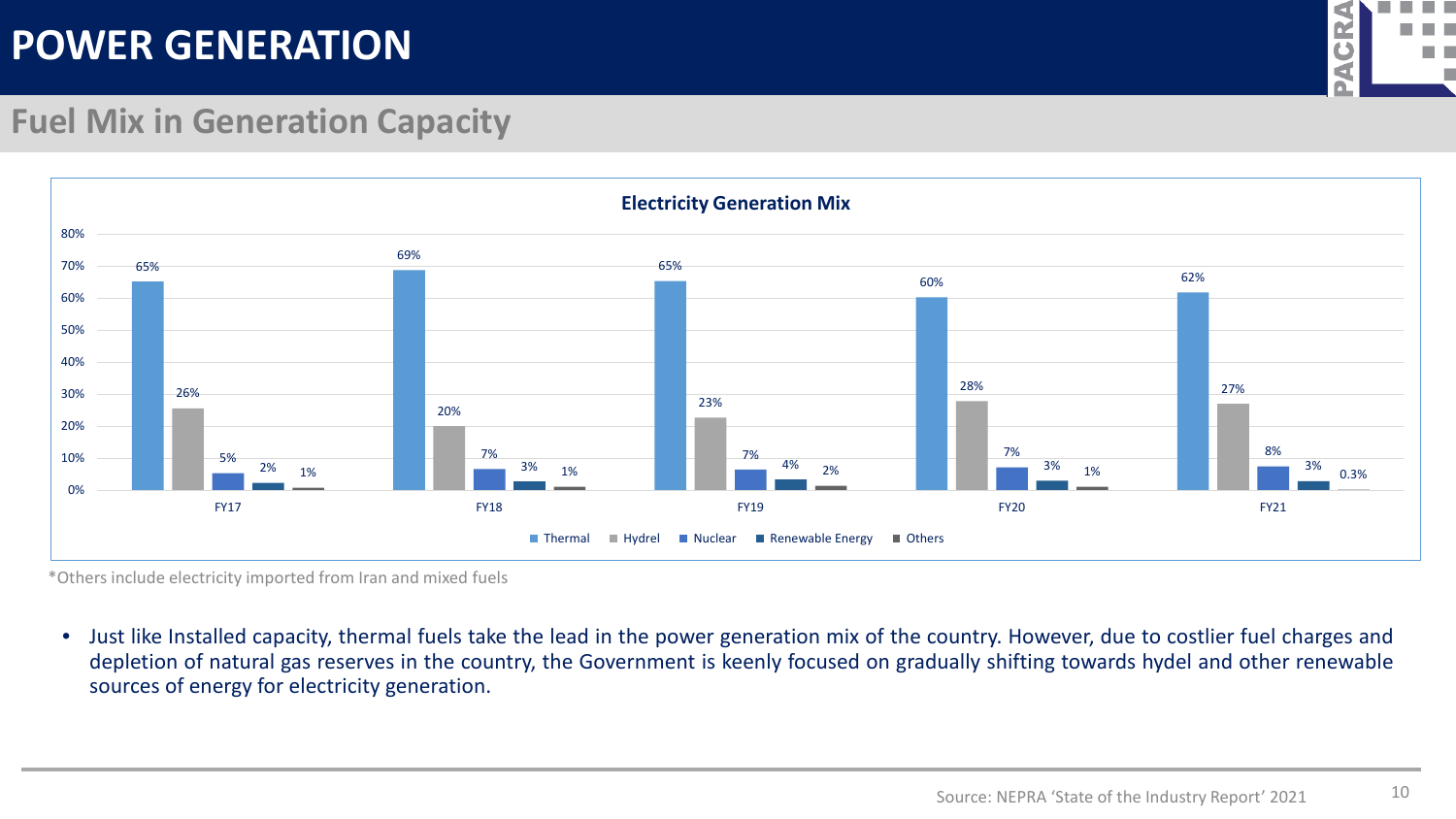

#### **Fuel Wise Generation Mix | Thermal & Nuclear**



- Within the thermal segment, a shift is being observed from Gas (~45%) and RFO (~43%) in FY17 to alternate fuels, i.e., RLNG (~32%) and Coal (~28%) in FY21; the first due to depleting natural resources as the country's gas reserves have gone down considerably and the latter due to high cost of generation as crude oil prices have almost doubled since FY17.
- Pakistan's reliance on thermal, which includes imported coal, local coal, RLNG and natural gas, residual fuel oil (RFO) has been gradually decreasing over the last few years, dropping from ~65% in FY17 to ~62% in FY21 in total generation mix.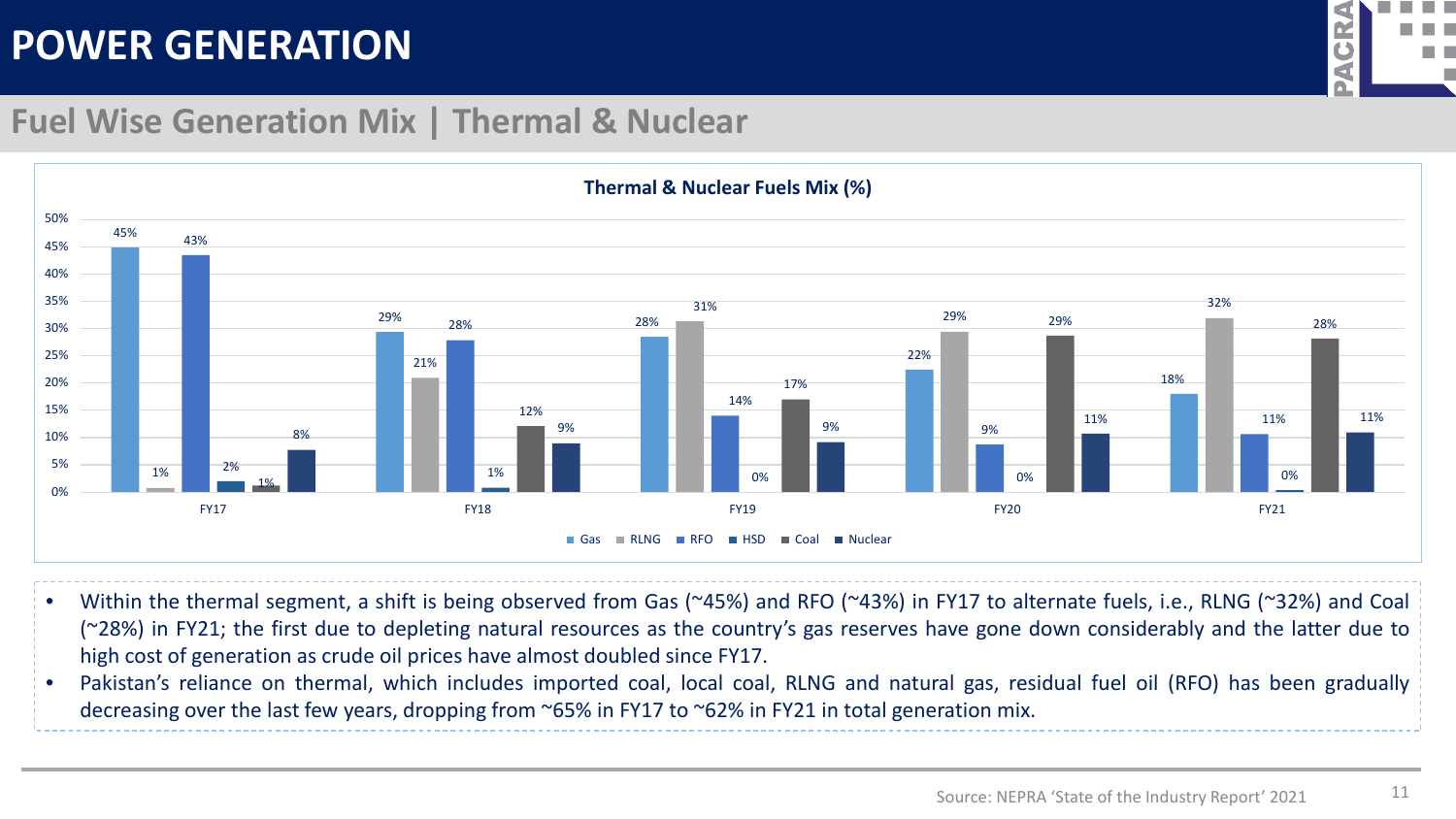

#### **Fuel Wise Generation Mix | Hydel & Renewables**



- The country's depleting natural gas reserves are necessitating a shift of fuels. The share of renewable energy has steadily increased over the years. The government is also taking measures to increase the shares of Hydel and Renewables in energy-mix.
- The cheapest sources of fuel are renewable energy sources followed by hydel energy. The fuel cost component in these energy sources is almost negligible. Hydel power contributes around ~89% to the electricity generated from renewable sources while others including solar, wind and bagasse collectively make up a small share of ~11%.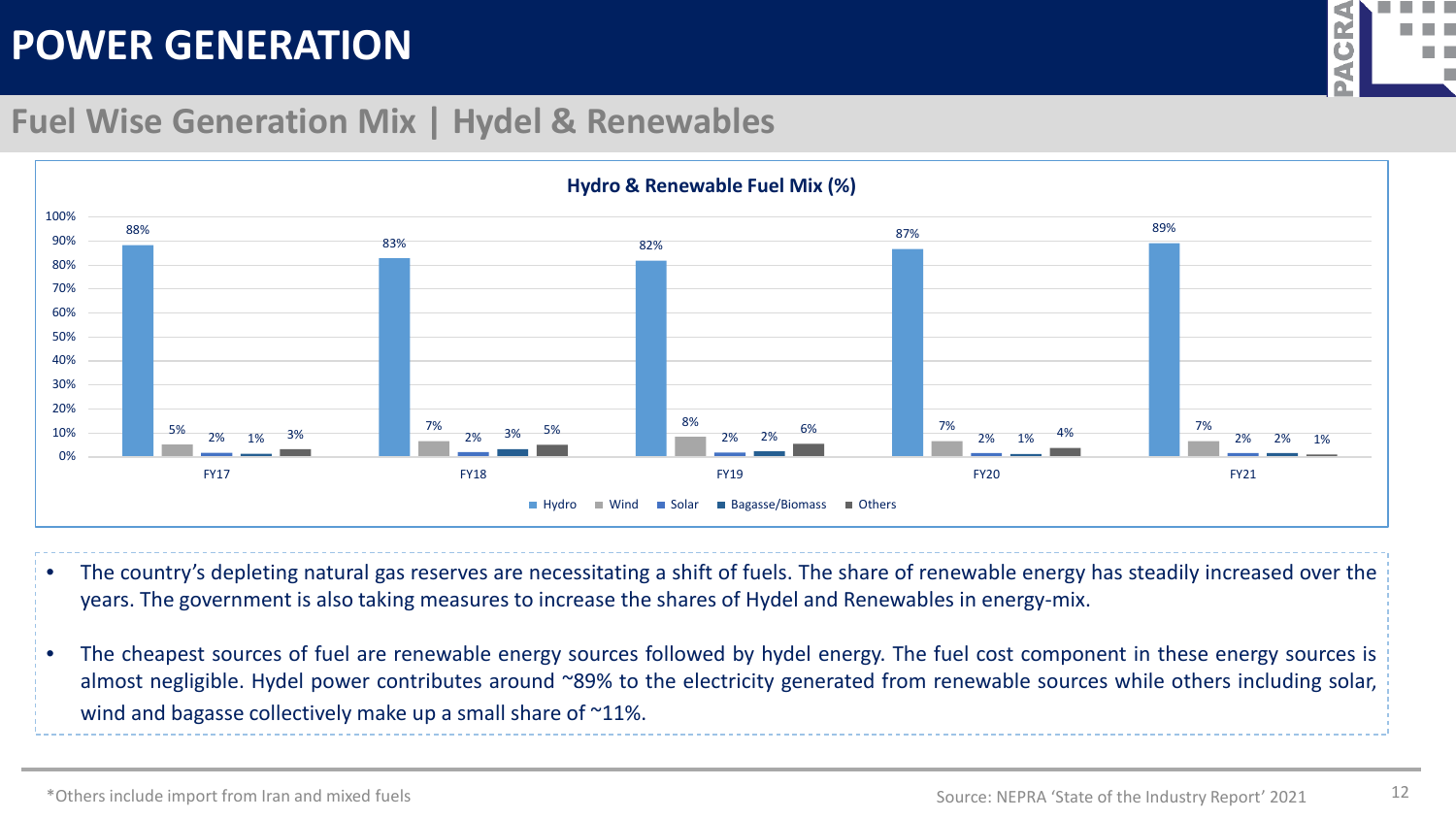

### **Power Generation Companies | IPPs – What you need to know**

#### **A Brief History**

- Until 1980s, Pakistan was continually facing the chronic issue of power shortage due to rapidly increasing power demand (7-8% YoY) and lower supply. The disruption in power supply was impeding the industrial progress of the country. This situation called for an immediate intervention by the GoP.
- Considering the fact that developing power generation capacity is capital intensive and could absorb a high portion of the allocated federal budget, the GoP made in principle decision to seek private sector investment in Power Generation. For this purpose, a dedicated organization – PPIB, was created as a one window facilitator for attracting private investment in the power sector.
- HUBCO was the first private power generation project in Pakistan, founded in 1994.
- Currently, there are 80 IPPs commercially operating within the country. Private Power Projects include Foreign-Local partnerships, including groups like Nishat, Saphhire, Attock, Engro and Fauji group from the local side.

#### **Key Features**

- **Minimum Equity Requirement:** The minimum equity requirement for IPPs is set at 20% of the total project cost.
- **Bulk Power Tariff:** A Bulk Power Tariff of US Cents 6.5/kWh (in PKR) is offered to the IPPs by the GoP as an average for the first 10 years of sale of electricity. Additionally, a minimum levelized tariff of US Cents 5.9/kWh (PKR1.776/kWh) is set as the final parameter for the acceptance of the tariff. The tariff is indicative and is calculated on an annual plant factor of  $^{\sim}60\%$ . The actual tariff has two components: **Capacity Price** & **Energy Price.**
- Capacity Price is paid to the IPPs on a monthly basis: it covers the debt servicing cost, fixed O&M costs, insurance expense and ROE. This monthly capacity price keeps the IPPs' investors insulated against variations in energy purchased ('Take or Pay').
- The Energy Price is paid in PKR/kWh on actual energy sold by IPPs.
- Moreover, a mechanism has been provided for indexation/adjustment of the certain tariff components based on Rupee/Dollar exchange rate, fuel price variations and inflation.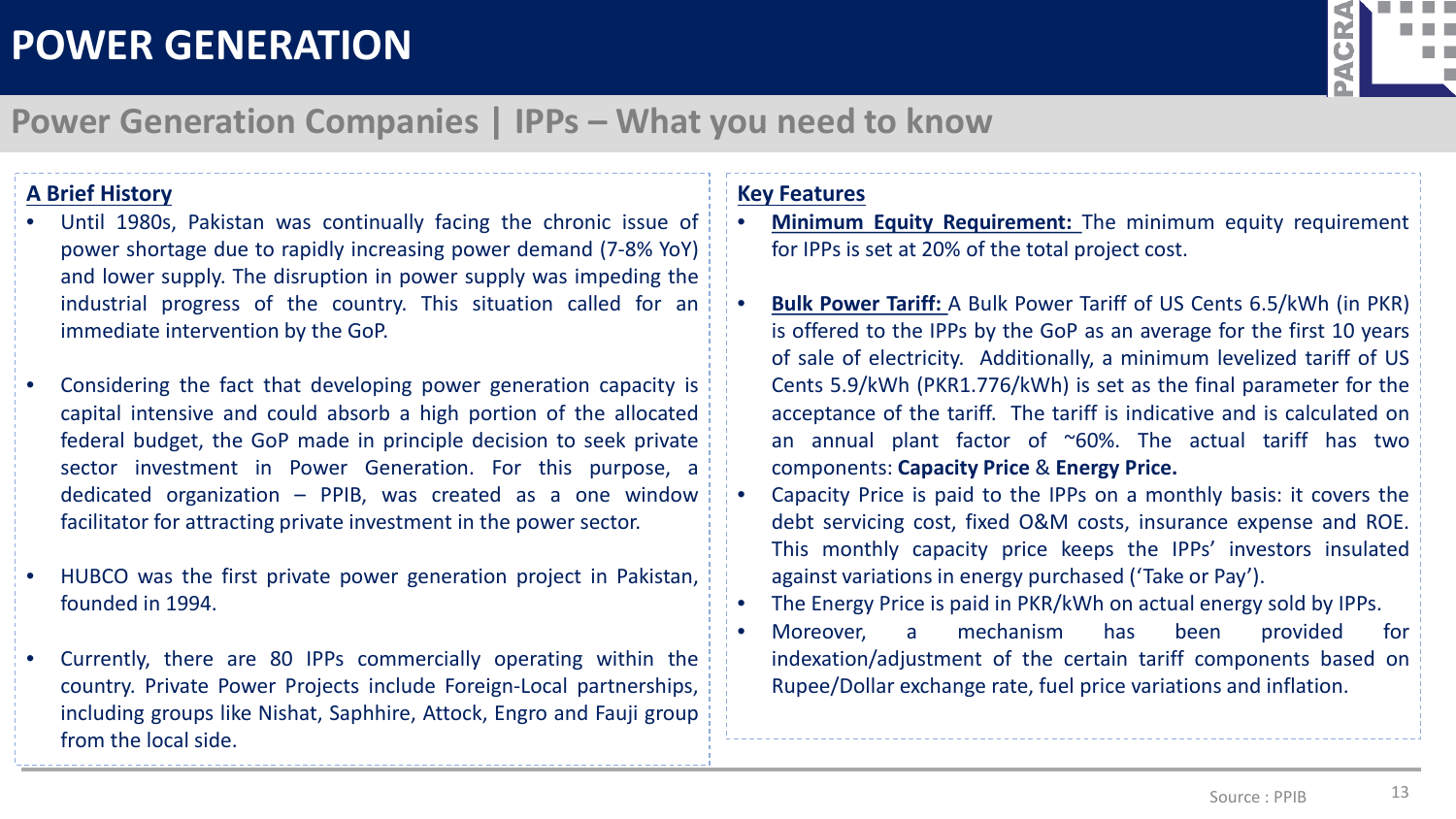

### **Power Generation Companies | WAPDA – What you need to know**

#### **A Brief History**

- Pakistan Water & Power Development Authority (WAPDA), established through an Act of Parliament in 1958, is an autonomous and statutory body under the Federal Government's control.
- WAPDA has four verticals (i) Power Wing (ii) Water Wing (iii) Finance Wing and (iv) Administration Wing. WAPDA was unbundled in 2007 whereby the functions of its Power Wing were redefined as Hydel Power Generation and Operation & Maintenance (O&M) of power houses.
- Following this unbundling, WAPDA's mandate is now focused on development of water and hydropower resources in an efficient manner. The Power Wing of WAPDA is now split up into 15 different companies, i.e., NTDC, 10 DISCOs and 4 GENCOs, each having separate management.
- Currently WAPDA is operating 24 Hydel Power Plants with an installed capacity of  $\sim$ 9,443MW ( $\sim$ 24% share overall). Hydro-electricity is a cheaper source of fuel in relevance to thermal generation. Therefore, the GoP is keenly focused on undertaking new hydel power projects in order to supply electricity at cheaper rates.
- It is worth mentioning here that hydel generation is the cheapest electricity, produced in the country. That is why, it plays a pivotal role for development in economic and social sectors by stabilizing the overall power tariff for the consumers. The impact of hydel electricity on the national economy can be gauged from the fact that generation cost of hydel electricity by WAPDA stand at merely PKR~2.82 per unit, while generation cost from thermal sources remains PKR~13.14 per unit on the average during FY21.
- Several New Hydro Power Projects are under construction including Mohmand Dam, Diamer Basha Dam and Tarbela 5<sup>th</sup> Extension.



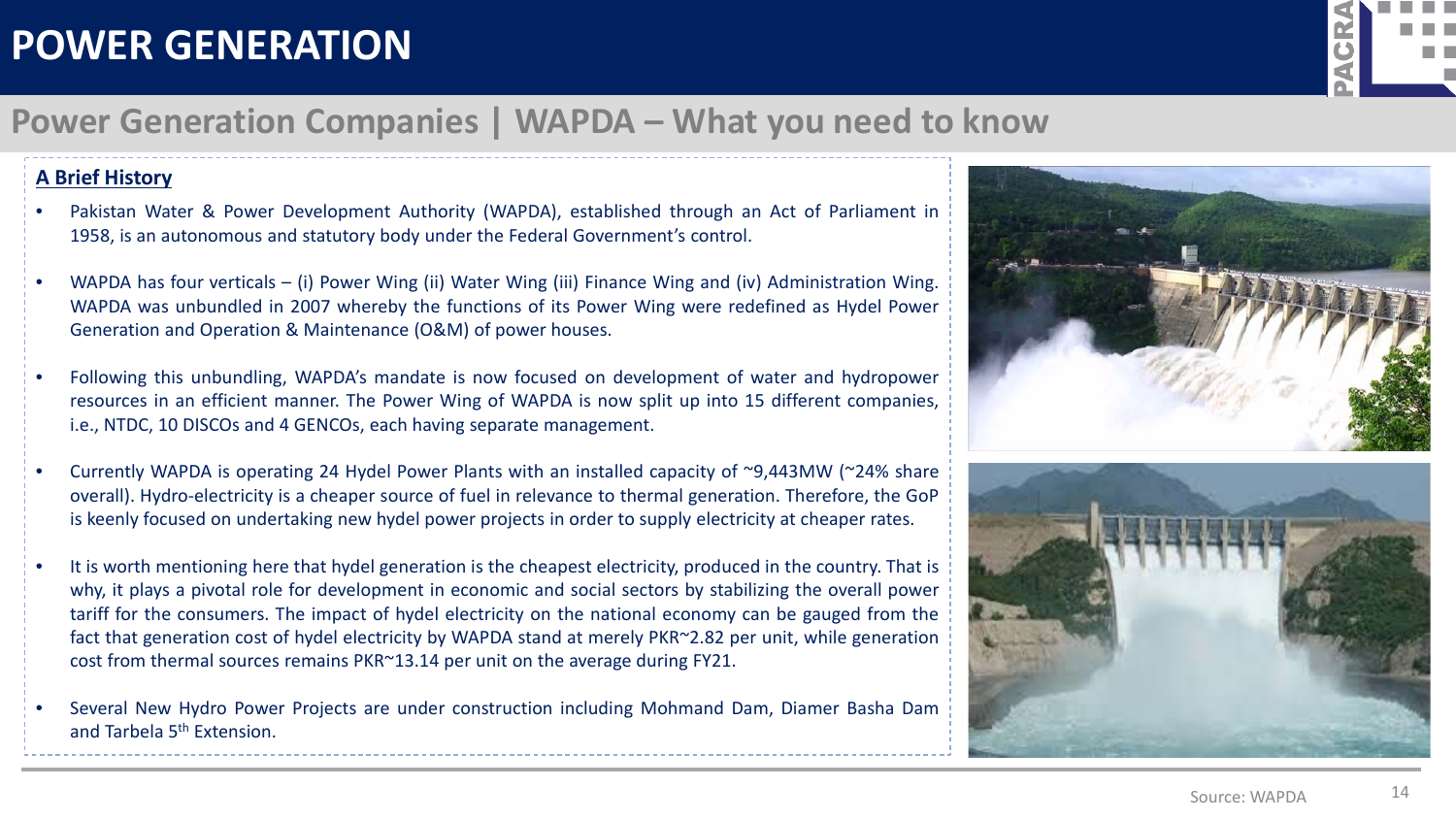

### **Upcoming Projects | Thermal | IPPs**

| Thermal Power Plants   Under Construction   |                                                |                          |                       |             |                            |                                          |  |  |
|---------------------------------------------|------------------------------------------------|--------------------------|-----------------------|-------------|----------------------------|------------------------------------------|--|--|
| <b>Under Construction</b>                   | <b>Sponsor</b>                                 | <b>Expected Capacity</b> | Location              | <b>Fuel</b> | <b>Expected Completion</b> | <b>Status</b>                            |  |  |
| Thar Coal Based Power Project               | Lucky Electric Company<br>Limited              | 660                      | Port Qasim, Khi       | Coal        | Dec'21*                    | FC Achieved - Under Construction         |  |  |
| 1263 MW RLNG based Project                  | <b>PTPL</b>                                    | 1,263                    | Trimmu Barrage, Jhang | <b>RLNG</b> | April'22                   | FC Achieved - Under Construction         |  |  |
| Thar Coal Based Power Project               | Thar Energy Limited                            | 330                      | Thar Block-II Sindh   | Coal        | March'22                   | FC Achieved - Under Construction         |  |  |
| Thar Coal Based Power Project               | Thar Coal Block-I Power<br>Generation Co. Ltd. | 1,320                    | Thar Block-I Sindh    | Coal        | May'22                     | FC Achieved - Under Construction         |  |  |
| Thar Coal Based Power Project               | Thal Nova Power Thar<br>(Pvt.) Ltd.            | 330                      | Thar Block-II Sindh   | Coal        | June'22                    | FC Achieved - Under Construction         |  |  |
| 300 MW Imported Coal Based<br>Power Project | CIHC Pak Power Co. Ltd                         | 300                      | Gwadar, Balochistan   | Coal        | June'23                    | LOS issued, FC In progress               |  |  |
| 330 MW Coal Based Power<br>Project          | SiddigSons Energy Limited                      | 330                      | Thar Block-I Sindh    | Coal        | April'24                   | LOS issued, FC In progress               |  |  |
| 1320 MW Coal Based Power<br>Project         | Oracle Coal Fields PLC<br>England              | 1,320                    | Thar Block-VI Sindh   | Coal        | Dec'26                     | <b>Project Proposal Under Evaluation</b> |  |  |
| <b>TOTAL</b>                                |                                                | 5,853                    |                       |             |                            |                                          |  |  |

*\*Expected COD may change due to COVID-19 Pandemic/other factors.*

- Thermal IPPs contribute around 43% to the Country's total Installed Capacity for power generation.
- Pakistan has the 5<sup>th</sup> largest coal reserves in the world, i.e., total ~185bln tons and around ~176bln tons in the Tharparkar District of Sindh. The Thar Blocks possess an immense potential for electricity generation. Therefore, almost ~78% of the Upcoming Thermal Power Projects are coal based.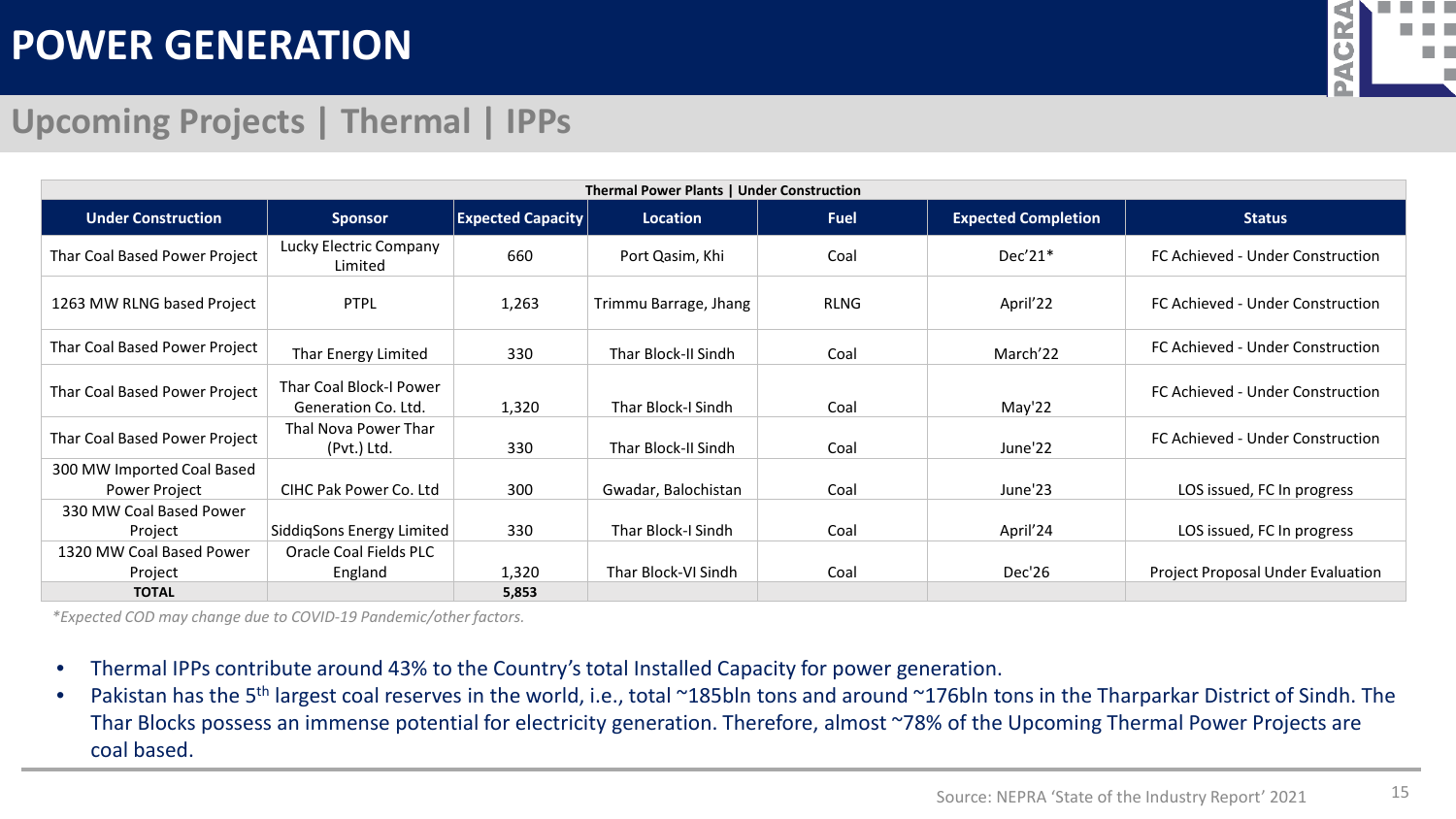

### **Upcoming Projects | Hydel | WAPDA**

| <b>WAPDA Hydel Power Plants   Under Construction</b> |                                 |                                  |                                    |                                                            |                                                            |                                     | <b>FY21</b>                          |                                          |
|------------------------------------------------------|---------------------------------|----------------------------------|------------------------------------|------------------------------------------------------------|------------------------------------------------------------|-------------------------------------|--------------------------------------|------------------------------------------|
| <b>Under Construction</b>                            | No. of Power<br><b>Projects</b> | <b>Expected Capacity</b><br>(MW) | Location                           | <b>Expected Completion</b><br><b>Status</b><br><b>Date</b> |                                                            | <b>Power Plants in</b><br>Operation | <b>No. of Power</b><br><b>Plants</b> | <b>Installed</b><br><b>Capacity (MW)</b> |
| Dasu Hydropower Project                              |                                 | 4,320                            | Dasu Town, Indus<br>River          | April'26                                                   | <b>Under Construction -</b><br><b>Physical Progress 9%</b> | WAPDA Hydel Power                   |                                      |                                          |
| Kuram Tangi Dam                                      |                                 | 83.4                             | Kuram River, North<br>Waziristan   | June'23                                                    | <b>Under Construction -</b><br>Physical Progress 60.75%    | Plants                              | 24                                   | 9,443                                    |
| Mohmand Dam                                          |                                 | 800                              | Swat River, Mohmand<br>District KP | Dec'25                                                     | <b>Under Construction -</b><br>Physical Progress 9.61%     | <b>IPPs Hydel Plants</b>            | 8                                    | 472                                      |
| Diamir Basha Dam                                     |                                 | 4,500                            | Indus River, Chilas KP             | Feb'29                                                     | <b>Under Construction -</b><br>Physical Progress 10%       | <b>TOTAL</b>                        | 32                                   | 9,915                                    |
| <b>TOTAL</b>                                         | $\overline{a}$                  | 9,703.4                          |                                    |                                                            |                                                            |                                     |                                      |                                          |

*\*Other Upgradations in process include Warsak Power Rehabilitation and Mangla Rehabilitation*

| <b>WAPDA Hydel Power Plants   Ready for Construction</b> |                         |                                  |                                           |                                                          |                                        |  |  |
|----------------------------------------------------------|-------------------------|----------------------------------|-------------------------------------------|----------------------------------------------------------|----------------------------------------|--|--|
| <b>Ready for Construction</b>                            | No. of Power<br>Project | <b>Expected Capacity</b><br>(MW) | <b>Location</b>                           | <b>Expected Completion</b><br><b>Date</b>                | <b>Status</b>                          |  |  |
| Keyal Khwar Hydropower<br>Project                        |                         | 128                              | Keyal Khwar Nallah,<br><b>Indus River</b> |                                                          | Updated PC-1 submitted for<br>approval |  |  |
| Bunji                                                    |                         | 7.100                            | Indus River, Gilgit                       | 9 Years after<br>commencement                            | To be commenced                        |  |  |
| Harpo                                                    |                         | 34.5                             | Harpo Nullah, Indus<br>River              | Phase-1: June'21<br>Phase-II: 48 months<br>after Phase-I | <b>Ready For Construction</b>          |  |  |
| Tarbela Extension                                        |                         | 1,410                            | Swabi, KP                                 | May'26                                                   | <b>Ready For Construction</b>          |  |  |
|                                                          | 5                       | 8.672.5                          |                                           |                                                          |                                        |  |  |



• Currently, Hydel power contributes ~27% to the total Installed Capacity, of which WAPDA has almost ~95% of the share. WAPDA further envisages to increase installed hydropower capacity by ~19,146MWs of which projects worth ~9,703MWs are already under construction.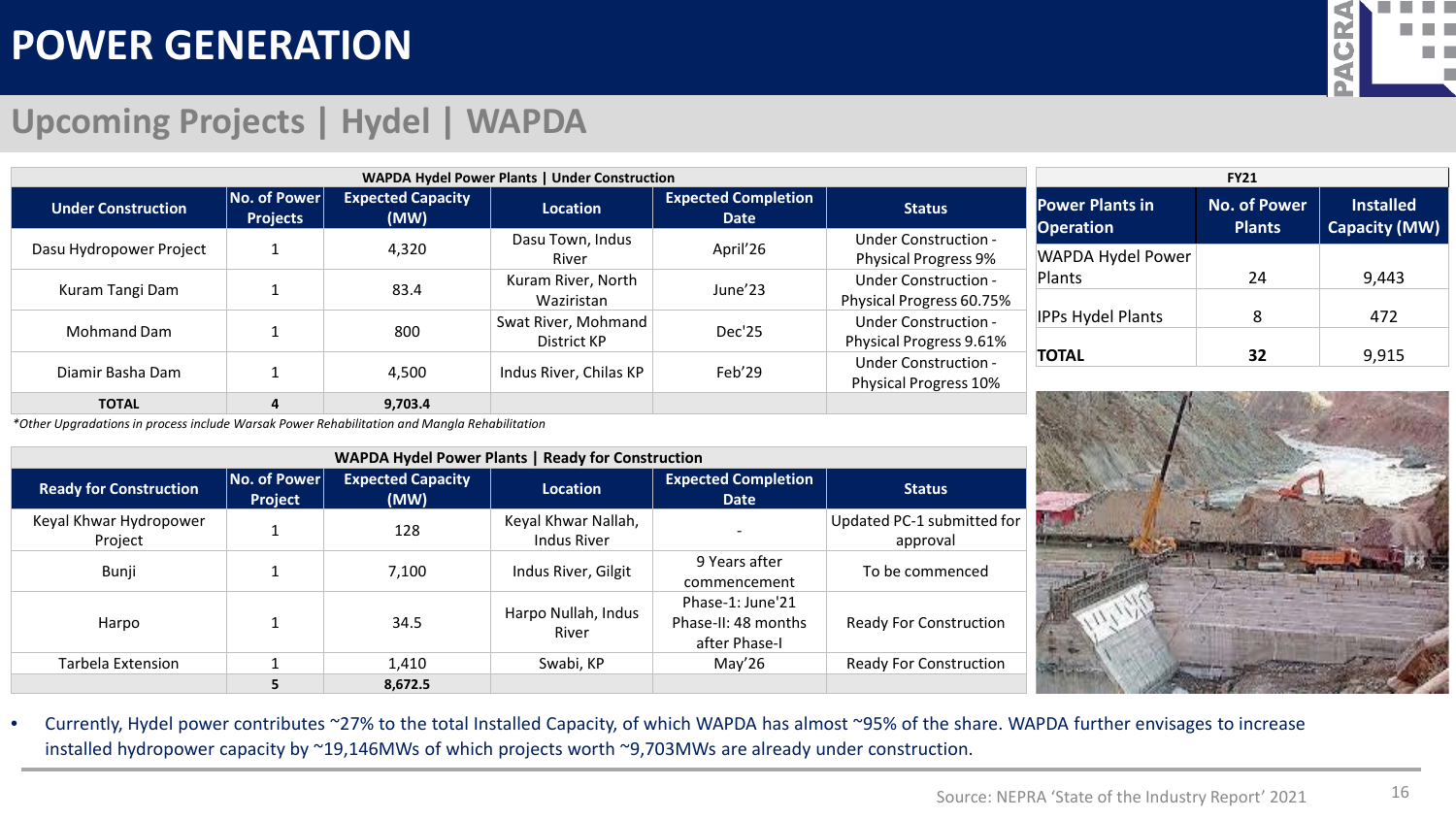

### **Upcoming Projects | Hydel | IPPs**

| <b>IPPs   Upcoming Projects</b> |                      |                               |                                        |                                 |                                                                 |  |  |
|---------------------------------|----------------------|-------------------------------|----------------------------------------|---------------------------------|-----------------------------------------------------------------|--|--|
| <b>Projects</b>                 | <b>No. of Plants</b> | <b>Expected Capacity (MW)</b> | Location                               | <b>Expected Completion Date</b> | <b>Status</b>                                                   |  |  |
| Karot Hydropower Project*       |                      | 720                           | Jehlum River, Rawalpindi               | Dec'21**                        | Financial Close Achieved - Under<br>Construction                |  |  |
| Suki Kinari Hydropower          |                      | 884                           | Kunhar River, Mansehra KP              | Dec'22                          | Financial Close Achieved - Under<br>Construction                |  |  |
| Raili - II Hydropower           | $\mathbf{1}$         | 7.08                          | Ghori Wala Nullah,<br>Muzafarrabad AJK | Jan'23                          | LOS issued under Financial Close -<br><b>Under Construction</b> |  |  |
| Kathai-II Hydropower            | $\mathbf{1}$         | 8                             | Kathai Nullah Hattian, AJK             | May'24                          | LOS issued - FC in progress                                     |  |  |
| Azad Pattan Hydropower          | $\mathbf{1}$         | 700.7                         | Jhelum River, Sudhnoti, AJK            | Sep'27                          | LOS issued - FC in progress                                     |  |  |
| Kohala Hydropower               | $\mathbf{1}$         | 1,124                         | Jhelum River, Kohala, AJK              | Dec'28                          | LOS issued - FC in progress                                     |  |  |
| Athmuqam Hydropower             |                      | 450                           | Neelum River, AJK                      | Dec'28                          | LOI Issued - Tariff determination<br>process                    |  |  |
| Turtonas- Uzghor Hydropower     | $\mathbf{1}$         | 82                            | Golen Gol River, Chitral, KP           | Dec'28                          | LOI Issued - Tariff determination<br>process                    |  |  |
| Mahi Hydropower                 | $\mathbf{1}$         | 640                           | Jhelum River, AJK/PUNJAB               | June'29                         | LOI Issued - LOS in progress- Tariff<br>determination process   |  |  |
| Ashkot Hydropower               |                      | 300                           | Neelum River, AJK                      | Dec'30                          | <b>Under Evaluation</b>                                         |  |  |
|                                 | 10                   | 4,916.1                       |                                        |                                 |                                                                 |  |  |

*\*CPEC Project*

*\*\*Expected RCOD as per PPA may change due to COVID-19 Pandemic/other factors.*

- Alongside WAPDA, Hydel IPPs also embark on significant additions to their installed capacity in the next 10 years. Most of the projects are located in the KP and AJK regions.
- Together, WAPDA and Hydel IPPs are projecting to uplift the Hydel Installed Capacity of the country to ~33,206MWs in the next 10 years.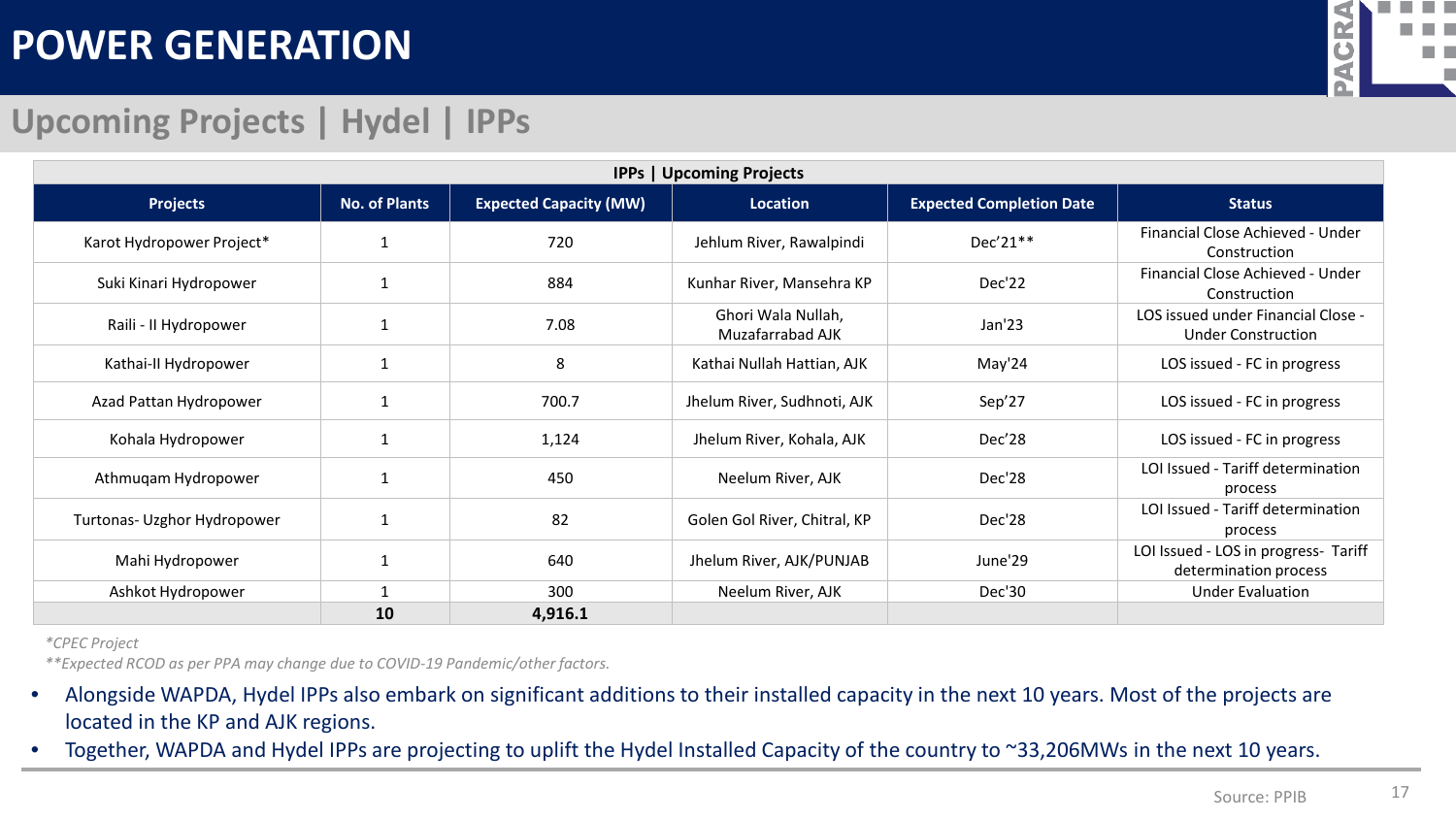

### **Upcoming Projects | Renewable | Solar IPPs**

| <b>Solar Power Plants   Under Construction</b> |                               |                 |                                  |  |  |  |
|------------------------------------------------|-------------------------------|-----------------|----------------------------------|--|--|--|
| <b>Project Name</b>                            | <b>Expected Capacity (MW)</b> | <b>Location</b> | <b>Status</b>                    |  |  |  |
| M/S Access Electric Pvt. Ltd.                  | 10                            | Pind Dadan Khan | Process of Achieving FC Underway |  |  |  |
| M/S Bukhsh Solar Pvt. Ltd.                     | 10                            | Lodhran         | Process of Achieving FC Underway |  |  |  |
| M/S Safe Solar Pvt. Ltd.                       | 10.28                         | Bahawalnagar    | Process of Achieving FC Underway |  |  |  |
| M/S Access Solar Pvt. Ltd.                     | 11.52                         | Pind Dadan Khan | Process of Achieving FC Underway |  |  |  |
| <b>TOTAL</b>                                   | 41.8                          |                 |                                  |  |  |  |

• Six (06) solar power projects of 430 MW capacity are operational.

• Four (04) IPPs with a cumulative capacity of 41.80 MW have obtained Letter of Support (LOS) while another Twelve (12) Solar PV power projects of 419 MW cumulative capacity have obtained LOI from AEDB and are at different stages of project development.

| Solar Power Plants   To be Constructed |                               |                           |                            |  |
|----------------------------------------|-------------------------------|---------------------------|----------------------------|--|
| <b>Project Name</b>                    | <b>Expected Capacity (MW)</b> | <b>Location</b>           | <b>Status</b>              |  |
| IPS Solar Park - IPS 22 Pvt. Ltd.      | 50                            | Nooriabad, Sindh          | <b>Project Development</b> |  |
| IPS Solar Park - JA 23 Pvt. Ltd.       | 50                            | Nooriabad, Sindh          | <b>Project Development</b> |  |
| IPS Solar Park - SB 24 Pvt. Ltd.       | 50                            | Nooriabad, Sindh          | <b>Project Development</b> |  |
| R.E Solar I Pvt. Ltd                   | 20                            | Dadu, Sindh               | <b>Project Development</b> |  |
| R.E Solar II Pvt. Ltd                  | 20                            | Dadu, Sindh               | <b>Project Development</b> |  |
| ET Solar Pyt. Ltd.                     | 25                            | Thatta, Sindh             | <b>Project Development</b> |  |
| <b>ACT Solar Pvt. Ltd.</b>             | 50                            | Thatta, Sindh             | <b>Project Development</b> |  |
| Janpur Energy Limited                  | 12                            | Sultanabad, RYK           | <b>Project Development</b> |  |
| Lalpir Solar Energy Limited            | 12                            | Mehmood Kot, Muzzafargarh | <b>Project Development</b> |  |
| Siddigsons Solar Ltd.                  | 50                            | Kalar Kahar, Chakwal      | <b>Project Development</b> |  |
| <b>ET Solar Pvt. Ltd.</b>              | 50                            | Fateh Jang, Attock        | <b>Project Development</b> |  |
| Asia Petroleum Limited                 | 30                            | Bahawalnagar              | <b>Project Development</b> |  |
| <b>TOTAL</b>                           | 419                           |                           |                            |  |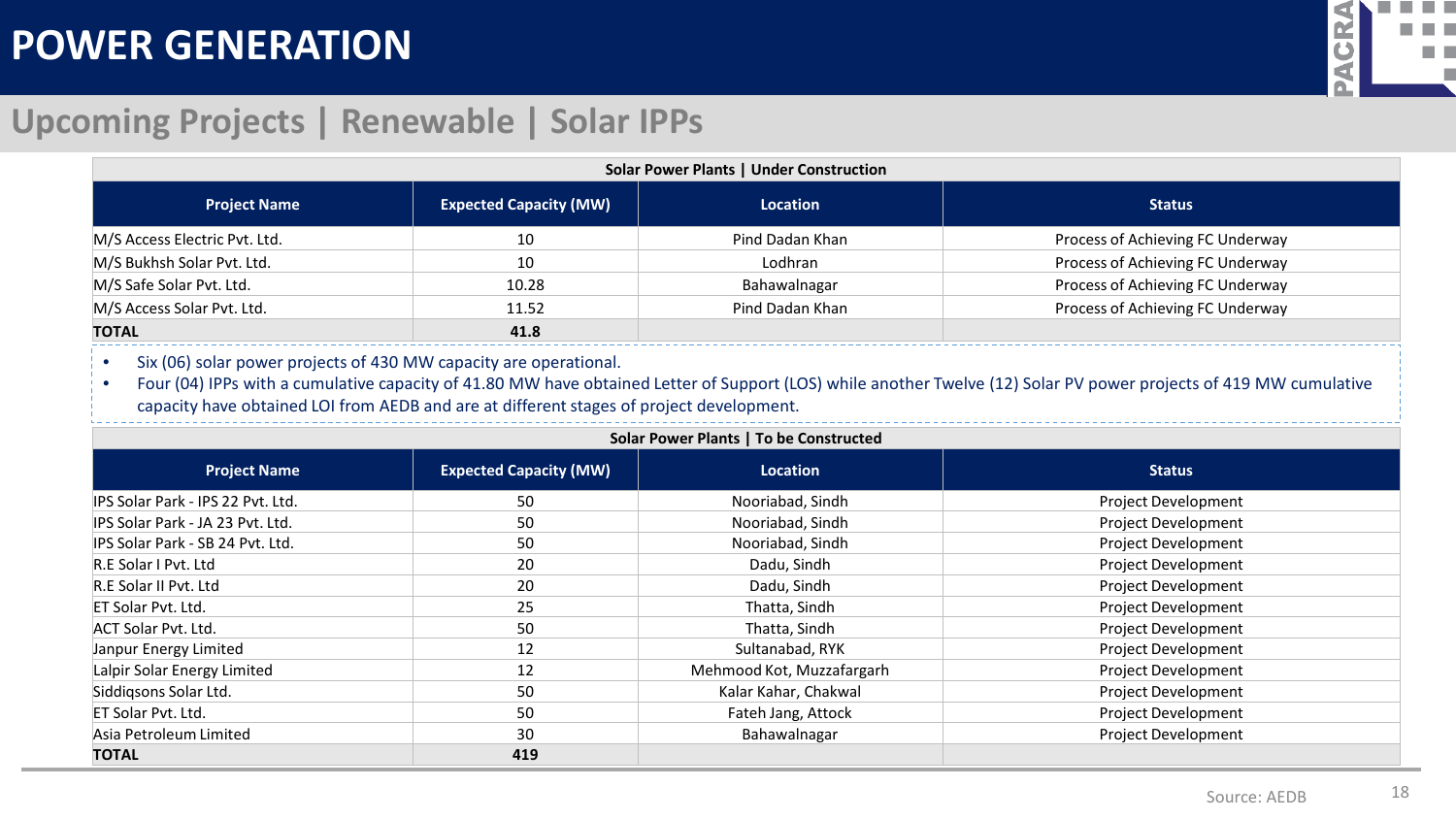

### **Upcoming Projects | Renewable | Wind IPPs**

| Wind Power Plants   Under Construction |                               |                          |                                            |  |  |
|----------------------------------------|-------------------------------|--------------------------|--------------------------------------------|--|--|
| <b>Project Name</b>                    | <b>Expected Capacity (MW)</b> | <b>Location</b>          | <b>Status</b>                              |  |  |
| Lakeside Energy (Pvt.) Ltd.            | 50                            | Jhampir District, Thatta | FC Achieved in Nov'19 - Under Construction |  |  |
| Artistic Wind Power (Pvt.) Ltd.        | 50                            | Jhampir District, Thatta | FC Achieved in Nov'19 - Under Construction |  |  |
| Liberty Wind Power 1 (Pvt.) Ltd.       | 50                            | Jhampir District, Thatta | FC Achieved in Nov'19 - Under Construction |  |  |
| Indus Wind Energy Limited              | 50                            | Jhampir District, Thatta | FC Achieved in Nov'19 - Under Construction |  |  |
| Act2 Wind (Pvt.) Limited               | 50                            | Jhampir District, Thatta | FC Achieved in Nov'19 - Under Construction |  |  |
| Metro Power Company Ltd.               | 50                            | Jhampir District, Thatta | FC Achieved in Nov'19 - Under Construction |  |  |
| Liberty Wind Power 2 (Pvt.) Ltd.       | 50                            | Jhampir District, Thatta | FC Achieved in Nov'19 - Under Construction |  |  |
| <b>Gul Ahmed Electric Limited</b>      | 50                            | Jhampir District, Thatta | FC Achieved in Nov'19 - Under Construction |  |  |
| Din Energy Limited                     | 50                            | Jhampir District, Thatta | FC Achieved in Nov'19 - Under Construction |  |  |
| Nasda Green Energy (Pvt.) Ltd.         | 50                            | Jhampir District, Thatta | FC Achieved in Nov'19 - Under Construction |  |  |
| <b>TOTAL</b>                           | 500                           |                          |                                            |  |  |

• Twenty-Six (26) wind power projects of 1335 MW cumulative capacity have achieved Commercial Operation and are supplying electricity to National Grid.

• Ten (10) wind power projects of 510 MW capacity have achieved Financial Closing and are under construction.

| Wind Power Plants   To be Constructed |                               |                          |                            |  |
|---------------------------------------|-------------------------------|--------------------------|----------------------------|--|
| <b>Project Name</b>                   | <b>Expected Capacity (MW)</b> | <b>Location</b>          | <b>Status</b>              |  |
| Western Energy Pvt. Ltd.              | 50                            | Jhampir District, Thatta | <b>Project Development</b> |  |
| Burj Wind Energy Pvt. Ltd             | 14                            | Gujju District, Thatta   | Project Development        |  |
| Shaheen Foundation                    | 51                            | Jhampir District, Thatta | <b>Project Development</b> |  |
| Trans Atlanstis Energy Pvt. Ltd       | 50                            | Jhampir District, Thatta | <b>Project Development</b> |  |
| TOTAL                                 | 165                           |                          |                            |  |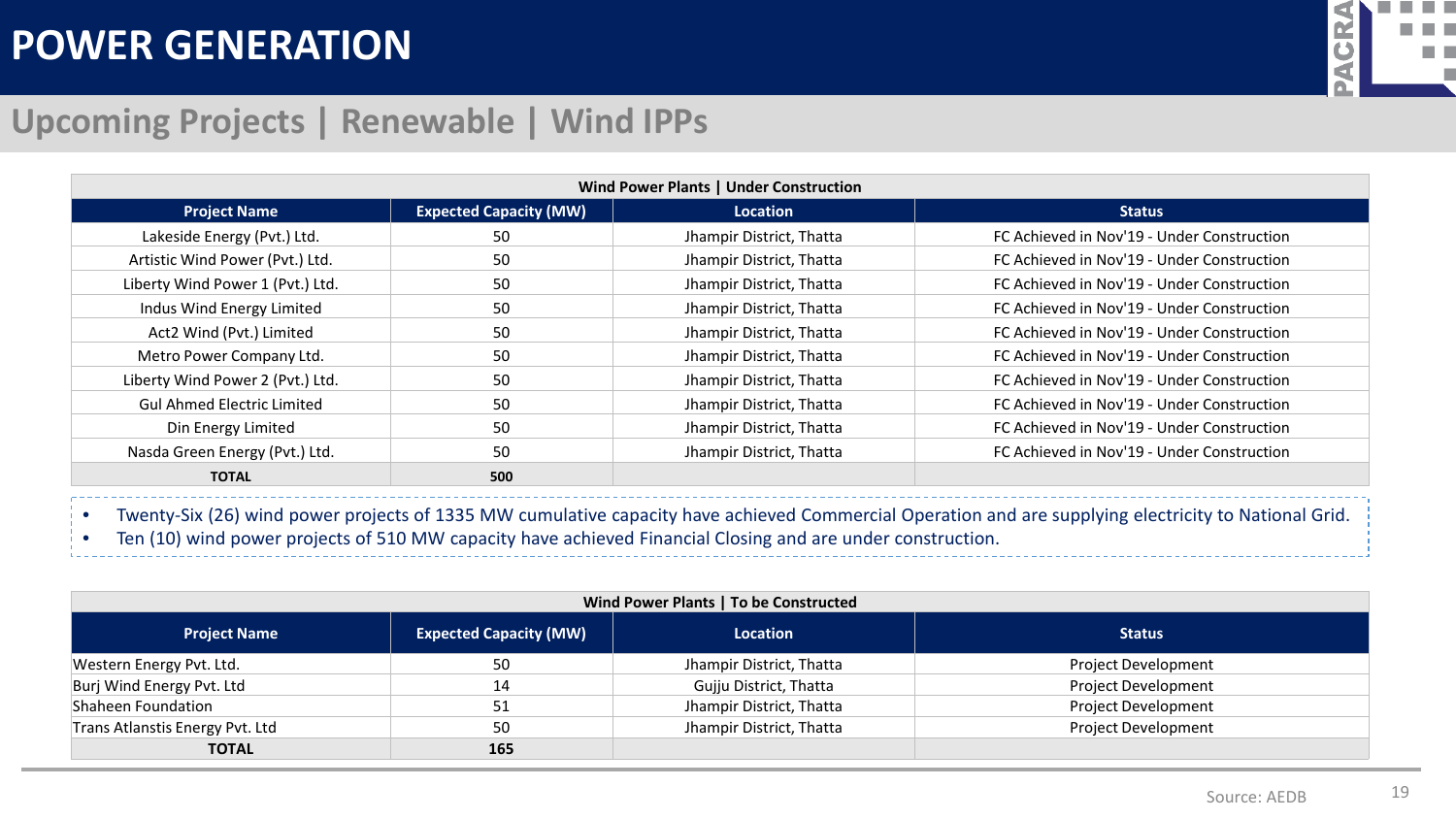

#### **Upcoming Projects | Renewable | Bagasse IPPs**

| Bagasse/Bio-mass Plants   To be Constructed |                               |                     |                                               |  |
|---------------------------------------------|-------------------------------|---------------------|-----------------------------------------------|--|
| <b>Project Name</b>                         | <b>Expected Capacity (MW)</b> | <b>Expected COD</b> | <b>Status</b>                                 |  |
| <b>Etthad Power Generation Limited</b>      | 74.4                          |                     |                                               |  |
| Shahtaj Sugar Mills Ltd.                    | 32                            | <b>FY22</b>         |                                               |  |
| Hunza Power (Pvt.) Ltd.                     | 49.8                          | <b>FY22</b>         |                                               |  |
| Ittefaq Power (Pvt.) Ltd.                   | 31.2                          | <b>FY22</b>         |                                               |  |
| Kashmir Power (Pvt.) Ltd.                   | 40                            | <b>FY22</b>         |                                               |  |
| Indus Energy Limited                        | 31                            | <b>FY22</b>         |                                               |  |
| <b>Bahawalpur Energy Limited</b>            | 31.2                          | <b>FY22</b>         |                                               |  |
| Alliance Sugar Mills Ltd.                   | 30                            | <b>FY22</b>         |                                               |  |
| <b>RYK Energy Limited</b>                   | 25                            | <b>FY22</b>         | <b>LOS Stage</b>                              |  |
| Two Star Industries (Pvt.) Ltd.             | 48.9                          | <b>FY22</b>         |                                               |  |
| TAY Powergen Co. Pvt. Ltd.                  | 30                            | <b>FY22</b>         |                                               |  |
| Hamza Sugar Mills Unit-II                   | 30                            | <b>FY22</b>         |                                               |  |
| Faran Power (Pvt.) Ltd.                     | 26.5                          | <b>FY22</b>         |                                               |  |
| Shiekhoo Power Ltd.                         | 30                            | <b>FY22</b>         |                                               |  |
| Mehran Energy Ltd.                          | 26.5                          | <b>FY22</b>         |                                               |  |
| Habib Sugar Mills Ltd.                      | 26.5                          | <b>FY22</b>         |                                               |  |
| Thai Industries Corporation Ltd.            | 20                            | <b>FY22</b>         |                                               |  |
| Hamza Sugar Mills Unit-Ill                  | 15                            | <b>FY22</b>         |                                               |  |
| Digri Gen Ltd                               | 25                            | <b>FY22</b>         | <b>Tariff and Generation License required</b> |  |
| Popular Energy (Pvt.) Itd.                  | 30                            | <b>FY22</b>         |                                               |  |
| <b>TOTAL</b>                                | 653.3                         |                     |                                               |  |

*\*Expected COD of Bagasse based Power Projects is subject to the outcomes of the Court decision as the projects are sub-judice and subject to review of the Tariff Determination by NEPRA.*

- Pakistan is the fifth largest sugarcane producer in the world and has a potential to generate more than ~2,000MW of electricity through Co-Generation.
- The installed capacity of bagasse/biomass power plants connected with NTDC System as on 30-06-2021 was 369 MW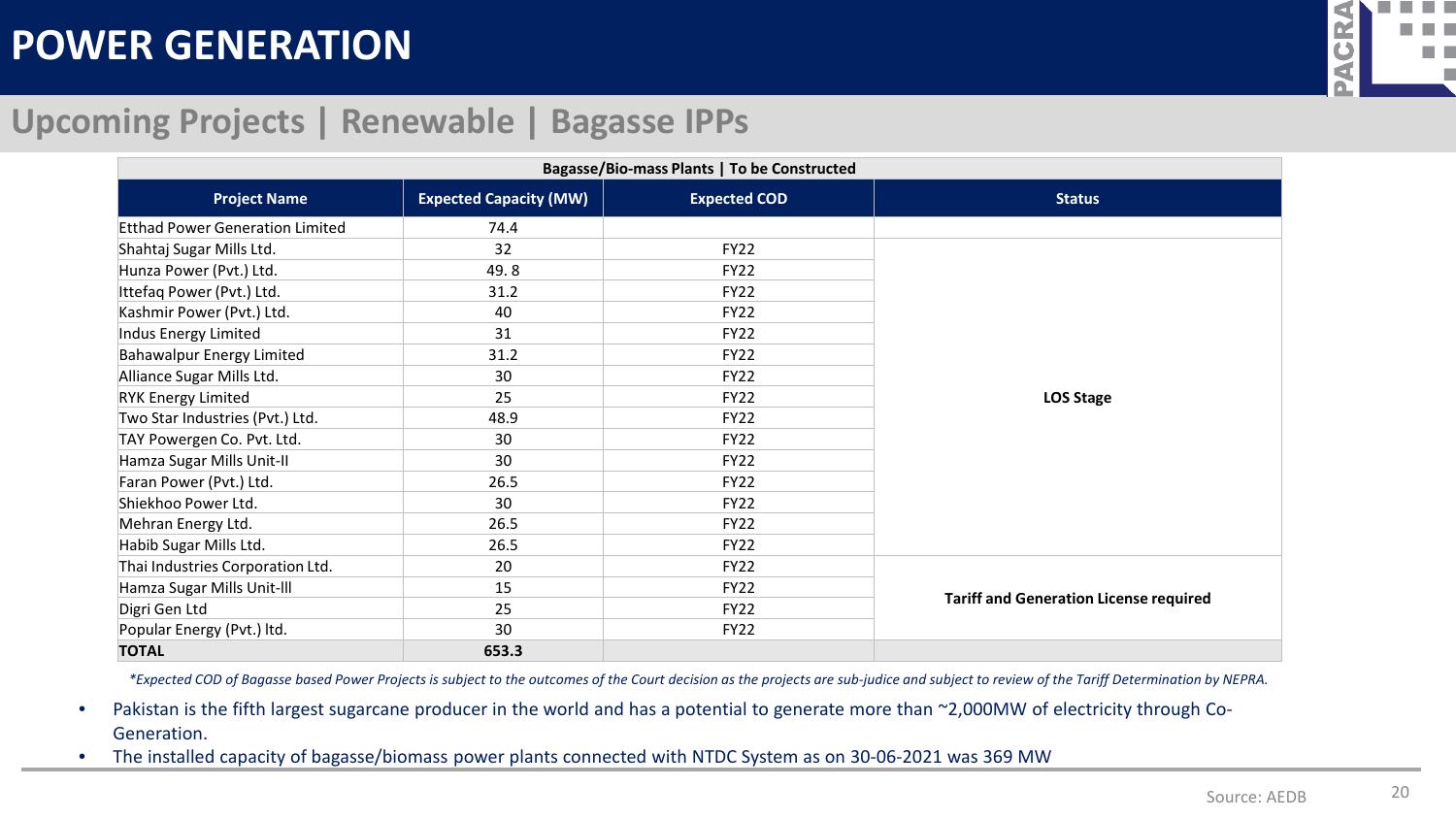

### **Generation License & CODs | FY21 and 1HFY22**

| <b>Capacity - Generation Licenses</b> |                           |                          |                           |                          |                           |                          |                           |                          |
|---------------------------------------|---------------------------|--------------------------|---------------------------|--------------------------|---------------------------|--------------------------|---------------------------|--------------------------|
|                                       |                           | <b>FY18</b>              | <b>FY19</b>               |                          | <b>FY20</b>               |                          | <b>FY21</b>               |                          |
| <b>Type</b>                           | No. of<br><b>Licenses</b> | <b>Capacity</b>          | No. of<br><b>Licenses</b> | <b>Capacity</b>          | No. of<br><b>Licenses</b> | <b>Capacity</b>          | No. of<br><b>Licenses</b> | <b>Capacity</b>          |
| Thermal                               |                           | $\overline{\phantom{a}}$ |                           | $\overline{\phantom{a}}$ | $\overline{4}$            | 316                      | $\mathbf{1}$              | 55                       |
| Hydel                                 | 6                         | 30                       | $\mathbf{1}$              | 11.8                     | $\overline{2}$            | 117                      | $\overline{4}$            | 294.113                  |
| Wind                                  | 8                         | 410                      | $\mathbf{1}$              | 50                       | $\overline{4}$            | 138.7                    | $\overline{\phantom{a}}$  | $\overline{\phantom{a}}$ |
| Solar                                 | 6                         | 450                      | 3                         | 66.2                     | 16                        | 621.4                    | 18                        | 49.7                     |
| <b>Nuclear</b>                        |                           | $\overline{\phantom{a}}$ |                           | $\overline{\phantom{a}}$ | $\mathbf{1}$              | 1145                     | $\mathbf{1}$              | 1145                     |
| <b>Bagasse</b>                        | 8                         | 237                      | 4                         | 148                      | $\overline{\phantom{0}}$  | $\overline{\phantom{a}}$ | 3                         | 47.55                    |
| Coal                                  | $\overline{2}$            | 65                       | $\overline{2}$            | 336.5                    | $\overline{\phantom{a}}$  | $\overline{\phantom{a}}$ | $\overline{\phantom{a}}$  | -                        |
| Solid waste                           |                           | $\overline{\phantom{a}}$ | $\mathbf{1}$              | 40                       | $\overline{\phantom{a}}$  | $\overline{\phantom{a}}$ | $\overline{\phantom{a}}$  | $\overline{\phantom{a}}$ |
| <b>RLNG</b>                           | $\mathbf{1}$              | 1279                     |                           | $\overline{\phantom{a}}$ | $\overline{\phantom{a}}$  | $\overline{\phantom{a}}$ | $\overline{\phantom{a}}$  | $\overline{\phantom{0}}$ |
| <b>Total</b>                          | 31                        | 2,471                    | 12                        | 653                      | 27                        | 2,338                    | 27                        | 1,591                    |



• During FY21 and 1HFY22, the following power plants achieved/expected Commercial Operations Date (COD):

- **Hydel:** Karot Project Capacity 720MW COD Dec'21.
- **Local Coal:** Lucky Electric Thar Coal Project Capacity 660MW COD June'21.
- **RLNG:** RLNG based PTPL Project Capacity 800MW COD October'21.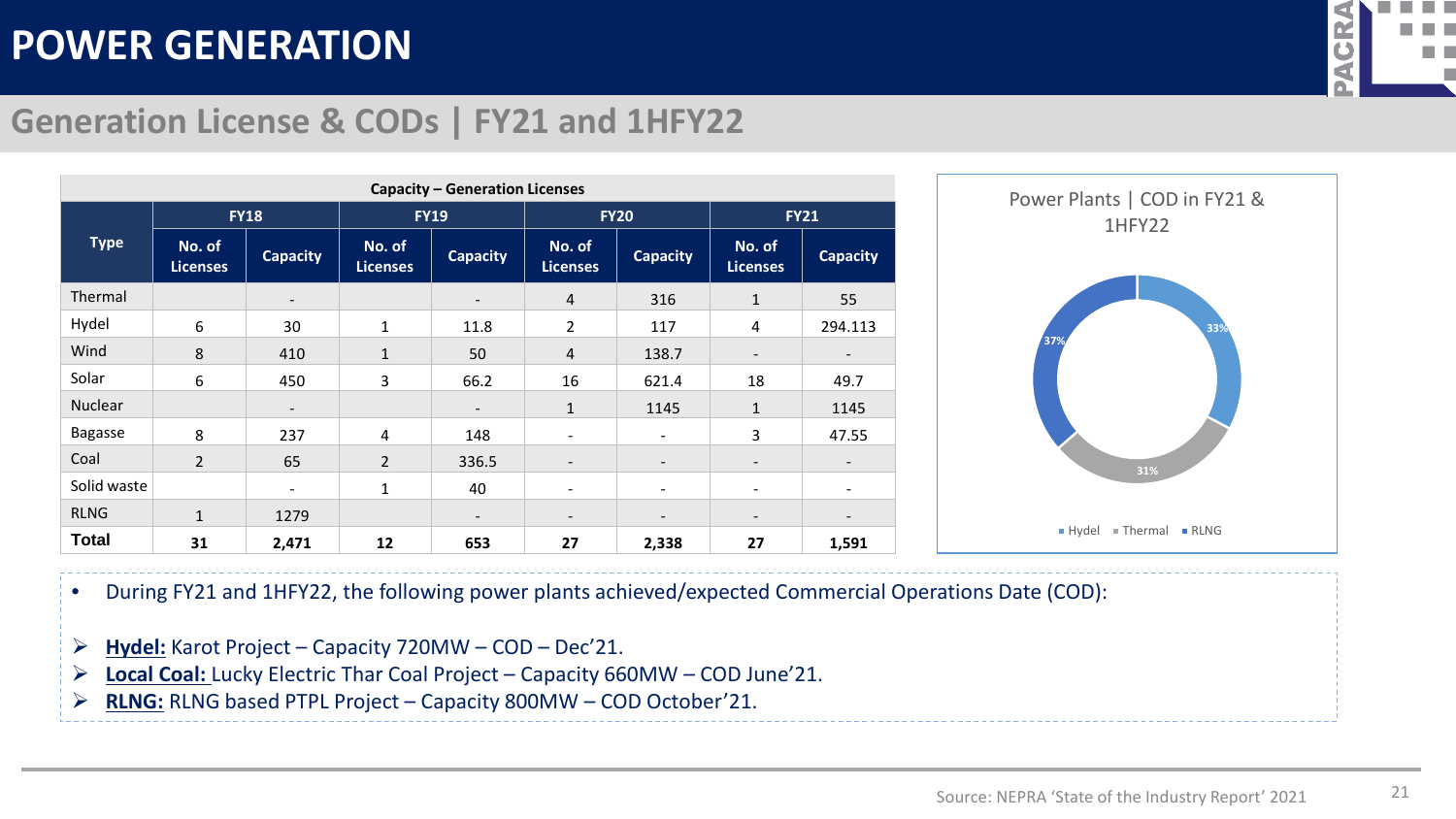

#### **Power Tariffs – How they are determined**

In accordance with NEPRA Tariff Standard & Procedure Rules, 1998, NEPRA is responsible for determining the tariffs for all generation, transmission and distribution companies of the Sector. In order to understand the tariff system, it is divided into three levels (i) the generation level (ii) transmission level and (iii) distribution level.

#### **Generation:**

- At the generation level, the tariff is determined based on the power purchase agreements (PPAs) between power producers (IPPs and GENCOs) and a single buyer – Central Power Purchasing Agency (CPPA-G).
- This tariff has three components: (1) Capacity Charge (CC)  $$ majorly including construction and design costs of power units, debt financing charges and ROE (2) Energy Charge (EC) – majorly including price of fuel and (3) Variable Operations & Maintenance Costs (O&M).
- The Capacity Charge is indexed with parameters such as exchange rates and interest rates. Also, the capacity charge is based on 'take or pay' method, which implies that power producers are allowed to impose it irrespective of the amount of electricity produced and sold, unlike variable charges which are based on the amount of electricity produced and sold, reference fuel mix and their price.

#### **Transmission:**

At the transmission level, the tariff includes the 'Use of System Charge (UoSC) payable to NTDC. This amount is calculated using NTDC's required revenue (after incorporating certain permissible expenses) divided by the sum of maximum demand index of all DISCOs and bulk power consumers connected to the NTDC transmission network.

#### **Distribution**

- Finally, the retail tariff is determined at the distribution stage. This includes tariff determined at the generation and transmission levels (CC + EC +  $O&M$  + UoSC) as well as fixed distribution margins of the DISCOs. Additionally, this tariff also includes allowed transmission and distribution losses.
- While the end-user tariff is determined by NEPRA, the actual tariff is notified by the Government to unify tariff across all DISCOs.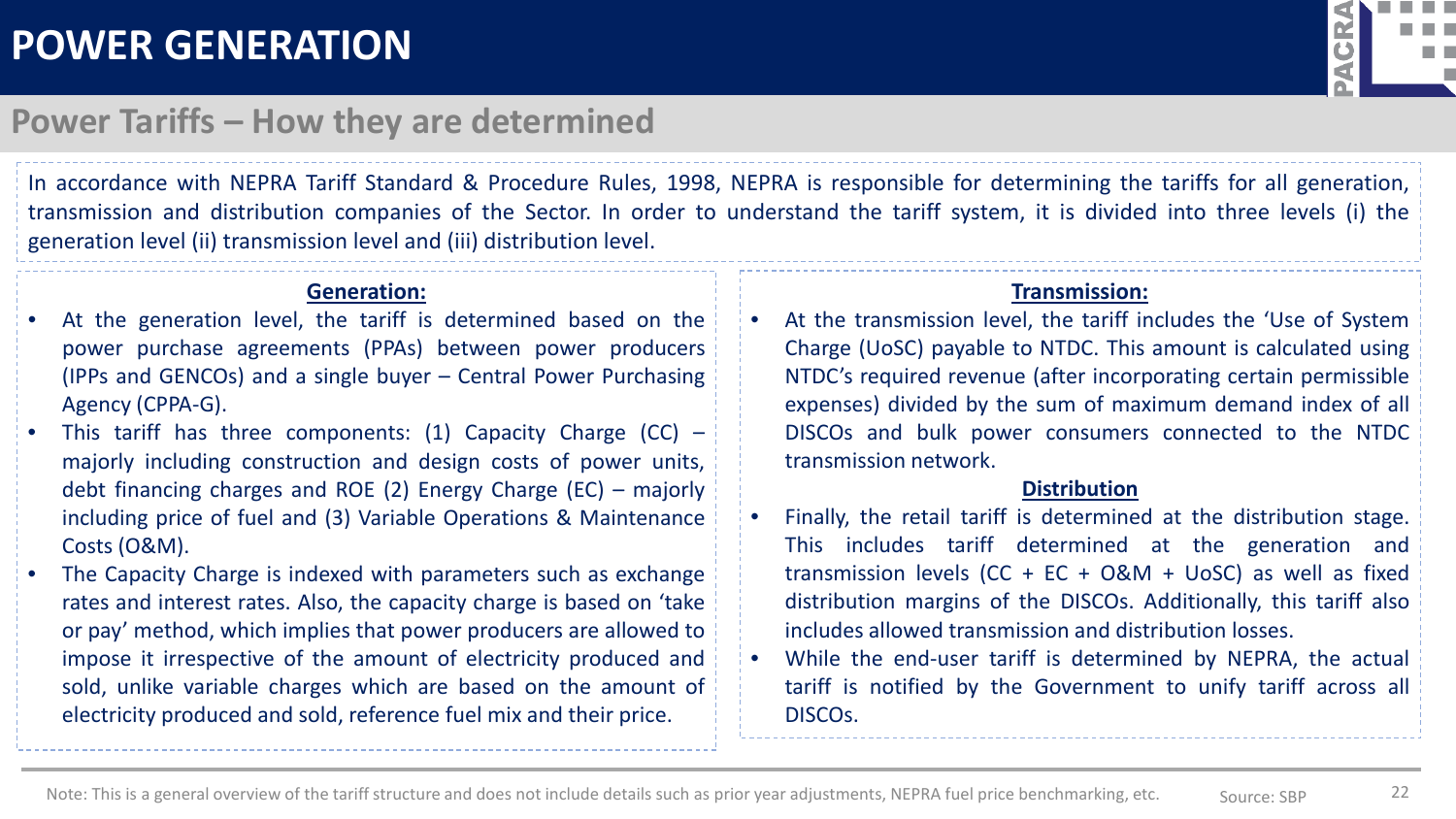

#### **Average Fuel Cost**



- The cheapest source of fuel are renewable energy sources followed by hydel energy. The fuel cost component in renewable energy sources is almost negligible. Hydel generation is the cheapest electricity, produced in the country. Average cost of hydel electricity produced by WAPDA stood at merely PKR~2.8 per unit, while generation cost from thermal sources averaged PKR~13.1 per unit during FY21.
- HSD is the most expensive source of fuel for electricity supply but its share in the country's generation mix is restricted to ~1% or lower. On the other hand, electricity produced from coal has been the cheapest among fossil fuels over the years. Imported RLNG has a comparatively lower fuel cost as compared to other imported fuel sources.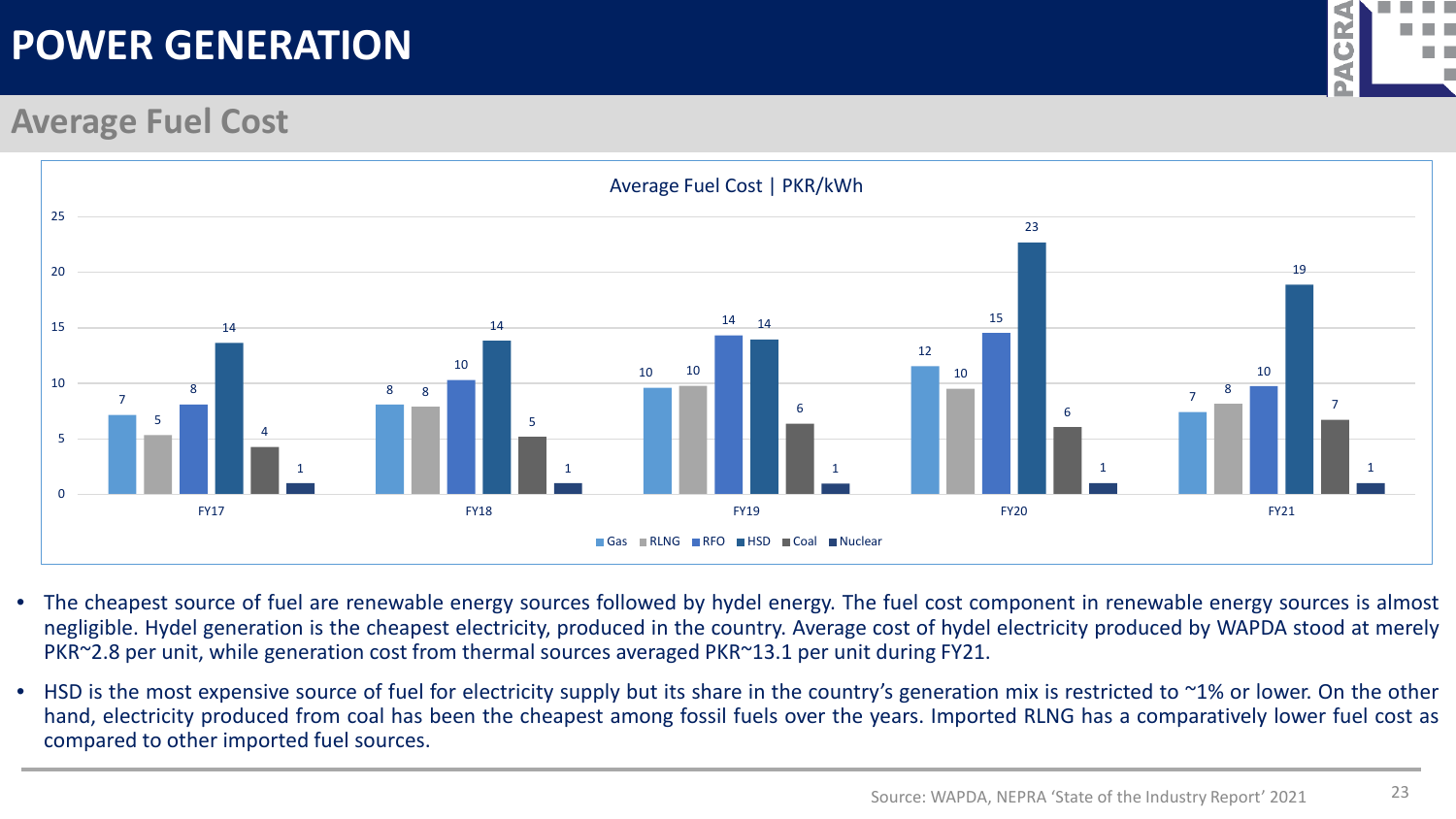

### **Average Consumer Tariffs by Sectors**



*Tariff chart includes PEPCO consumers only.*

• In terms of Sectors, Commercial and Industrial consumers are charged the highest average tariffs, while agricultural and domestic sectors are charged the lowest, due to different subsidies provided for the end consumers as well as low base effect of hydel fuel charges.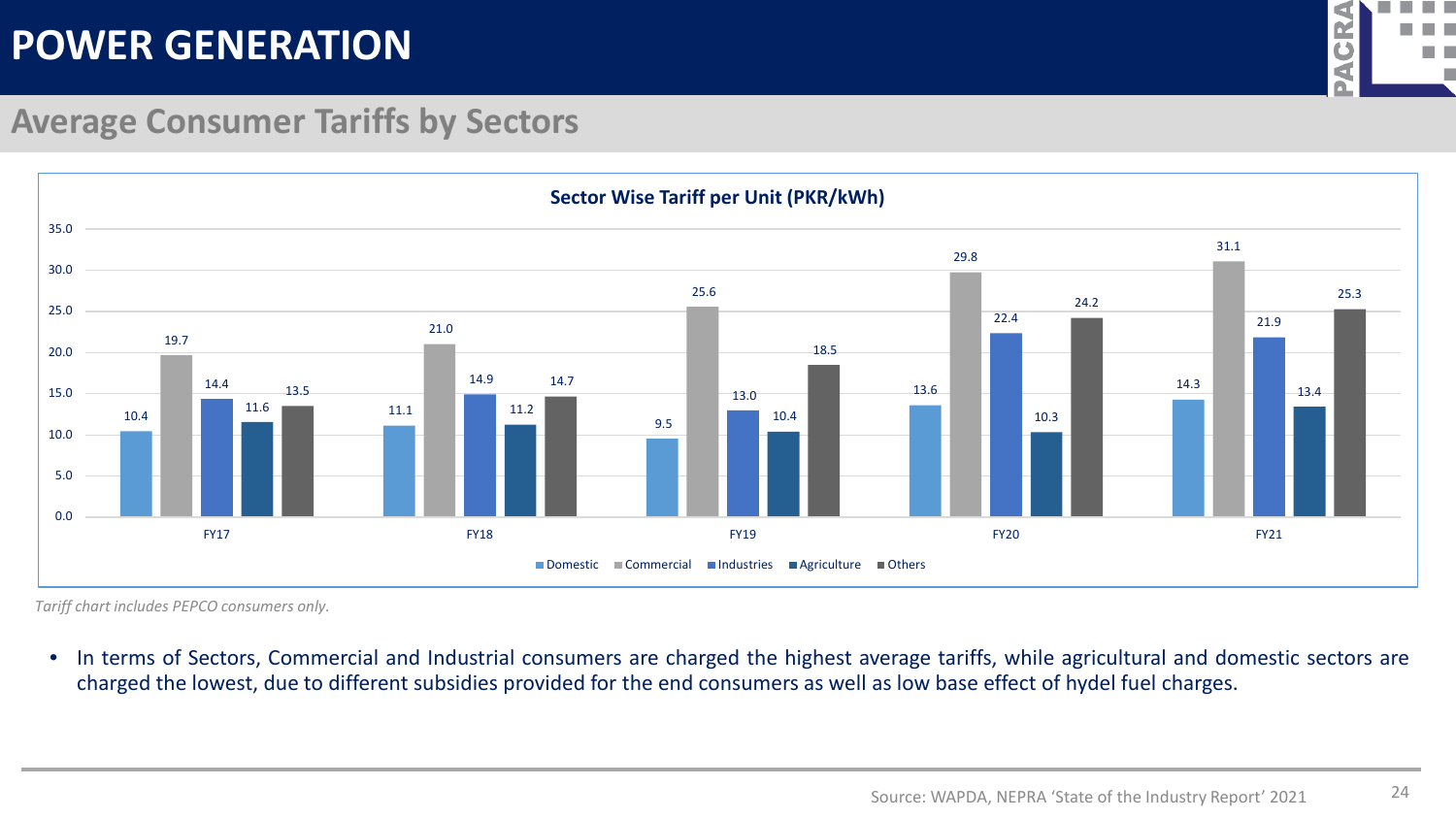

#### **Sector Wise Power Consumption Share**



\*Others refer to 'public lighting and bulk supply'

- Pakistan's overall electricity consumption was recorded at ~121,206GWh during FY21 (~112,069GWh in FY20), up ~8.2% YoY basis. This is equivalent to ~85% of the total electricity generated in FY21 (~143,090GWh). Almost 91% of the Energy Sales is made through the CPPA-G System while the remaining ~9% is sold to the KE System.
- The domestic sector contributes the highest towards electricity consumption, being ~49% during FY21. Pakistan's average per capita electricity consumption hovers around ~585kWh.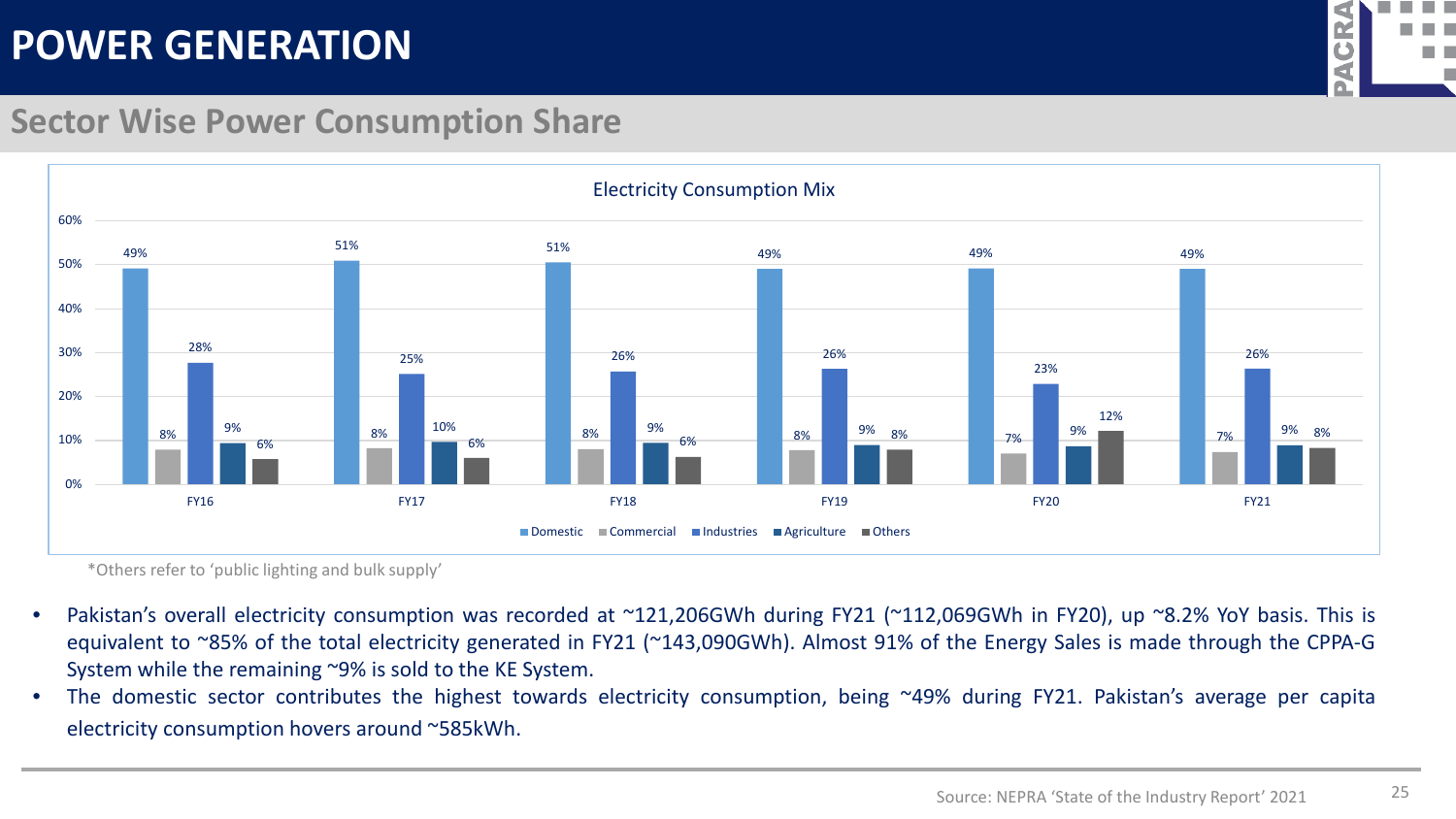

### **Demand & Supply during Peak Hours | NTDC & KE**

• Up till FY21, Pakistan's installed capacity was not sufficient to fully contribute to the maximum demand of the country for a particular point in time. It was due to reasons such as auxiliary consumption, impact of site reference conditions and seasonality effects on the renewable and large hydropower plants. After accounting for these factors, the capacity known as 'generation capability' is effectively used for meeting the electricity demand. FY20 was, however, an exception when the electricity demand became drastically low, putting up a surplus situation for the NTDC Network. With the expected peak demand for FY22, Pakistan is expected to achieve a surplus generation capability on NTDC Network from FY22 onwards. For KE system, the surplus is expected to come by FY23.

|             |                                                         | <b>NTDC</b>   |                      |             |                                             | <b>KE</b>                               |                                        |
|-------------|---------------------------------------------------------|---------------|----------------------|-------------|---------------------------------------------|-----------------------------------------|----------------------------------------|
| Year        | <b>Generation Capability Demand During Peak</b><br>(MW) | Hours (MW)    | Surplus/(Deficit) MW | Year        | <b>Generation</b><br><b>Capability (MW)</b> | <b>Demand During Peak</b><br>Hours (MW) | <b>Surplus/(Deficit)</b><br><b>MWh</b> |
|             |                                                         | <b>Actual</b> |                      |             |                                             | <b>Actual</b>                           |                                        |
| <b>FY17</b> | 19,020                                                  | 25,117        | (6,097)              | <b>FY17</b> | 2,860                                       | 3,195                                   | (335)                                  |
| <b>FY18</b> | 23,766                                                  | 26,741        | (2, 975)             | <b>FY18</b> | 2,920                                       | 3,270                                   | (350)                                  |
| <b>FY19</b> | 24,565                                                  | 25,627        | (1,062)              | <b>FY19</b> | 3,008                                       | 3,527                                   | (519)                                  |
| <b>FY20</b> | 27,780                                                  | 26,252        | 1,528                | <b>FY20</b> | 3,196                                       | 3,530                                   | (334)                                  |
| <b>FY21</b> | 27,819                                                  | 28,253        | (434)                | <b>FY21</b> | 3,202                                       | 3,604                                   | (402)                                  |
|             |                                                         | Projected     |                      |             |                                             | Projected                               |                                        |
| <b>FY22</b> | 29,761                                                  | 25,101        | 4,660                | <b>FY22</b> | 3,682                                       | 3,856                                   | (174)                                  |
| <b>FY23</b> | 31,868                                                  | 25,715        | 6,153                | <b>FY23</b> | 4,086                                       | 4,049                                   | 37                                     |
| <b>FY24</b> | 34,151                                                  | 27,311        | 6,840                | <b>FY24</b> | 4,511                                       | 4,252                                   | 259                                    |
| <b>FY25</b> | 34,885                                                  | 28,322        | 6,563                | <b>FY25</b> | 4,511                                       | 4,464                                   | 47                                     |
| <b>FY26</b> | 38,574                                                  | 29,398        | 9,176                | <b>FY26</b> | 4,830                                       | 4,687                                   | 143                                    |

*\*'Generation capability' is the maximum generation capability of any day recorded during the year and 'Demand' is the maximum demand of any day recorded during the year.*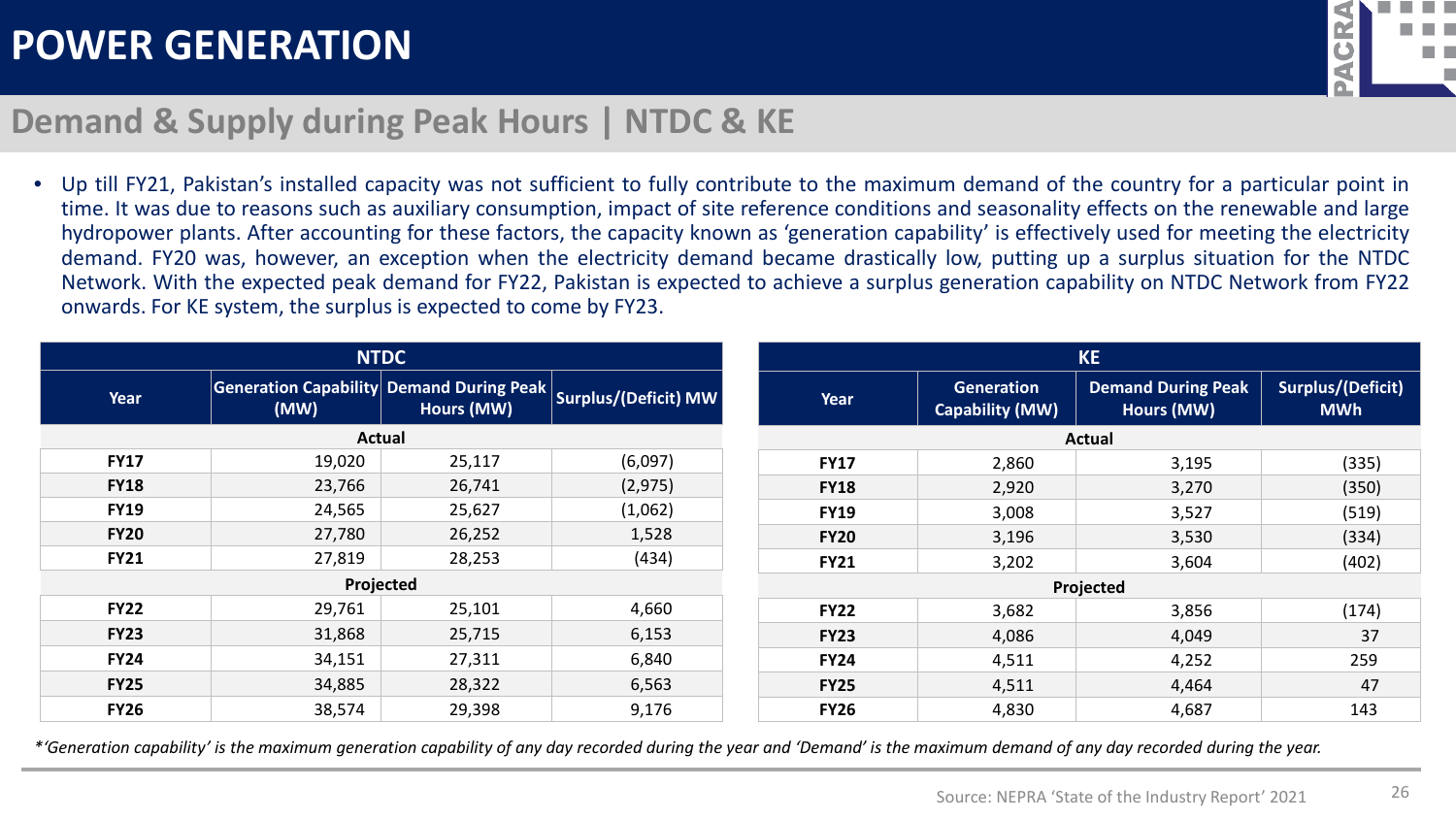#### **THE RISK MATRIX**



- **High Cost of Electricity:** With the induction of substantial amount of generation capacity during last few years, though the availability of electricity has improved significantly but the cost of electricity for end-consumers has increased owing to various reasons like high T&D losses, low recovery, circular debt, huge capacity payments, currency devaluation, fuel cost, under-utilization of efficient power plants etc.
- **Circular Debt:** (Covered in detail in the next sheets).
- **Inefficiency in Power Generation:** The availability factor of gas/RLNG power plants is 92%, coal power plants is 85% and RFO power plants is 88%. Under utilization of efficient power plants increases the cost of electricity and also spikes the burden of capacity payments for un-utilized capacity. The efficiency of GENCO power plants has also deteriorated over time which increases burning of more fuel and thus cost of generation.
- **Non-Availability of RLNG to Power Plants:** RLNG is a cheaper source of fuel being imported in the country due to depleting gas reserves. Nonavailability of RLNG to gas based plants results in under-utilization or non-utilization of power plants.
- **Centralized Control of DISCOs and GENCOs:**
- **Transmission Constraints:** Overloading of transmission lines, insufficient transformation capacity of transformers, outages and faults are a few of the constraints in transmission system.
- **Two Generation baskets in the Country:** CPPA-G and KE. Efficiency can be achieved through one generation basket.
- **Transmission & Distribution Losses:** Transmission and Distribution (T&D) losses are not unusual in electrical power system but losses exceeding the acceptable limits increase the price of electricity unnecessarily for consumers.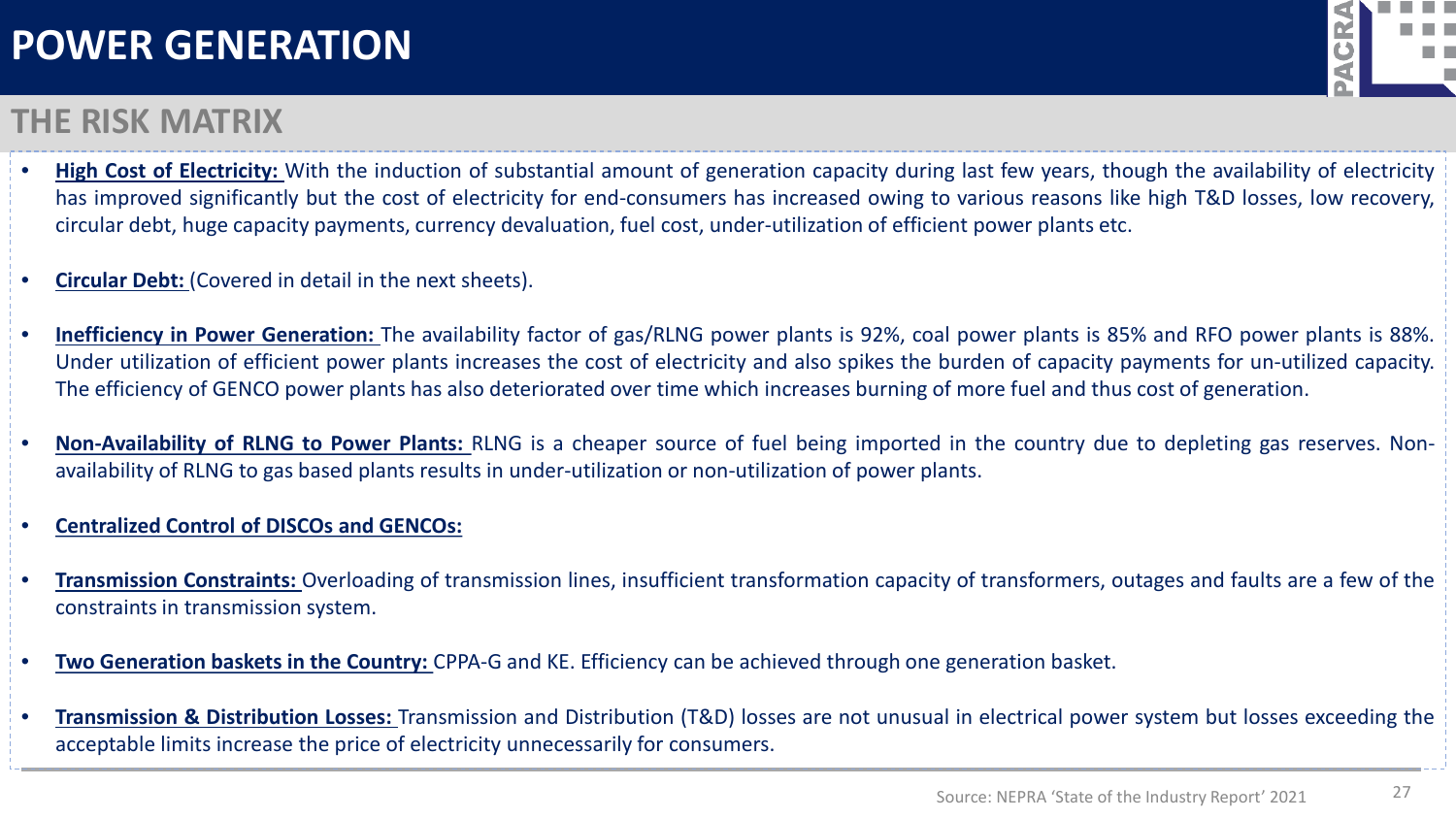# 

### **CIRCULAR DEBT | THE UNFORTUNATE MENACE**

#### **What is Circular Debt?**

- The Power Generation Companies produce electric power which is sold to CPPA-G on behalf of DISCOs through the transmission Company – NTDC. The DISCOs supply the electric power to the end consumers.
- The CPPA-G has to make payments to the power producing Companies and NTDC on behalf of DISCOs within a given timeframe.
- The problem stems from the DISCOs being unable to make timely payments due to reasons including low recoveries from end consumers and T&D losses. This in turn hinders CPPA-G in making payments to power producing Companies and transmission Companies. The cycle goes on as the power producing Companies are unable to make payments to fuel suppliers. Under the PPAs, the delayed payments to power companies bears mark-up and increases financial liability.

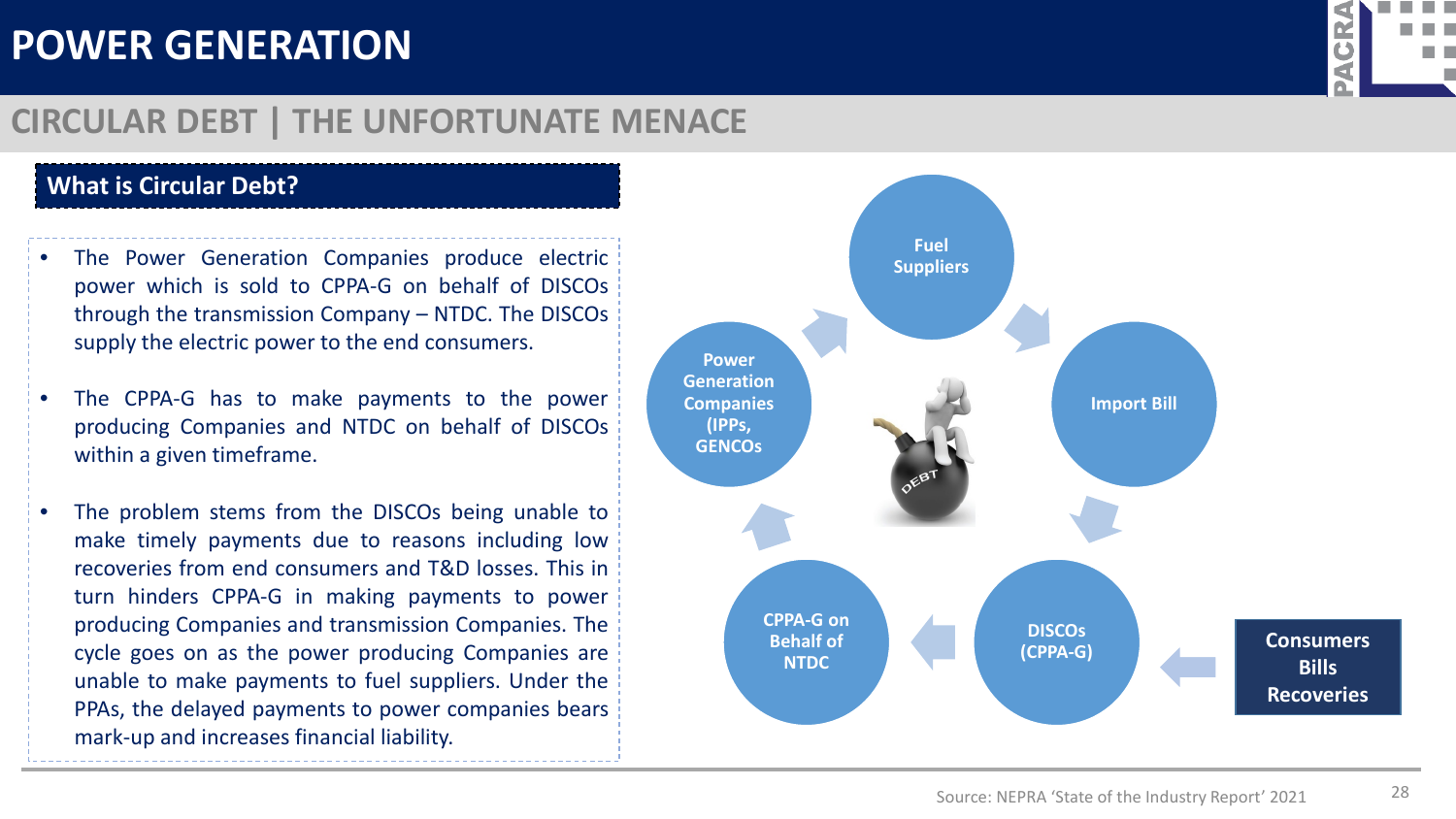

29

#### **Accumulation of Circular Debt**





• Pakistan's total circular debt soared to PKR~2.4trn as at End-Oct'21 (up ~6% from End-June'21). The total amount of circular debt was recorded at PKR~2.3trn as at End-FY21, representing an increase of PKR~130bln, a monthly run rate of PKR~11bln addition to the misnomer pile. This, although still large, is reflecting a slowdown in the accumulation of Circular debt, whose growth went exorbitantly high in FY19 by ~44% but then slowed to ~33% in FY20 and declined to just ~6% in FY21.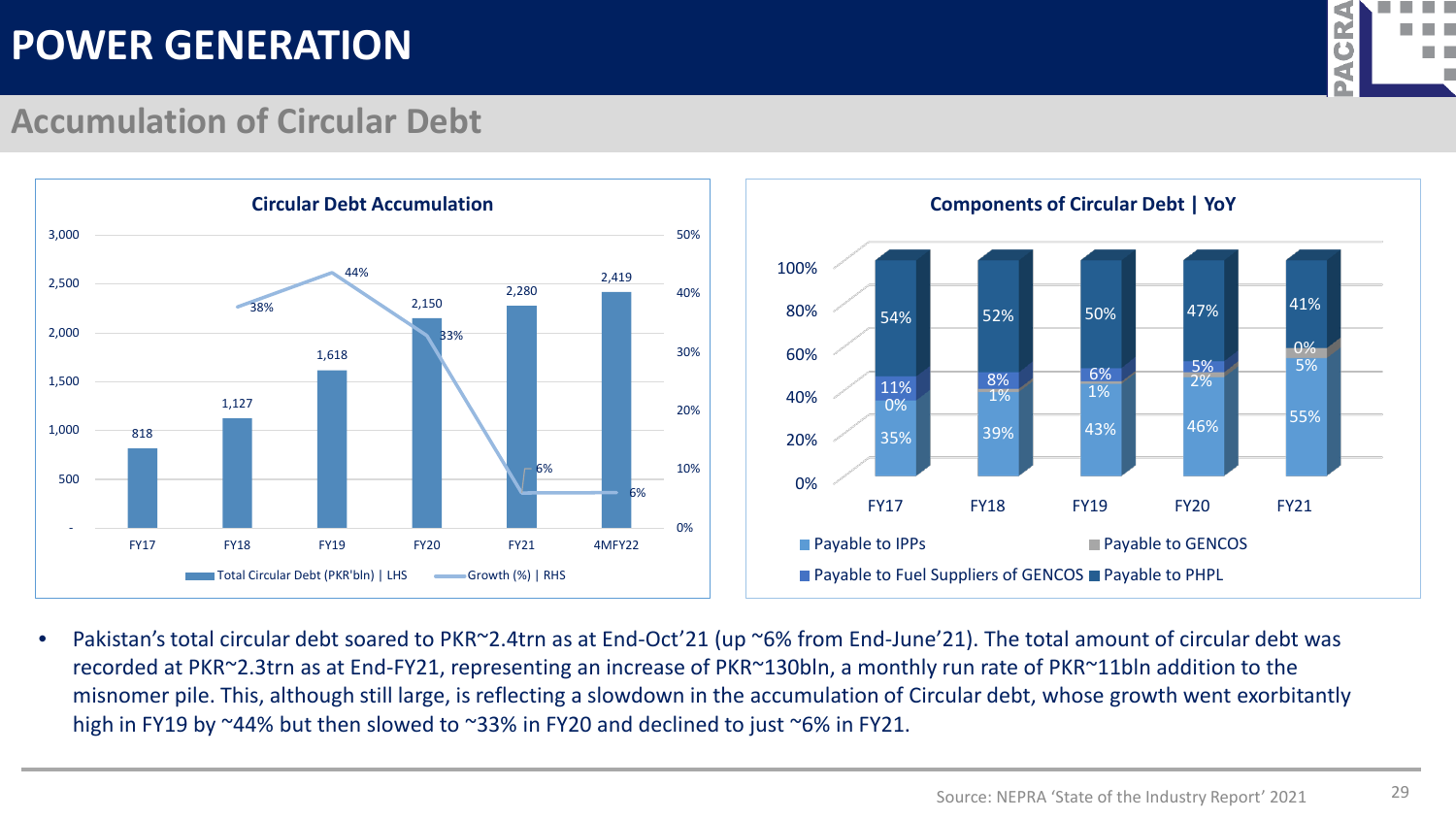

30

#### **Circular Debt – Initiatives to stop accumulation**

- In recent years, the major build-up in the circular debt has been caused by capacity payments to large power projects set up since 2015, primarily as part of the multibillion-dollar CPEC initiative, with Chinese money.
- Circular debt is not only affecting the liquidity of the fuel supplier, generation, transmission and distribution companies but also increasing the cost of electricity for the end-consumer.
- Higher T&D losses, low recoveries from DISCO's, delay is subsidy payments, increasing receivables from public and private consumers are some of the major reasons contributing to mounting circular debt.
- **The strategies listed in the adjacent table are in** consideration by the GoP to address the circular debt menace.

| <b>Major Components of Circular Debt - PKR'bln</b> | <b>FY20</b> | <b>FY21</b> |
|----------------------------------------------------|-------------|-------------|
| <b>Operational Inefficiencies</b>                  | 752         | 846         |
| Non-Payment by QESCO Agriculture Tube well         | 306         | 306         |
| Limitations & Delays in Regulatory Approval        | 270         | 270         |
| Non-payment of subsidies                           | 260         | 332         |
| Non-Payment by K-Electric                          | 212         | 294         |
| <b>Outstanding Amounts by AJK</b>                  | 144         | 144         |
| <b>Others</b>                                      | 140         | (7)         |
|                                                    |             |             |
| Interest Payment on Power Sector Debt by PHPL      | 66          | 95          |
| <b>Total Debt</b>                                  | 2,150       | 2,280       |

| <b>Issue</b>                                       | <b>Way Forward</b>                                                                     |
|----------------------------------------------------|----------------------------------------------------------------------------------------|
| Excess/expensive generation -Negotiation with IPPs |                                                                                        |
| capacity                                           | -Reduction of RoE of govt. owned power plants                                          |
|                                                    | -Shut down of inefficient GENCOs                                                       |
|                                                    | -CPEC projects                                                                         |
| Non-payment by K-Electric                          | Early signing of PPA by K-Electric based on commercially viable                        |
|                                                    | terms                                                                                  |
| Outstanding amount of AJK                          | Removal of GaP of AJ&K tariff differential-summary initiated                           |
| Delay tariff determinations                        | Tariff rebasing to be announced by NEPRA to reduce the gap                             |
|                                                    | Quetta Agriculture tube wells Provincial govt. support required for recovery drive and |
|                                                    | installation                                                                           |
| Non-payment of subsidies                           | Full amount of summary to be budgeted and released                                     |
| PHPL interest charges                              | <b>Amendments of NEPRA Act</b>                                                         |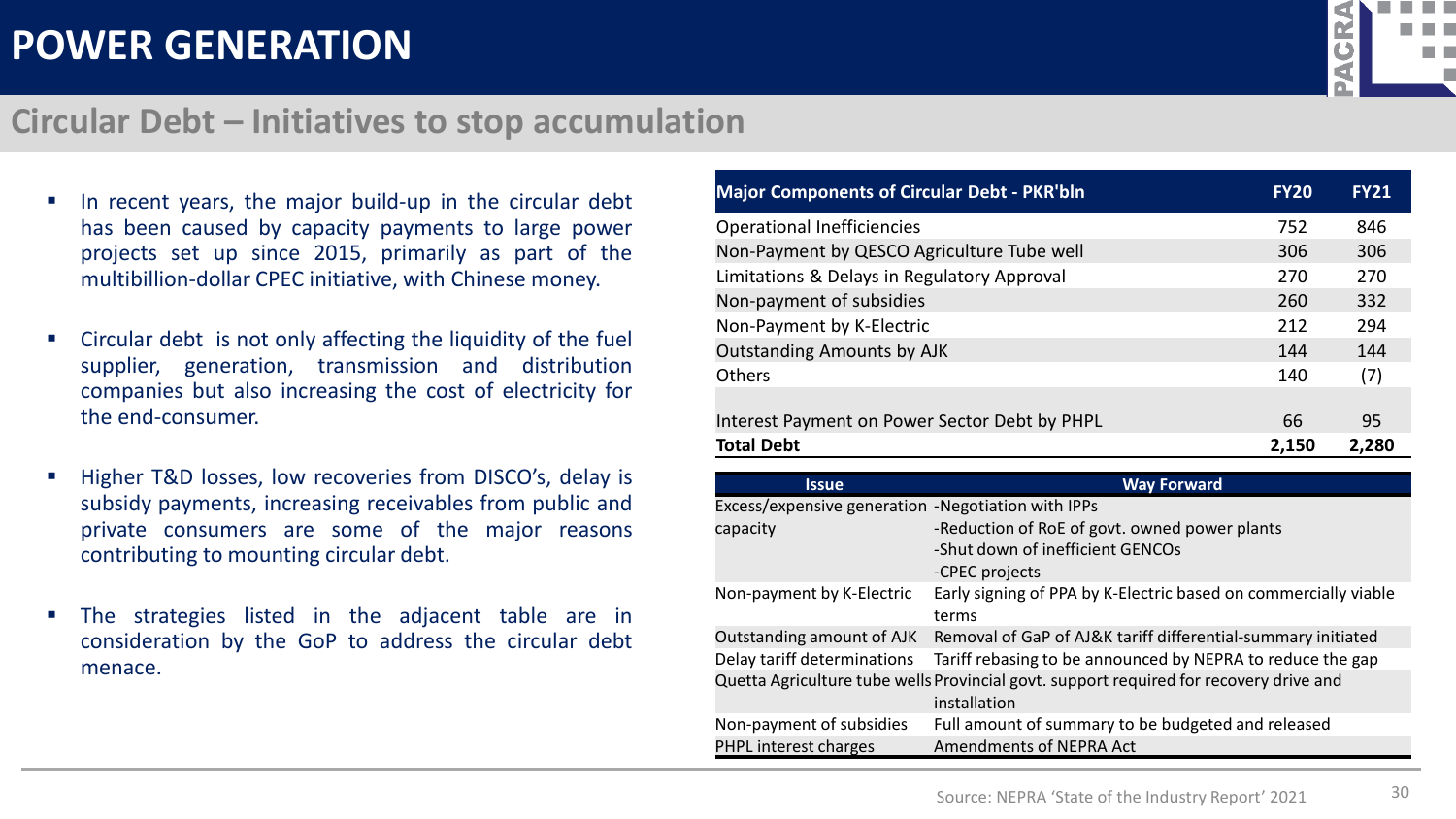#### **Latest Developments**

#### **National Electricity Policy 2021**



This 10 year policy is focused on power expansion on a competitive, least cost and transparent basis. Development of local fuels and more reliance on clean energy to generate inexpensive and eco-friendly electricity, are the hallmark of the national electricity policy.

#### **Circular Debt Management Plan 2021-23**

The Government has devised a comprehensive two year Circular Debt Management Plan to curtail the growing circular debt by transferring the burden onto the consumers through increase in power tariff and quarterly adjustments in billing. Additionally, the electricity distribution companies collections are planned to be increased and losses are planned to be reduced through efficiency gains. Moreover, the plan includes measures such reduction in unplanned subsidies, conversion of PHLC debt to public debt, mark up payments through fiscal spaces and receipt of payables by KE.

#### **NEPRA Act Amendment 2021:**

After Amendment in the Act, NEPRA has the autonomy with regard to setting the electricity tariff. This amendment will enable the Government to collect 10 percent surcharge on electricity bills which will be resourceful in sorting the circular debt issue.

#### **IPPs | Amendments to the PPAs:**

IPPs who signed the MoUs in Aug'20 have agreed to enter into the legally binding contracts with the GoP. The development will be a turning point for the power sector. The 'take-<br>or-pay' method of tariff structure is revise burden of capacity payments and related mounting debt financing costs. The other silo of this transaction - clearance of IPPs dues considered essential, is expected to resolve circular debt issue to an extent. Meanwhile, this will also improve liquidity position of IPPs.

Under this revised agreements with 47 IPPs, the government was to pay 40% of the total dues of IPPs. The total dues amounted to PKR 403bln as of 30 November 2020. The government has paid the 40% as first instalment to about 35 IPPs and their revised tariffs are now applicable. However, 12 IPPs didn't get the 40% of their dues so far. Now after the Law Division has managed approval from NAB, the power division will soon start paying the dues to 11 IPPs except one whose case is still under investigation. The total dues of 11 IPPs stood at PKR 145.7bln till November 30, 2020. As soon as the 40% (PKR 58.4bln) of the dues will be paid, NEPRA will enforce their discounted tariff.

#### **Progress towards Hydel & Renewable Energy:**

With sufficient resources available, the GoP is focused on increasing proportion of cleaner and cheaper fuel in the power generation of the country. Resultantly, 25 out of 27 licenses issued during FY21 pertained to Renewable and Hydropower plants. The mix of Power generation from Hydel energy has also improved during FY21. Mohmand Dam and Diamer Basha Dam, two of the mega projects in the hydel power, are also under construction.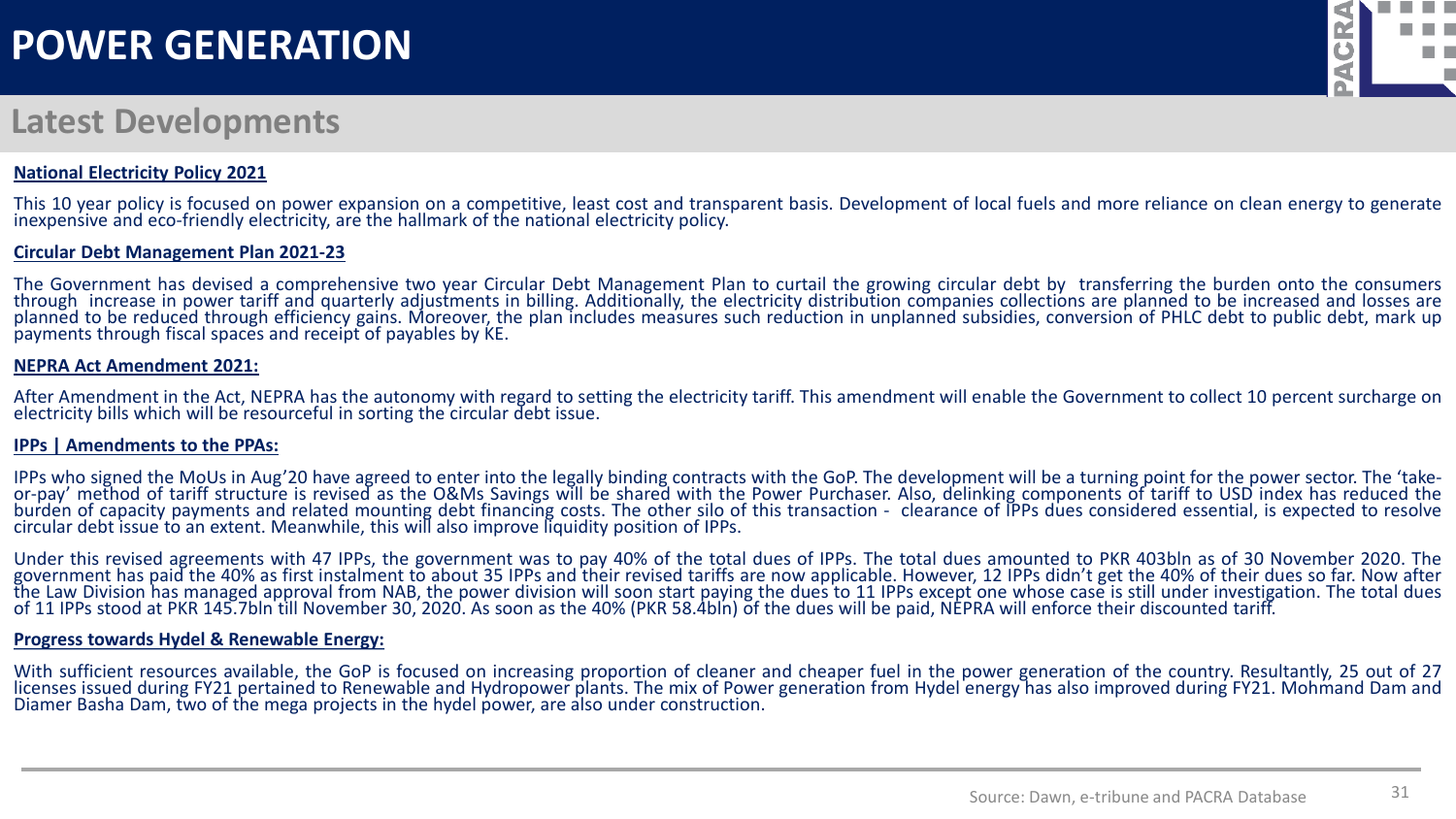#### <u>R</u>  $\bullet$ m n

### **National Electricity Policy 2021**

#### **National Electricity Policy**

The Prime Minister Imran Khan in June, 2021 chaired the 47th meeting of the Council of Common Interest (CCI) and approved the National Electricity Policy 2021 for the next 10 years.

- The *vision* of the policy is to ensure universal access of electricity through a self-sustainable power sector, developed and premised on: optimal utilization of indigenous resources; integrated planning approach; efficient, liquid and competitive market design; and affordable & environment friendly outcome for the consumers.
- The *key guiding principles* included efficiency, transparency, competition, financial viability, indigenization, research & development and environmental responsibility. These principles are used to formulate sub-policies about generation, transmission, renewable energy, market operations, cost of service, energy efficiency & conservation, integrated planning and governance etc. that are a part of the National Electricity Plan.

#### **National Electricity Plan**

NEP is broad-based involving six objectives – sustainability; energy equity and financial viability; security of supply; governance and stakeholders' input; research, development and indigenization; market and risks.

**De-carbonization:** NEP would attempt to handle climate change and decarbonization of energy mix.

**Indigenization:** Indigenization, to be viewed in terms of both fuel and equipment as the country is lagging behind many developing countries in terms of local content, which increases the dependence, cost and drain of foreign exchange.

**Provincial Issues:** In energy discussion ensuring participations and satisfactions of all provinces and associated stakeholders.

**Demand/Supply:** NEP will attempt to handle demand management issues

**Universal Access:** The NEP objective mix, includes universal access/ rural electrification which involves providing energy in remote areas of the country. **Financial Viability:** NEP objectives include financial viability in terms of cost and consumer affordability.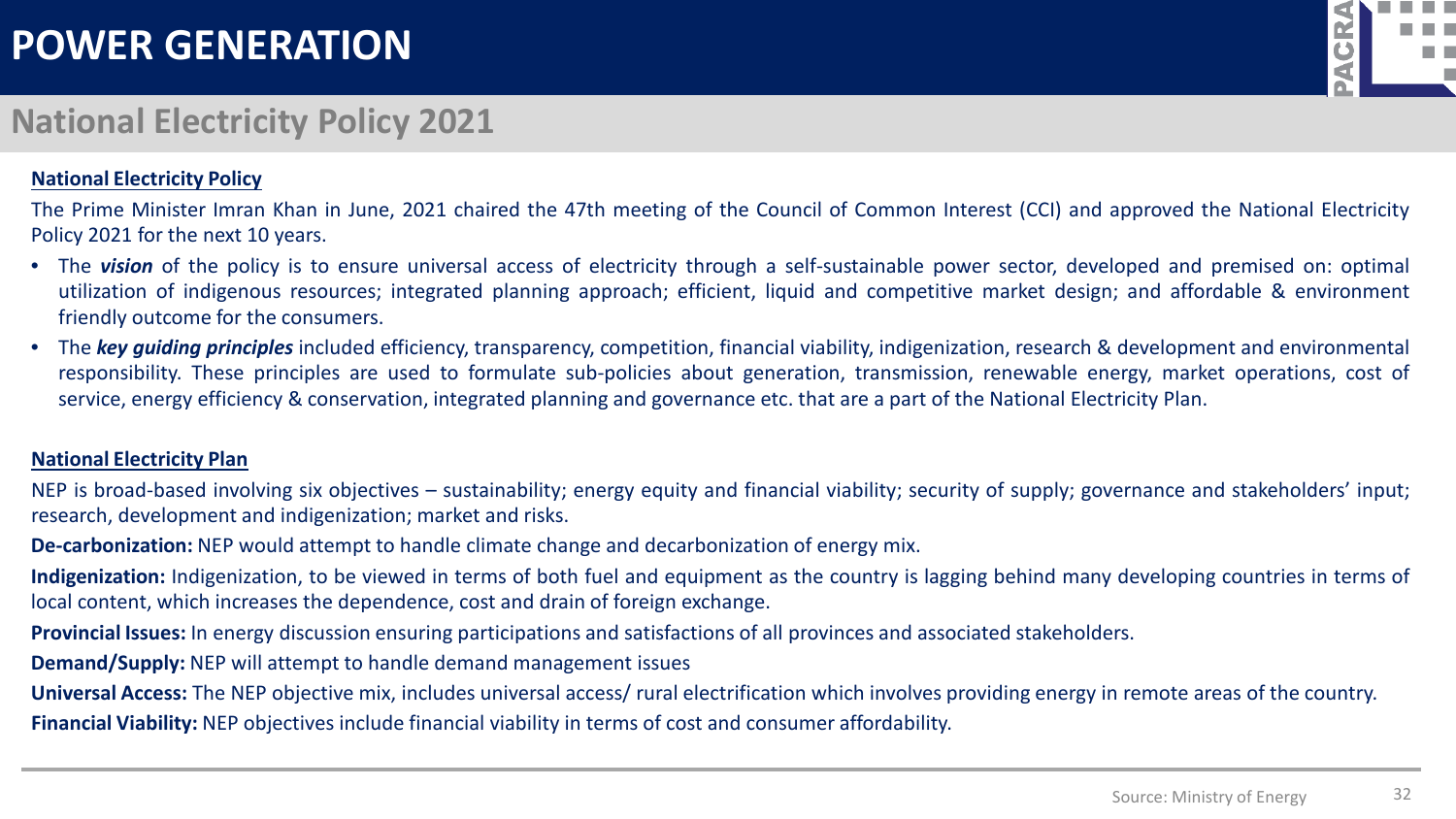

### **Indicative Generation Capacity Expansion Policy (IGCEP 2021-30)**

The **IGCEP** 2021-30, developed by NTDC, deals with long-term energy security with timely investments to supply energy in line with economic developments and environmental needs. Salient Features of the IGCEP:

- $\Box$  Significant Induction of REs (clean and indigenous)
- $\Box$  Tapping of indigenous coal-based power
- $\Box$  Balancing the overall basket price with increased share of hydro power
- $\Box$  Optimal indigenization: less reliance on imported fuel i.e. coal, RFO, RLNG etc.
- $\square$  Substantial reduction in carbon emission owing to induction of REs and hydro

Pakistan ranks 99<sup>th</sup> among 110 countries in terms of energy security by the World Energy Council for CY20. Pakistan imports nearly one third of its energy resources in the form of oil, coal, and RLNG, and currently 47% of existing installed capacity relies on imported fuel for energy generation.

According to the IGCEP, the highly skewed energy mix of the country towards imported fuels including coal, furnace oil and RLNG, would be substituted with indigenous resources including hydel, local coal, bagasse, wind and solar on least cost basis.

The use of furnace oil would be reduced to 2% only from the current usage of 19%. Similarly, the use of RLNG and imported coal would be decreased to 13% and 9% from their current usage of 17% and 12%, respectively.

The policy envisions massive increase in the contribution of hydropower and other renewable energy resources, including bagasse, wind and solar. The contribution of hydel, wind and solar, which currently stands at 29 percent, 3 percent and 1 percent, respectively would be increased to 43%, 7% and 4%, thereby increasing the total share of RE to the tune of more than ~55%.



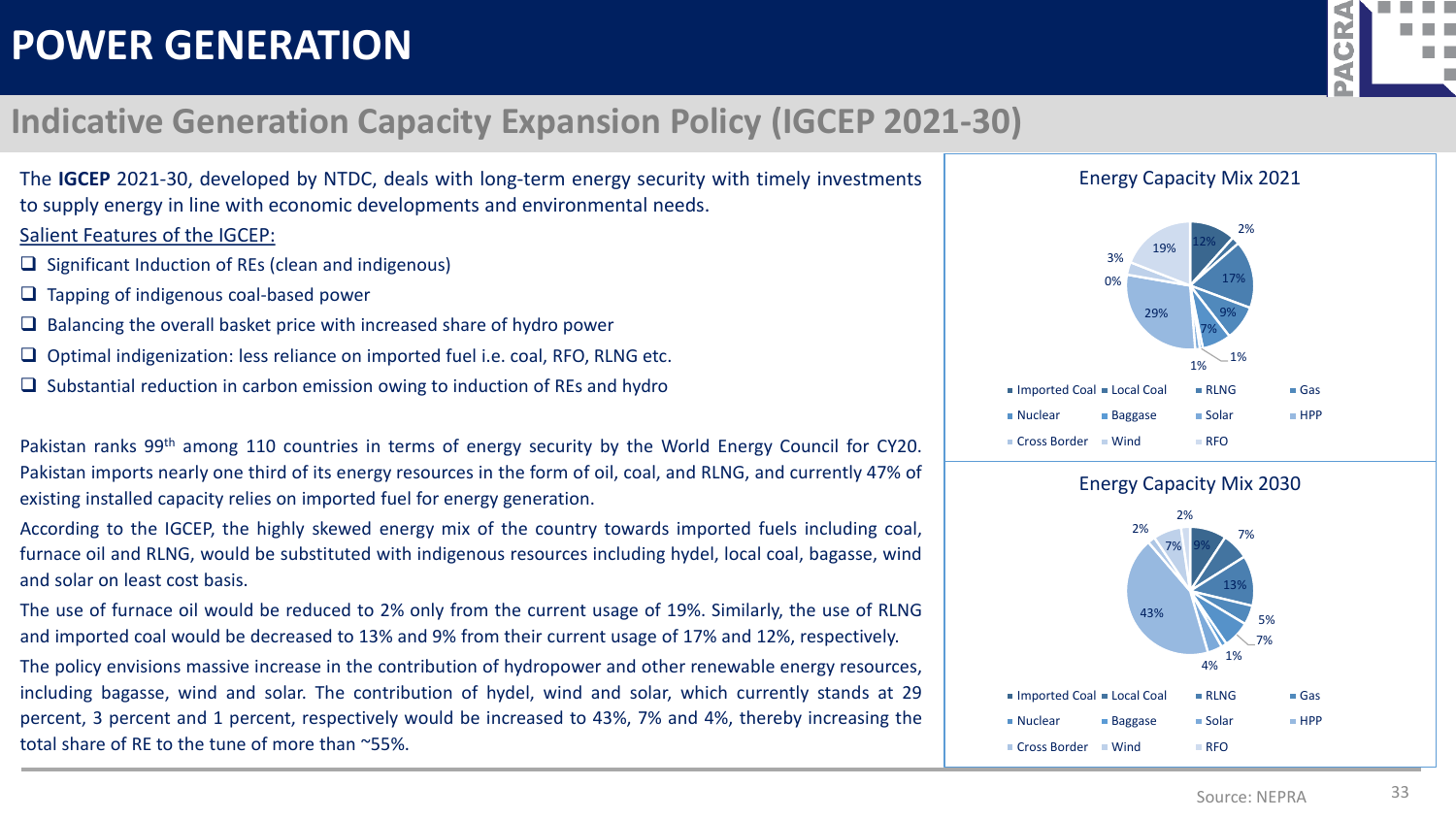# **GR** m n

#### **Business Risk – An Overview**

- This Sector Study focuses on the Business & Financial Risk of Independent Power Producers (IPPs) (majorly thermal).
- IPPs are Special Purpose Companies that operate in a firmly regulated environment, which shields them from multiple business and financial risks. Some cushions available against business risk are listed below:
- ❖ IPPs enjoy tax-free status.
- All IPPs are governed by project agreements (Implementation Agreement (IA), Power Purchase Agreement (PPA) and fuel/gas supply agreements), by way of which they are protected against multiple business and financial uncertainties.
- \* The long term nature of PPAs spanning over a period of 25-30 years shields the IPPs from economic vicissitudes. Also, the underlying take-or-<br>pay mechanism in the PPAs insulates them from the risk arising due to variati capacity charges).
- \* IPPs operate in a single buyer market the CPPA-G (and KE in its respect geography). Under the IA between the GoP and the IPPs, a Guarantee is provided by the GoP of the payment obligations of the Power Purchaser. Any failure of the Power Purchaser to fulfill its payment obligations towards the IPPs is secured by the Government Guarantee.
- The business risk of IPPs is largely linked to qualitative issues which can impede their operational performance. One of the key risks is the **fuel supply risk**. In the latest PPAs, the GoP does not guarantee the fuel supplier's obligations underlying in the Fuel Supply Arrangement (FSA). In the event of non-performance of an FSA, the IPPs may be subject to operational risks due to underutilization or even closure of plants.
- **Completion & Performance Risk:** Completion Risk is the pre-COD risk related to the physical construction of the power plant and process parameters. Performance Risk, although begins even before COD, generally refers to the challenges relating to the operations & maintenance of the power plant post-COD.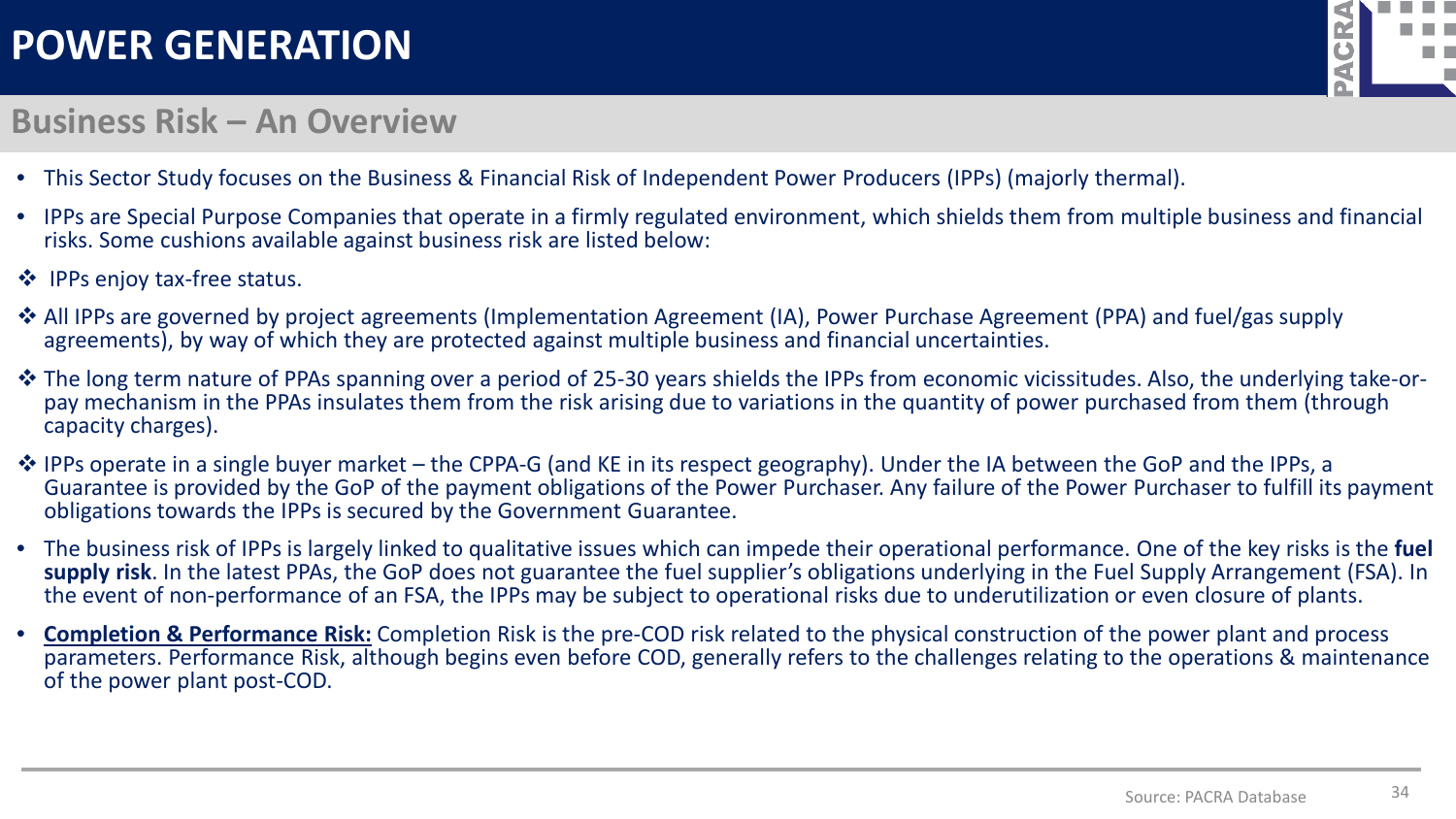

#### **Business Risk – Margins**



- The largest contributor to the IPPs' direct costs is the fuel charges.
- The overall margins of IPPs registered a decline after a temporary hike in FY20 when the fuel costs went significantly low.

Margins are based on average of 30 entities in Power Sector rated by PACRA.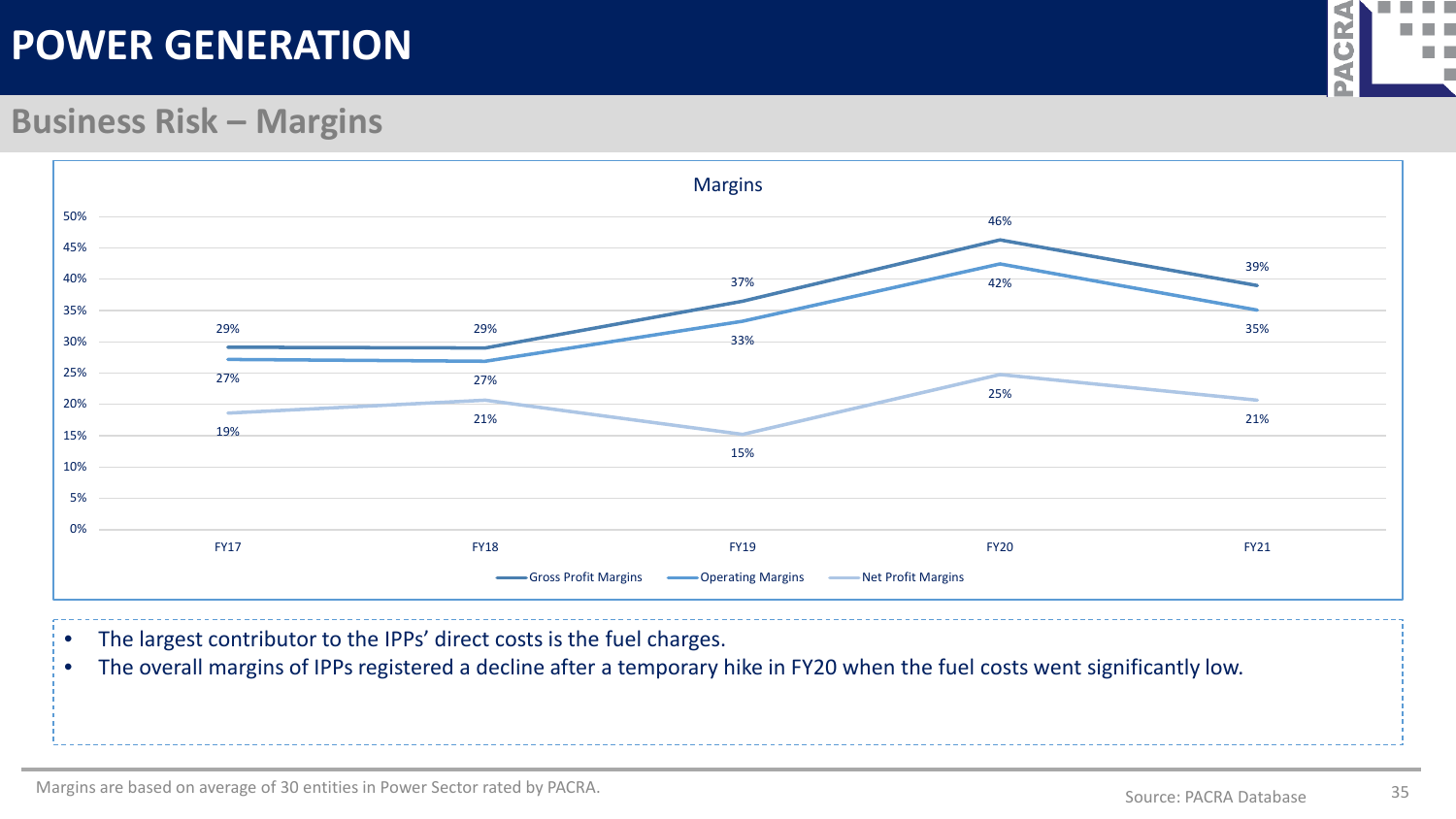

#### **Business Risk | Latest Developments**

Pakistan has been able to achieve power capacity surplus by far but at a very heavy cost of growing Circular Debt (CD) mammoth. In order to arrest the growing concern, the GoP in Aug'20, had signed MoUs with 47 IPPs to address issues relating to mechanism of their payments, terms of tariff structure and other pertinent modalities. Tariff delink with USD is expected to lower the income of the IPPs. On the contrary, the amendment obliging the payment of IPPs' receivables is a positive development for the cashflows of the IPPs. A snapshot of the major amendments to the PPAs with reference to tariff structure is given below:

| <b>Impact</b>                                                                                                                                                                            | <b>Revision</b>                                                                                              | <b>Original</b>             |
|------------------------------------------------------------------------------------------------------------------------------------------------------------------------------------------|--------------------------------------------------------------------------------------------------------------|-----------------------------|
| Tariff Component - ROE and<br>ROEDC   Local Investment                                                                                                                                   | 17% per annum (PKR)<br>Current USD Equity shall be converted<br>to PKR @ an exchange rate of<br>PKR/USD 148. | 15% (USD)                   |
| Tariff Component - ROE and<br>ROEDC   Foreign Equity                                                                                                                                     | 12% USD per annum                                                                                            |                             |
| <b>Tariff USD Indexation</b>                                                                                                                                                             | <b>No</b>                                                                                                    | <b>Yes</b>                  |
| Late Payment Surcharge (LPS)<br>(Revised Rates shall<br>be<br>effective only subject<br>to<br>ensuring that payments follow<br>PPA mandated<br><b>FIFO</b><br>the<br>payment principles) | Reduce to KIBOR $+ 2.0\%$ for the first<br>sixty days and then revert to KIBOR +<br>4.5% as per the PPA.     |                             |
| O&M Savings**                                                                                                                                                                            | To be shared with the Power<br>Purchaser                                                                     |                             |
| Receivables of the IPPs                                                                                                                                                                  | Essential                                                                                                    | Not an essential<br>feature |

| <b>NEPRA Tariff Components - IPPs</b>        | <b>Impact</b>                                                             |
|----------------------------------------------|---------------------------------------------------------------------------|
| <b>Capacity Charges</b>                      | > Downward Impact on IPPs' Incomes due                                    |
| Fixed O&M - Foreign and Local                | to:<br>- Tariff delink with USD.                                          |
| <b>Working Capital Costs</b>                 | - Revised Rates of ROE and ROEDC.                                         |
| Return on Equity (ROE)                       | > Positive Impact on IPPs' cash flow due to:                              |
| Return on Equity During Construction (ROEDC) | - Payments of IPPs' receivables made an<br>essential feature of the MoUs. |
| Variable O&M                                 |                                                                           |
| O&M - Foreign and Local                      |                                                                           |

According to news sources, the GoP had agreed to pay PKR~450bln outstanding dues to IPPs and PKR~89bln transactions was made as first instalment to IPPs as committed under the settlement agreement signed in February. The federal cabinet also green-lit the payment of PKR~134bln to IPPs as a second instalment on Nov'21 taking total payment to PKR~225bln.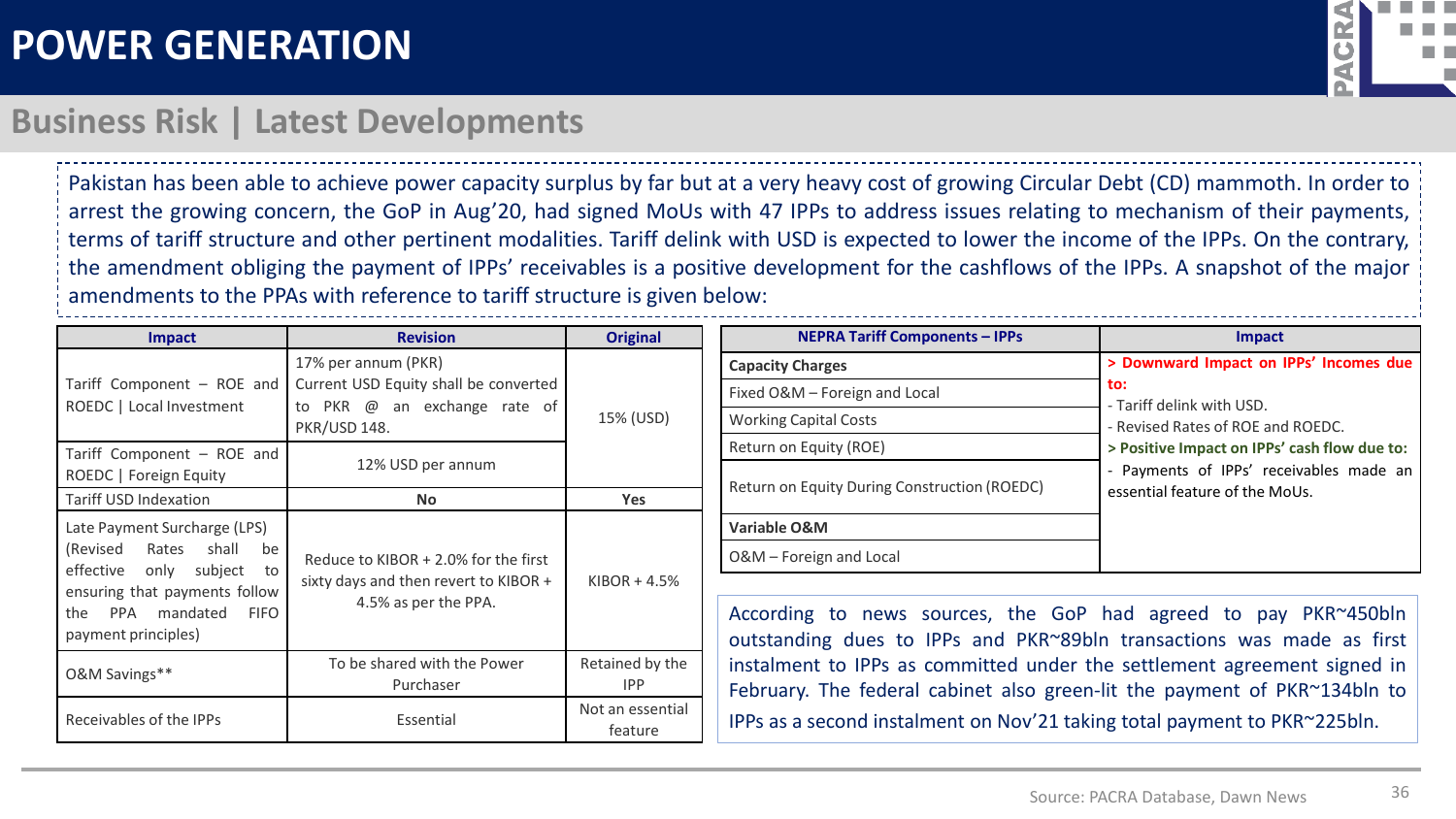

#### **Financial Risk – An Overview**

• **Off-taker Risk:** Unlike most other Corporates, IPPs operate in a single buyer market (CPPA-G/K-Electric). The off-taker for the IPPs is this single buyer. Although, dependence is concentrated on one Entity, the obligations of the off-taker are protected by a Sovereign Guarantee through the IA. This acts as a mitigant to the financial risk relating to the off-taker.

• **Liquidity Risk:** The financial discipline of the Power

payments to power purchaser ultimately creating

Loan or external funding (short term borrowings

(STBs)).

volatility in cash payments to the IPPs. Any extended

delays in payments compels the IPPs to obtain Sponsor

Sector is relatively weak. The DISCOs are subject to risk of non-payment by consumers which results in delayed

- 
- **Working Capital Financing:** This risk emanates from the same factor as for liquidity risk. Volatility in recoveries from the off-taker balloons the receivable days for the IPPs – a component of the CD. Resultantly, IPPs are forced to obtain STBs to manage their Working Capital Needs, exerting pressure on their debt burden.

• **Coverages & Capital:** The minimum equity requirement for IPPs is ~20% of the project cost, the other component being debt. The IPPs, therefore, have a high exposure to External Funding. Financing Structure, including Minimum Debt Service Coverage Ratio, debt to equity movement and debt repayment schedule is critical.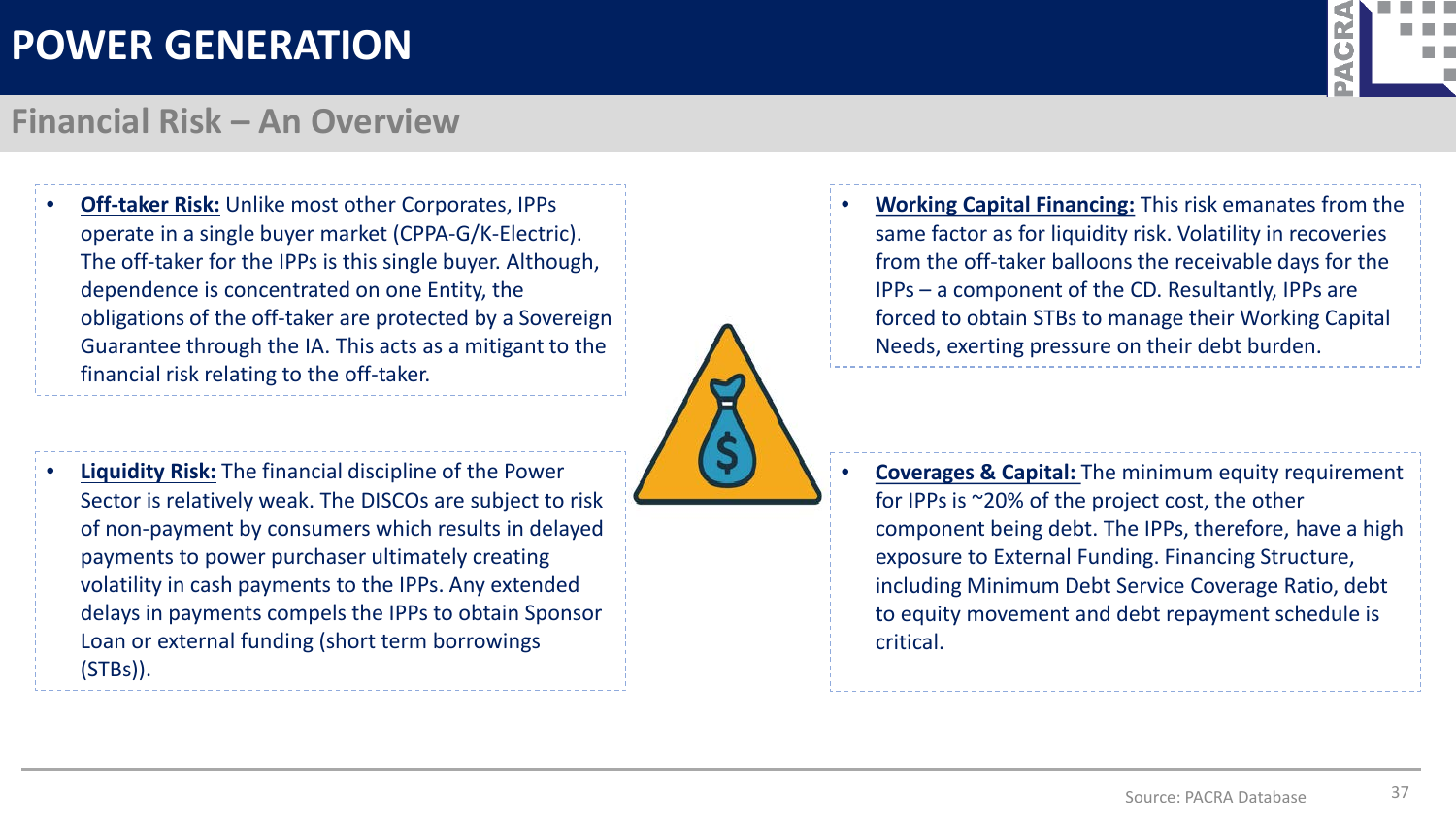

### **Financial Risk – Sector Leverage & Interest Coverage**

The debt servicing capacity of the IPPs has improved over the years due to a decrease in finance cost resulting from the decline in borrowing as significant portion of long term debt of independent power projects have been paid off. However, short term borrowings to manage larger receivables on the backdrop of blocked recoveries is still a major issue in the power sector.

The total leverage of the Power Sector has gone down from 52% in FY17 to 48% in FY21.

The interest coverage ratio is expected to decline going forward due to higher finance cost on account of increase in policy rate by 275 bps after a cut by 625 bps in FY21.

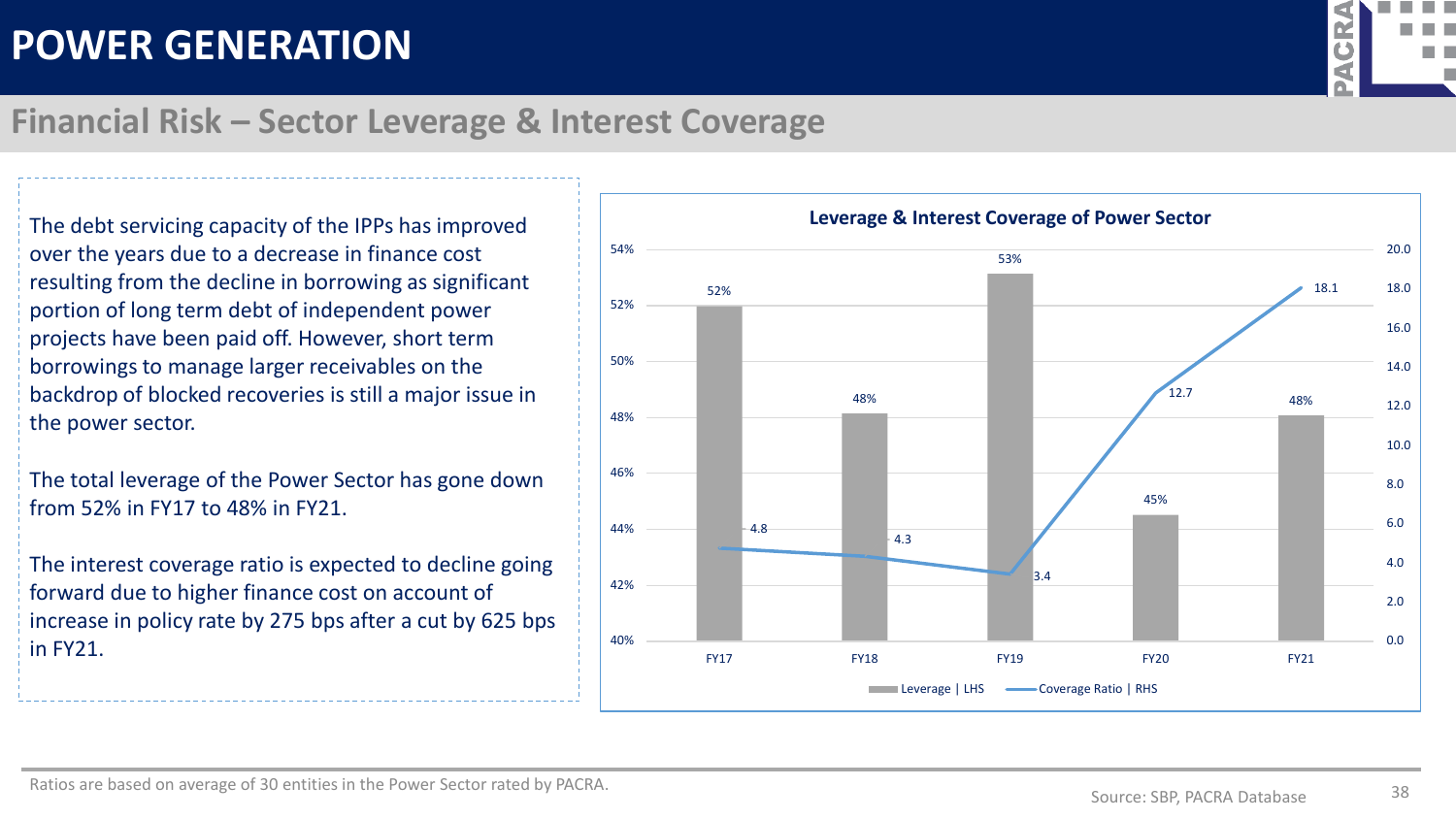\*Other includes borrowing by Transmission & Distribution Companies

# **POWER GENERATION**

#### **Financial Risk – Borrowing**

![](_page_41_Figure_4.jpeg)

- The largest component of borrowing is fixed long term loans which constitutes 56% of total borrowing and stood at PKR~243,025mln (PKR~190,630mln Nov'20). Working Capital component is 42% of the total borrowing and stood at PKR~243,025mln as on 30th Nov'21.
- The SBP has introduced several concessionary schemes for prospective sponsors, desirous of setting up renewable energy power projects in the country with mark up rate ranging up to 6%.
- The total outstanding loans in the renewable power sector (excluding Hydel) stood at PKR~73,818mln as at 30<sup>th</sup> Nov'21. This is 13% of the total outstanding loan in the power sector.

![](_page_41_Figure_8.jpeg)

24%

a) Hydal b) Thermal c) Coal Based d) Wind e) Solar f) Other

■ Short Term Loans ■ Long Term Loans

42%

0%

20%

![](_page_41_Picture_9.jpeg)

 $1\%$  6%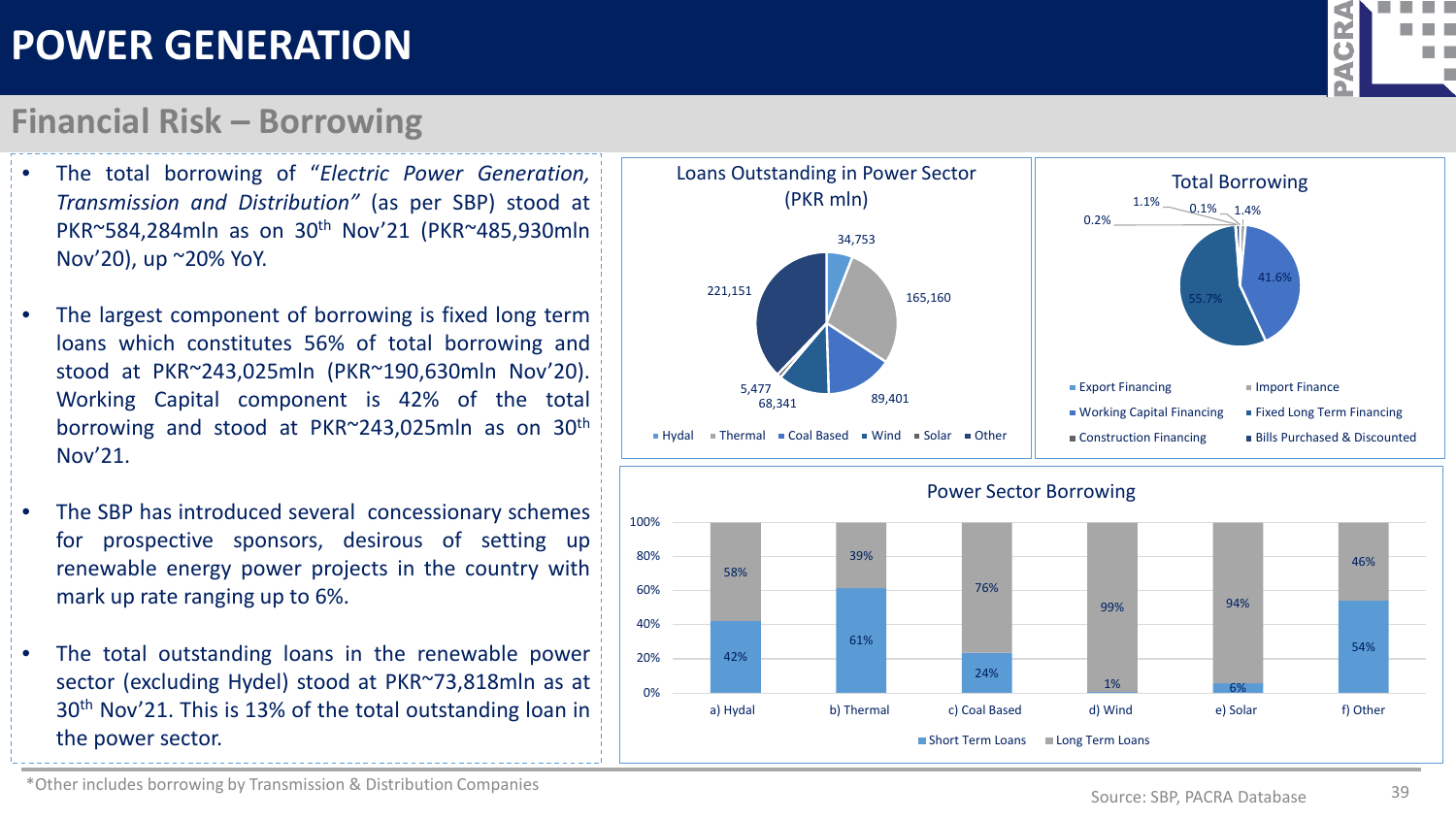![](_page_42_Picture_1.jpeg)

#### **Financial Risk – Working Capital Management**

![](_page_42_Figure_3.jpeg)

The Working Capital Cycle of IPPs is largely a function of their receivables which is one component of the Circular Debt, that has grown enormously in the past few years. As witnessed in the first chart, the annual increase in Circular Debt has a direct correlation with the Sector's Net Working Capital days.

The power sector's average receivable days have almost doubled from 253 days in FY17 to 533 days in FY21. Meanwhile, the average payable days have declined from 146 days in FY17 to 84 days in FY21.

Working Capital are based on average of 30 entities in Power Sector rated by PACRA.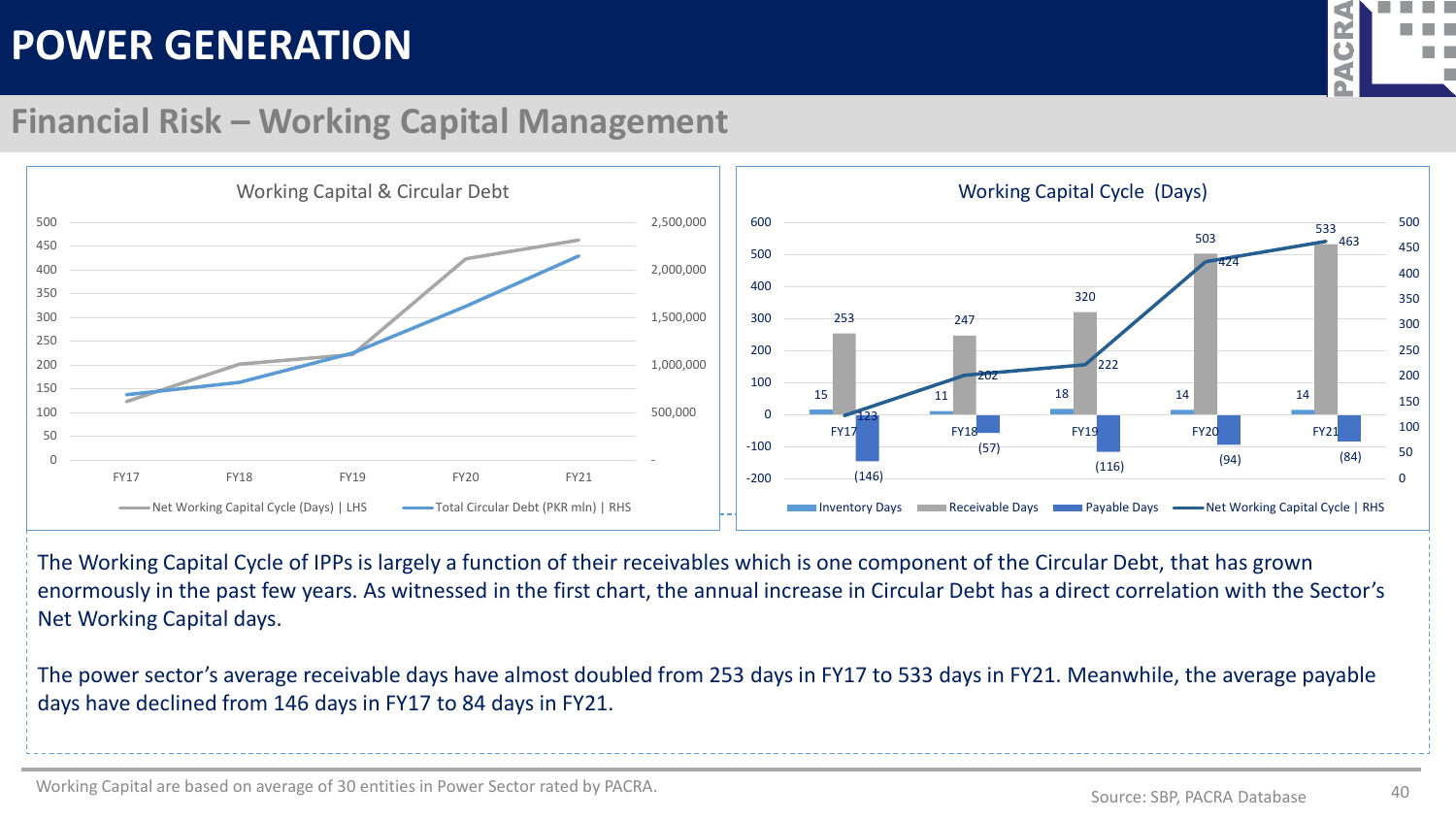### **Rating Curve**

![](_page_43_Figure_2.jpeg)

![](_page_43_Picture_3.jpeg)

- − PACRA rates 30 entities in Pakistan's Power Sector.
- − Rating bandwidth of the sector ranges from AA+ to BBB-.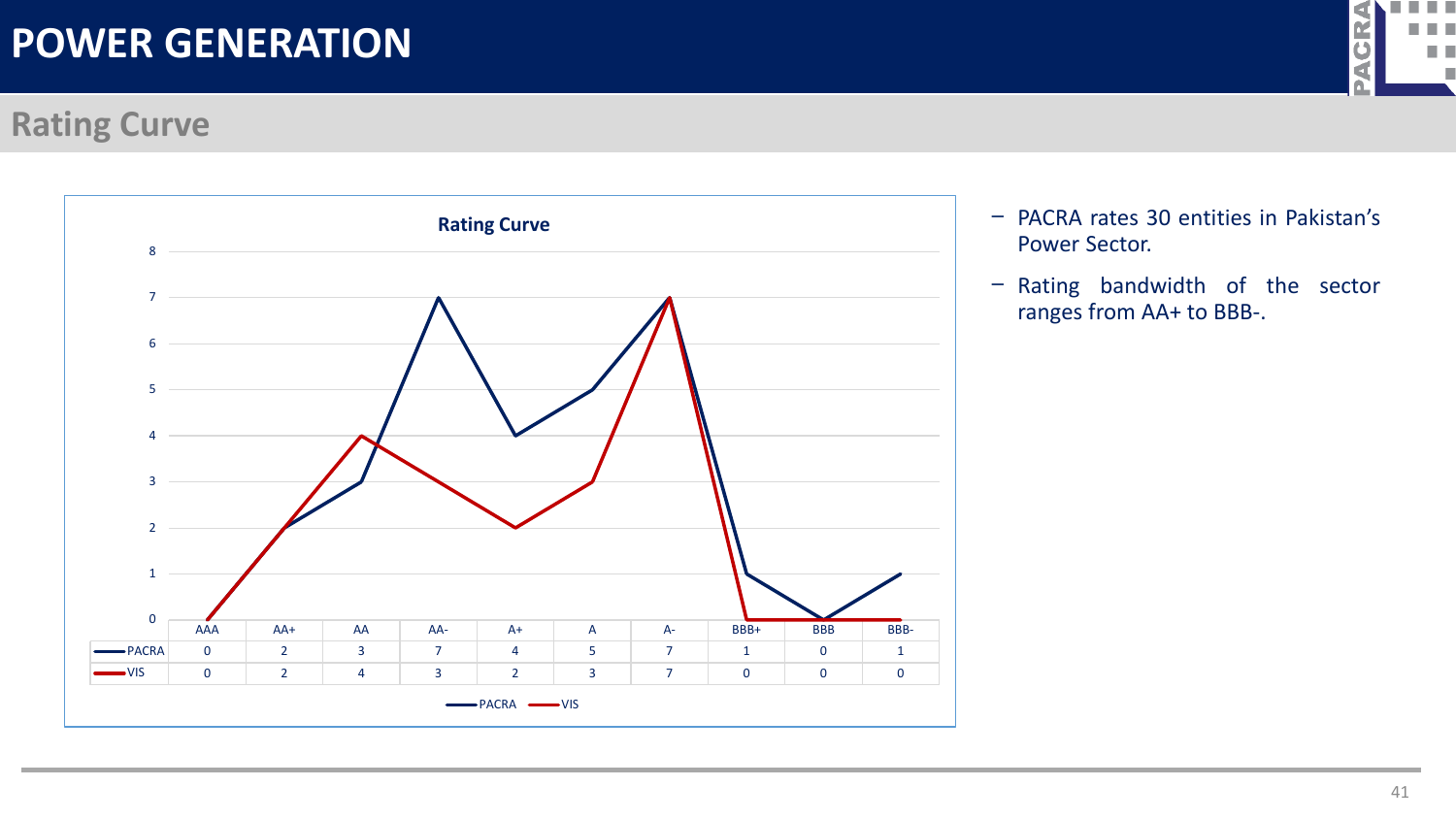### **SWOT Analysis**

![](_page_44_Picture_2.jpeg)

![](_page_44_Picture_3.jpeg)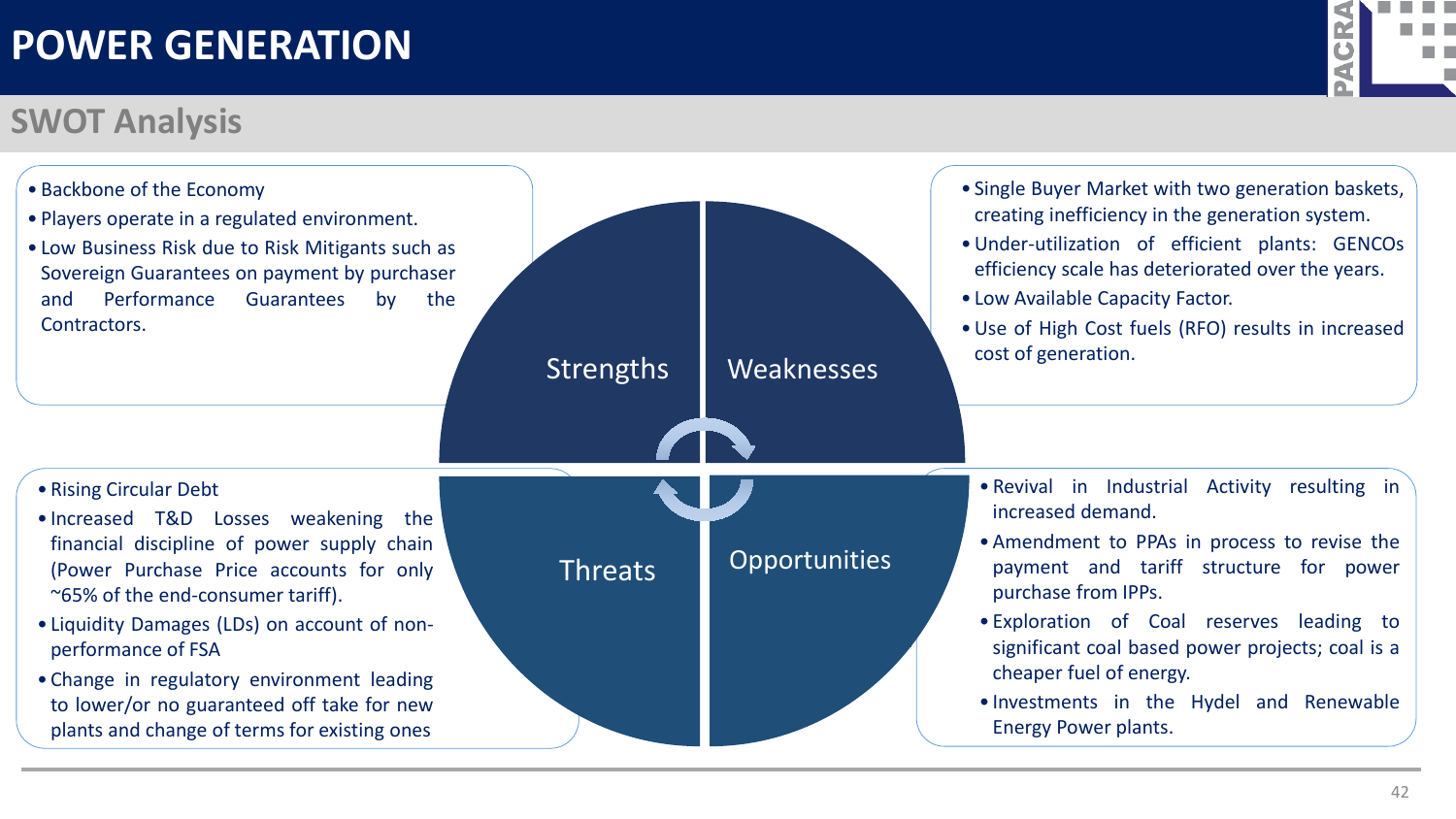#### **Outlook: Stable**

![](_page_45_Picture_2.jpeg)

- Pakistan's Power Sector is confronting deep-routed issues since long. The key risks being weak financial discipline and inefficiencies in all three verticals of the System. The Sector is, however, considered the backbone of economy and the GoP is keen on developing long term sustainable solutions to the ingrained power issues. Apart from the rising circular debt, some positive developments have surfaced on the economic and power sector level in the recent times including development of first long term National Electricity Policy and the subsequent National Electricity Plan.
- Recently, Industrial activity has picked up in various sectors with the Large Scale Manufacturing Industries output increasing by ~5.2% during 1QFY22. The sectors which have contributed to this growth are textiles, food & beverages, pharmaceuticals and chemicals.
- All IPPs which signed the MoUs in Aug'20 have agreed to enter into the legally binding contracts with the GoP, according to which the government would pay dues worth PKR 450bln, owed to the IPPs in two installments. Payment of circular debt related dues under this agreement has already started, which will improve liquidity position of IPPs and subsequent profitability due to reduced finance cost as reliance on external borrowing to finance the gap in working capital will be decreased.
- The decision taken by the State Bank of Pakistan (SBP) to lower the policy rate by 625bps to 7% in the last quarter of FY20 lowered the finance costs incurred by power producers for financing availed to bridge liquidity gap in FY21. However, State Bank of Pakistan (SBP) has since revised the policy rate by 275 basis points to counter growing inflation and to preserve stability with growth, thereby taking the policy rate to 9.75%.
- The average inflation rate during FY21 stood at ~8.9% as compared to an average inflation rate of ~10.7% during FY20. Till December 2021, the inflation level in the country has risen to 12.3%. Moreover, the PKR has depreciated by 12.8% during the ongoing fiscal year FY22 till December 2021.
- Although Pakistan's generation capability is now sufficient to meet its demand, it is very much essential to strengthen and expand the T&D network of the country in order to achieve optimal utilization of the generation capacity. Creating demand generation is another need. Immediate measures are required for an Integrated planning and investment in the National Grid System to remove the T&D constraints and ensure smooth transmission of cheaper electricity to the end consumers.